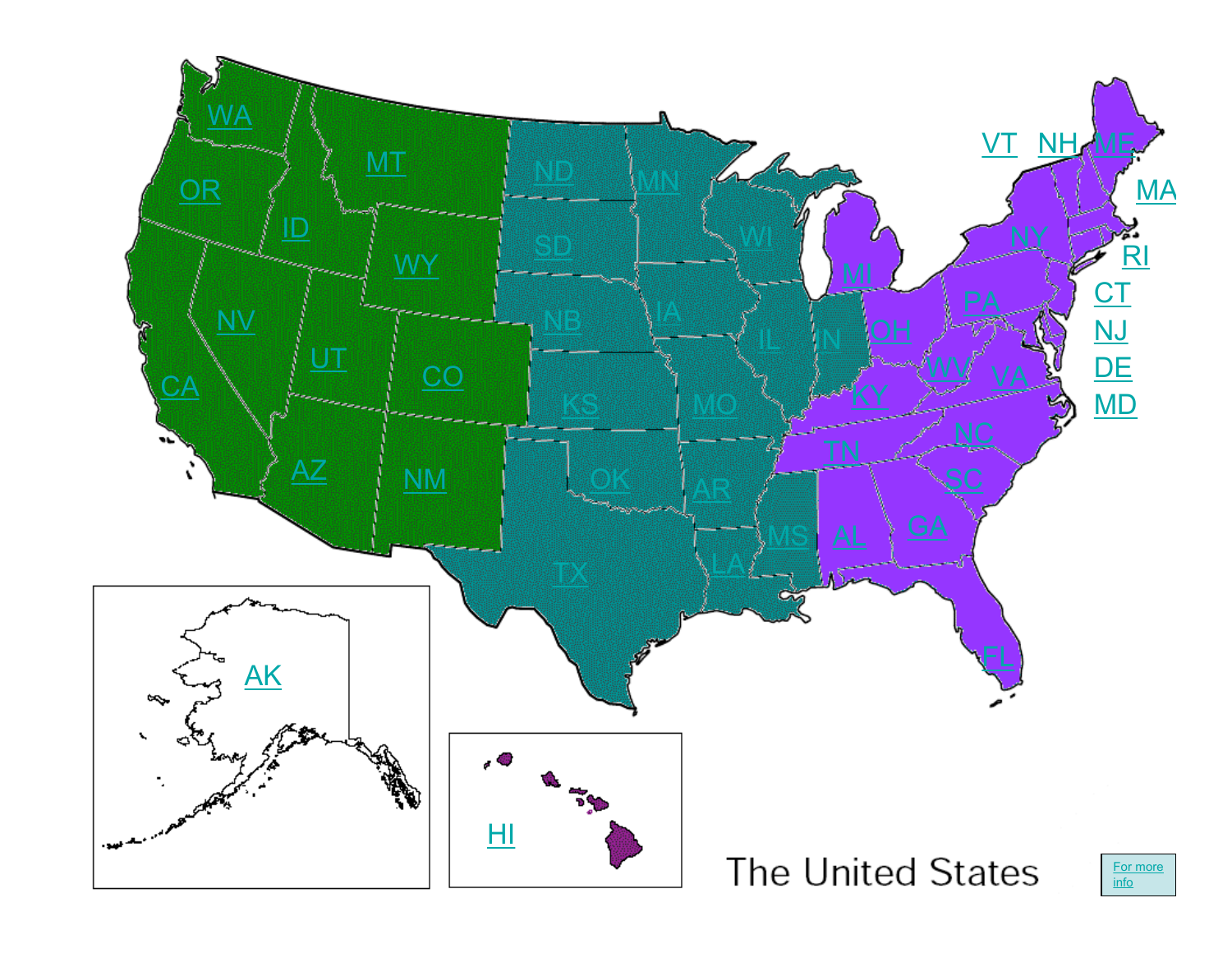

# **ALABAMA**



# **Housing Benefits**

• **Alabama State Veterans Home Program**

# **Financial Assistance Benefits**

- **Ad Valorem Tax Exemptions**
- **Bonus for Southeast Asian War Prisoners**
- **Exemption of Debts Incurred Pursuant to National Housing Act or Veterans' Benefits**
- **Military Retiree Income Tax Exemption**
- **Unemployment Compensation**
- **Military Combat Pay Income Tax Exemption**

# **Employment Benefits**

- **Job Status and Reemployment Rights**
- **Preference in State Classified Employment**

# **Veterans Business Benefits**

- **Business and Occupation License Exemptions for Disabled Veterans**
- **Business and Occupation License Exemptions for Veterans of WW II**
- **Forfeiture of Franchise**

# **Education Benefits**

• **G. I. Dependents' Scholarship Program**

# **Other State Benefits**

- • **Armed Forces Voter Registration and Absentee Voting**
- • **Commitment of Incompetent Veteran**
- • **Executive, Attestation and Acknowledgment Certification**
- • **Fiduciaries in War Service**
- • **Fishing License**
- • **Guardianship for Veterans and Minor Dependents**
- • **Military Leave of Absence**
- • **Notice of Armed Forces Death**
- • **Official Report of Person Missing, Etc**
- • **Peace Officers' Credit for Military Service**
- **Public Records**
- • **Recording of Discharges**
- • **Validation of Marriage of Divorced Persons**
- • **Wills**

**Alabama Department of Veterans Affairs RSA Plaza, Suite 530 770 Washington Avenue Montgomery, Alabama 36130-2755 334-242-5077 http://www.va.state.al.us/**

TAA: Dianna Northam Phone: 334-270-2990 E-mail: Dianna.j.northam@al.ngb.army.mil State Director: Clyde Marsh Phone: 334-242-5077 e-mail: clyde.marsh@va.alabama.gov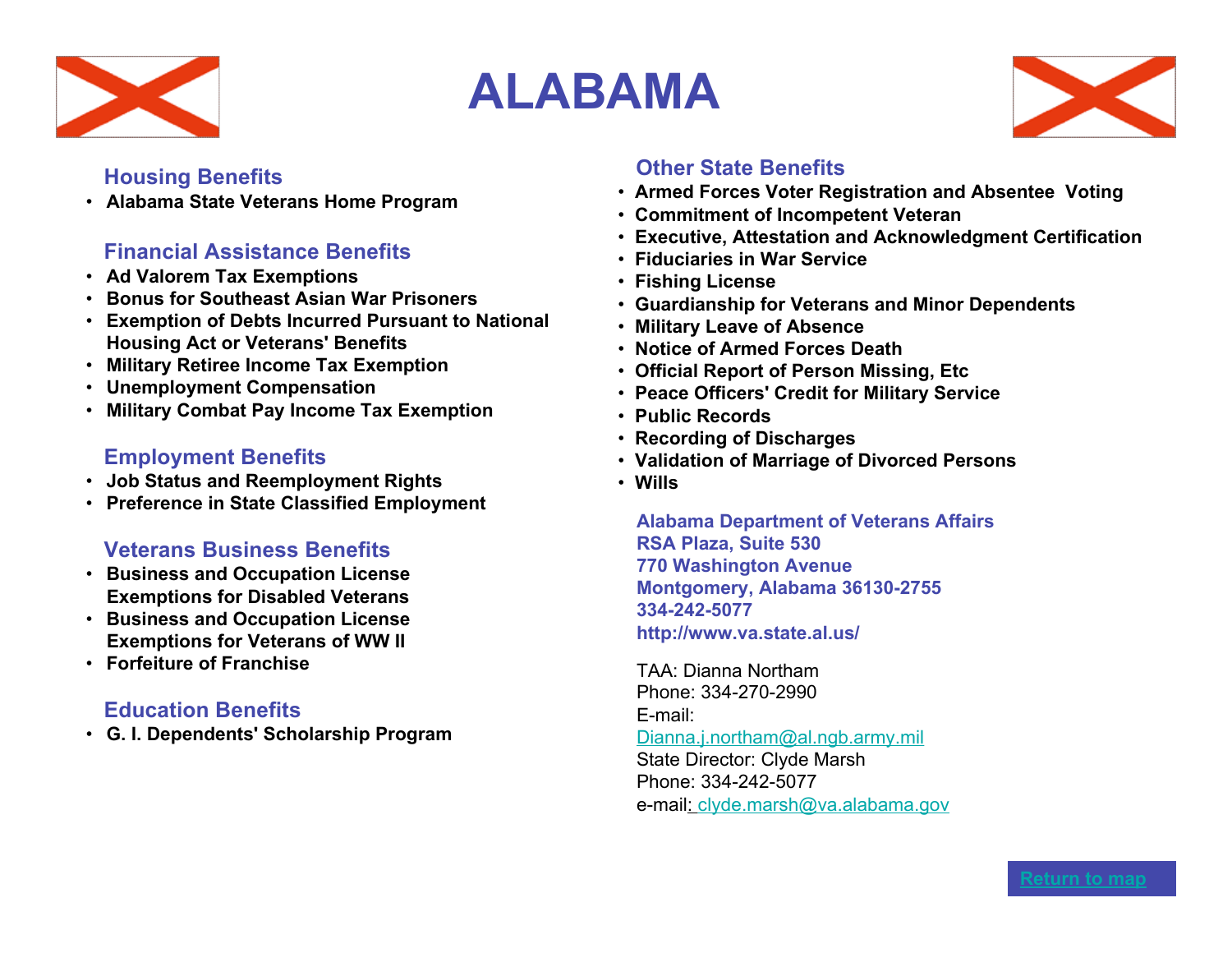





- **Veterans Land Discount/Purchase Preference**
- **Property Tax Exemptions**
- **Veterans Housing and Residential Loans**

# **Employment Benefits**

- **Employment Preference Rights**
- **Veterans Employment Services**
- **Affirmative Action Plan**

# **Education Benefits**

- **Free Tuition for Spouse or Dependent of Armed Services Member**
- **High School Diplomas**

#### **Other State Benefits**

- • **Recording Veterans Report of Separation Form**
- • **Disabled Veterans Parking Permits**
- • **Veterans License Plates**
- • **Hunting and Fishing Licenses**
- • **State Camping Pass**
- • **Alaska Marine Highway Pass**
- • **Birthday Cards from the Governor**
- • **Governor's Advocacy Award**
- • **Military and Veterans Memorial Landmark Property**
- • **Wartime Letters The Legacy Project**
- **Military Credit Towards State Retirement**

**Alaska Department of Military & Veterans Affairs PO Box 5800 Camp Denali Fort Richardson, AK 99505-5800 907-428-6016 907-428-6019 Fax www.ak-prepared.com/vetaffairs**

TAA: Debra French Phone:907-428-6688 Email: debra.french@us.army.mil State Director: Jerry Beale Phone: 907-428-6016 Email: jerry\_beale@ak-prepared.com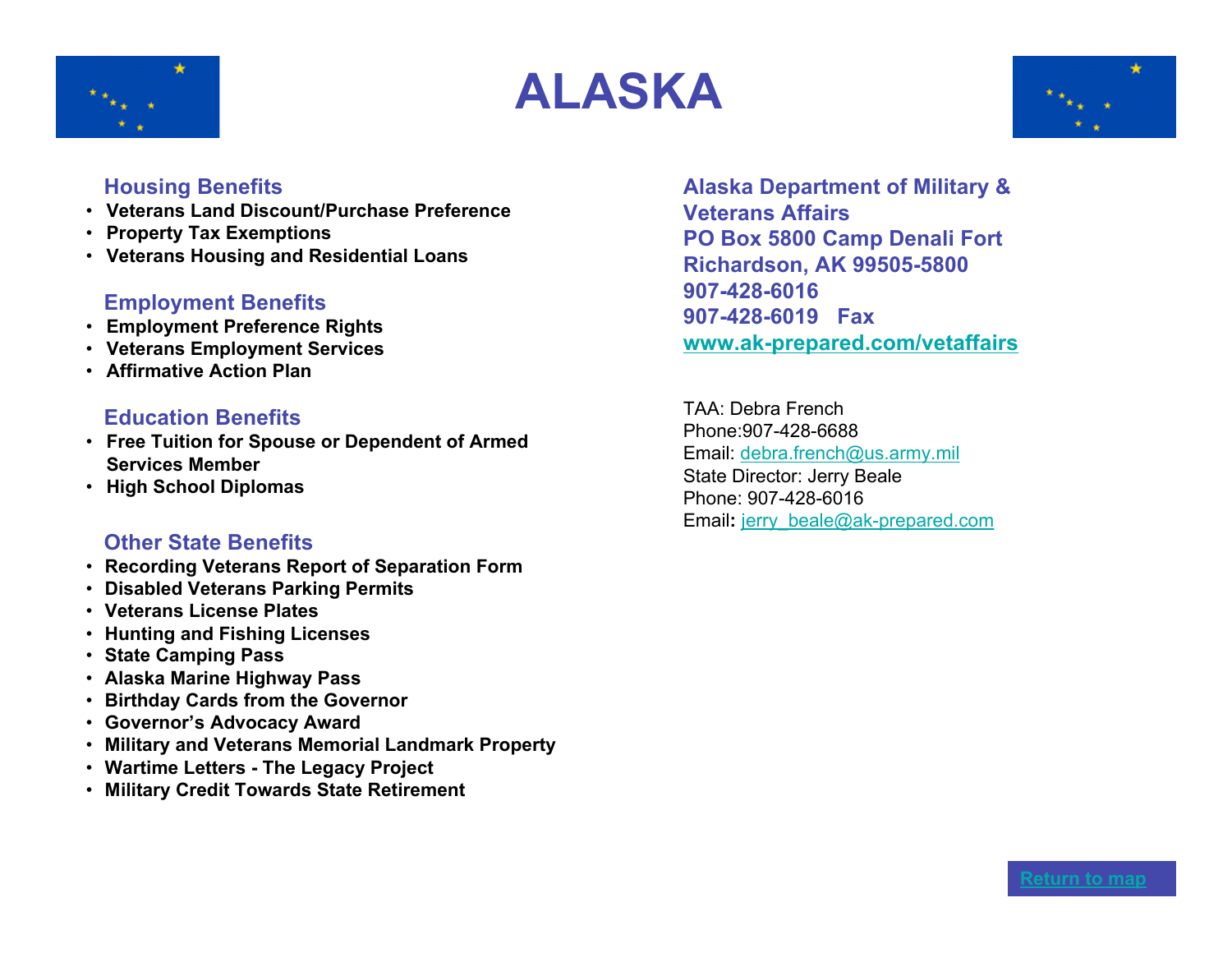





• **Arizona State Veterans Home**

# **Financial Assistance Benefits**

- • **Tax and License Fee Exemptions**
- • **Vehicle License Tax and Registration Fees**

# **Employment Benefits**

- • **Employment Preferences**
- • **Professional and Occupational Licenses**

# **Education Benefits**

• **Tuition and Fees-Deferred Payment**

# **Other State Benefits**

- • **Burial and Headstones**
- • **Absentee Voting in Elections**
- • **Recording of Discharges**
- • **Public Record Certification**
- • **Credit for Military Service for State Retirement Benefits**
- • **Hunting and Fishing Licenses**
- • **Arizona State Parks**
- • **Special License Plates**
- • **Transportation**

**Arizona Department of Veterans Services 3839 North 3rd Street Phoenix AZ, 85012 602-255-3373 http://www.azdvs.gov/**

TAA: Frank J. Sandell Phone:602-629-4421 Email: frank.sandell@us.army.mil

State Director: BG Richard Maxon Phone:602-255-3373 X 1

Email: richard.maxon@azdvs.gov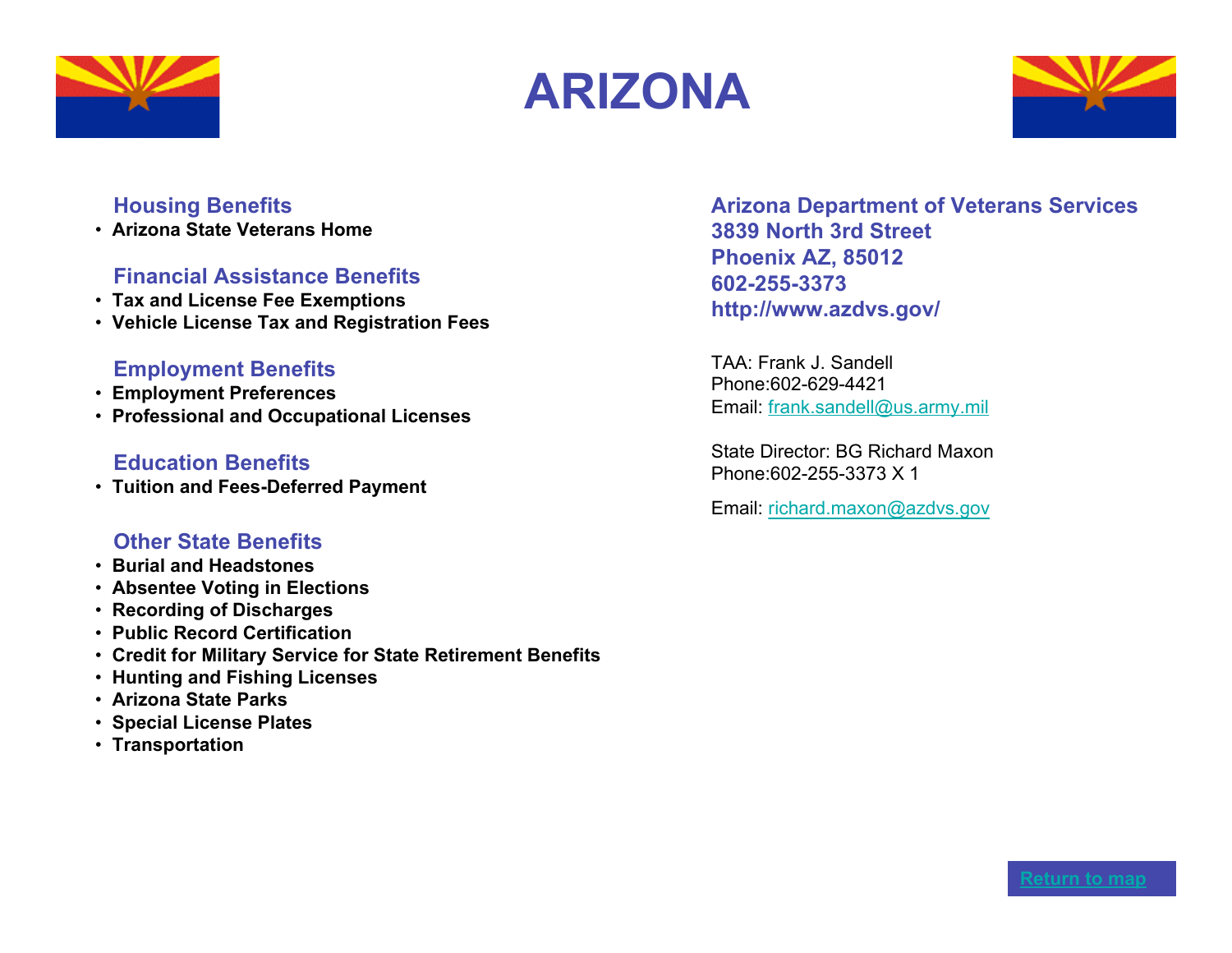





• **Arkansas Veterans Home**

#### **Financial Assistance Benefits**

- • **Homestead and Personal Property Tax Exemption**
- • **Gross Receipt of Tax Exemption**
- • **Income Tax Exemption**

#### **Education Benefits**

• **Free Tuition for Spouse, Children of POW**

#### **Other State Benefits**

- • **Arkansas Department of Parks and Tourism**
- • **Hunting and Fishing License**
- • **License Plates**
- • **Arkansas State Veterans Cemetery**

**Arkansas Department of Veterans Affairs 2200 Fort Roots Dr Bldg 65., Room 119 North Little Rock, AR 72114 501-370-3820 http://www.nasdva.com/arkansas.html**

TAA: Barbara Lee Phone: 501-212-4089 E-mail: Barbara.lee@ar.ngb.army.mil State Director: David Fletcher Phone:501-370-3820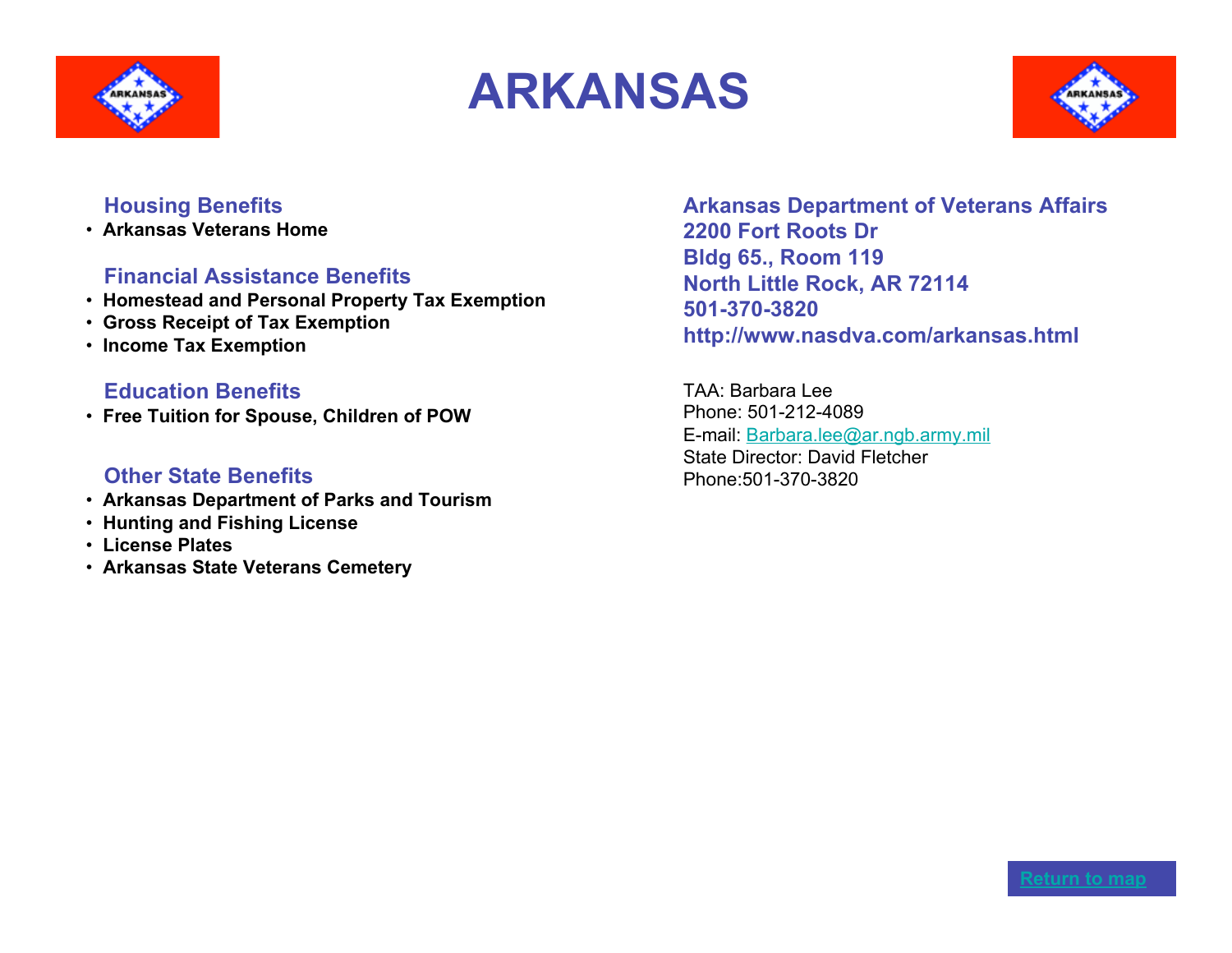

# **CALIFORNIA**



# **Housing Benefits**

• **Veterans Homes of California**

# **Financial Assistance Benefits**

- **Property Tax Exemptions**
- **Calvet Farm and Home Loans**
- **Motor Vehicle Registration Fees Waived**

#### **Employment Benefits**

- **Employment and Unemployment Insurance Assistance**
- **Veterans Preference in California Civil Service Examinations**

#### **Veterans Business Benefits**

- **Business License, Tax and Fee Waiver**
- **Disabled Veteran Business Enterprise Opportunities**

# **Education Benefits**

• **College Tuition Fee Waivers for Veterans' Dependents**

# **Other State Benefits**

- **Disabled Veteran License Plates**
- **Free License Plates**
- **Veterans Claims Representation**
- **Fishing and Hunting Licenses**
- **State Parks and Recreation Pass**
- **State of California Veterans Cemetery**
- **Veterans License Plates**
- **The California Women Veterans Roster**
- **The California Veterans Registry at the California Veterans Memorial Return to map**

**California Department of Veterans Affairs 1227 O Street Sacramento, CA 95814 1-800-952-5626 1-800-221-8998 (Outside California) http://www.cdva.ca.gov/default.asp**

TAA: Michael O'Brien Phone: 916-854-3315 Email: Michael.obrien7@us.army.mil TAA: Nicole Townsend Phone: 559-454-5129 Email: Nicole.townsend1@us.army.mil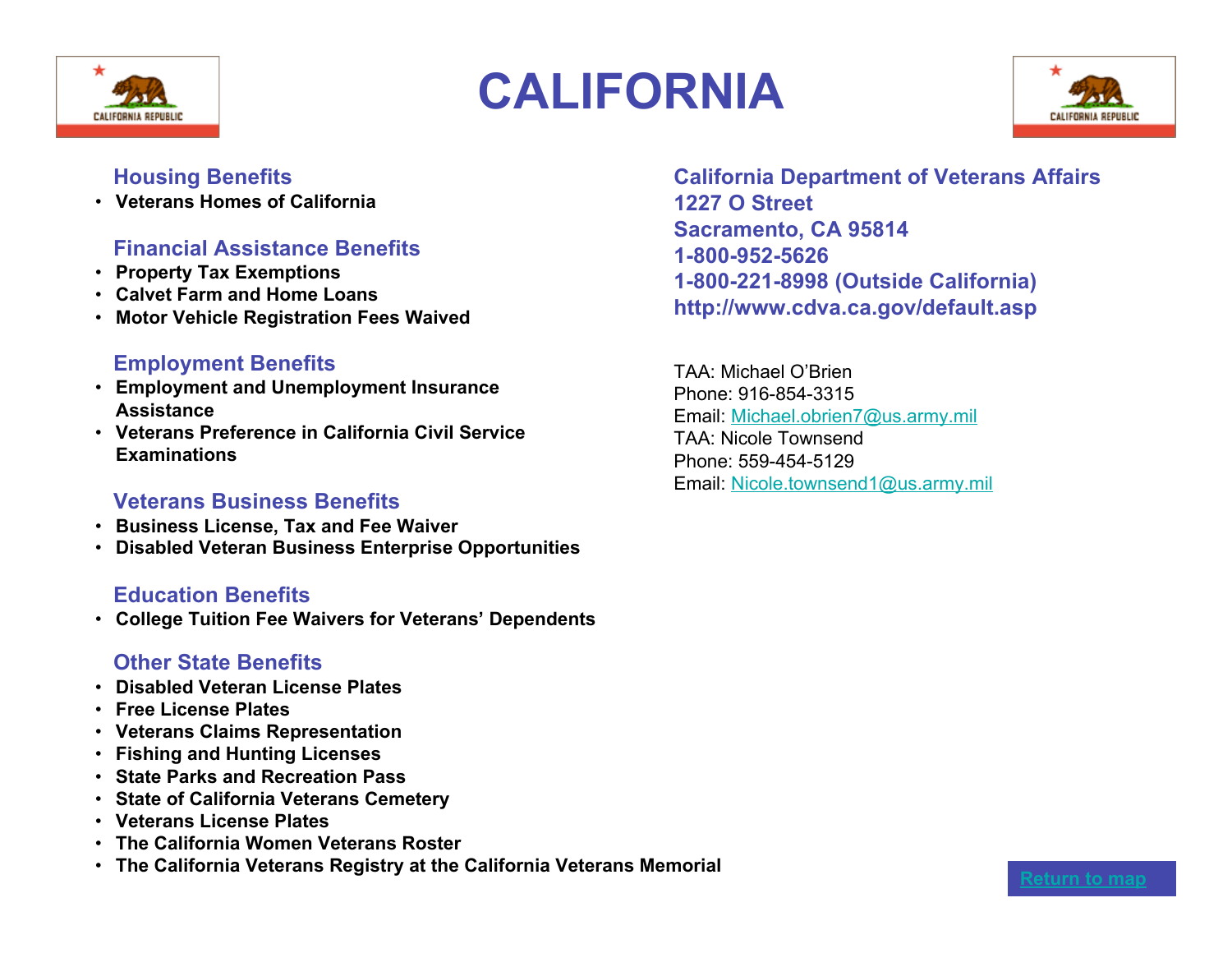

# **COLORADO**



#### **Housing Benefits**

- **State Veterans' Home**
- **State Veterans Nursing Home**

# **Financial Assistance Benefits**

- **Colorado State Tax Advantage**
- **Burial Allowance**

#### **Employment Benefits**

- **Employment Assistance**
- **Employment Preference**

# **Education Benefits**

- **Tuition Assistance**
- **Tuition Assistance for Children of POWs, MIAs, or Disabled/Deceased ARNG**
- **Operation Recognition**

# **Other State Benefits**

- **Special Vehicle License Plates**
- **Medical Benefits**
- **Hunting and Fishing Privileges**

**Colorado Division of Veterans Affairs 7465 East 1st Ave Unit C Denver, CO 80230 303-343-1268 http://www.dmva.state.co.us/page/home**

TAA: Amy Eagen Phone: 720-250-1173 Email: amy.eagen@us.army.mil Acting Director: Richard Hutchison Phone: 303-343-1268 E-Mail: richard.hutchison@dmva.state.co.us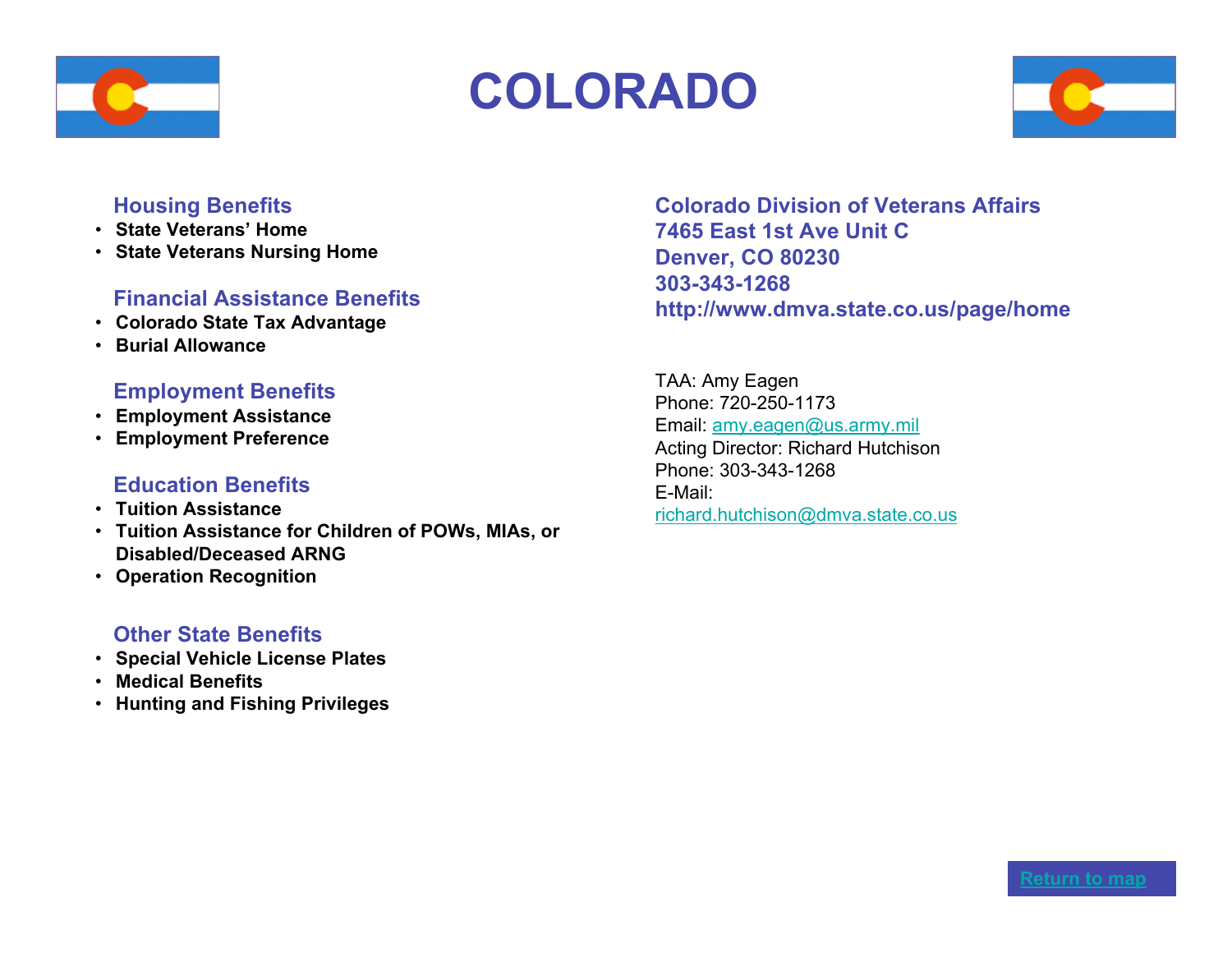

# **CONNECTICUT**



#### **Housing Benefits**

- **Connecticut Veterans' Home**
- **Property Tax Exemptions**

#### **Financial Assistance Benefits**

• **The Soldiers', Sailors' and Marines' Fund**

#### **Employment Benefits**

• **Employment Assistance**

#### **Education Benefits**

- **Educational Benefit/Tuition Waivers**
- **High School Diplomas and Veterans of WWII**

#### **Other State Benefits**

- **Burial in Connecticut's Veterans' Cemetery**
- **Motor Vehicles Waiver**
- **Retirement**

**Connecticut Department of Veterans' Affairs 287 West Street Rocky Hill, CT 06067 860-529-2571 http://www.ct.gov/ctva/site/default.asp**

TAA: Dan McHale Phone: 860-748-0037 Email: Daniel.j.mchale@us.army.mil Commissioner: Linda Spoonster Schwartz Phone: 860-721-5891 Email: Linda.schwartz@po.state.ct.us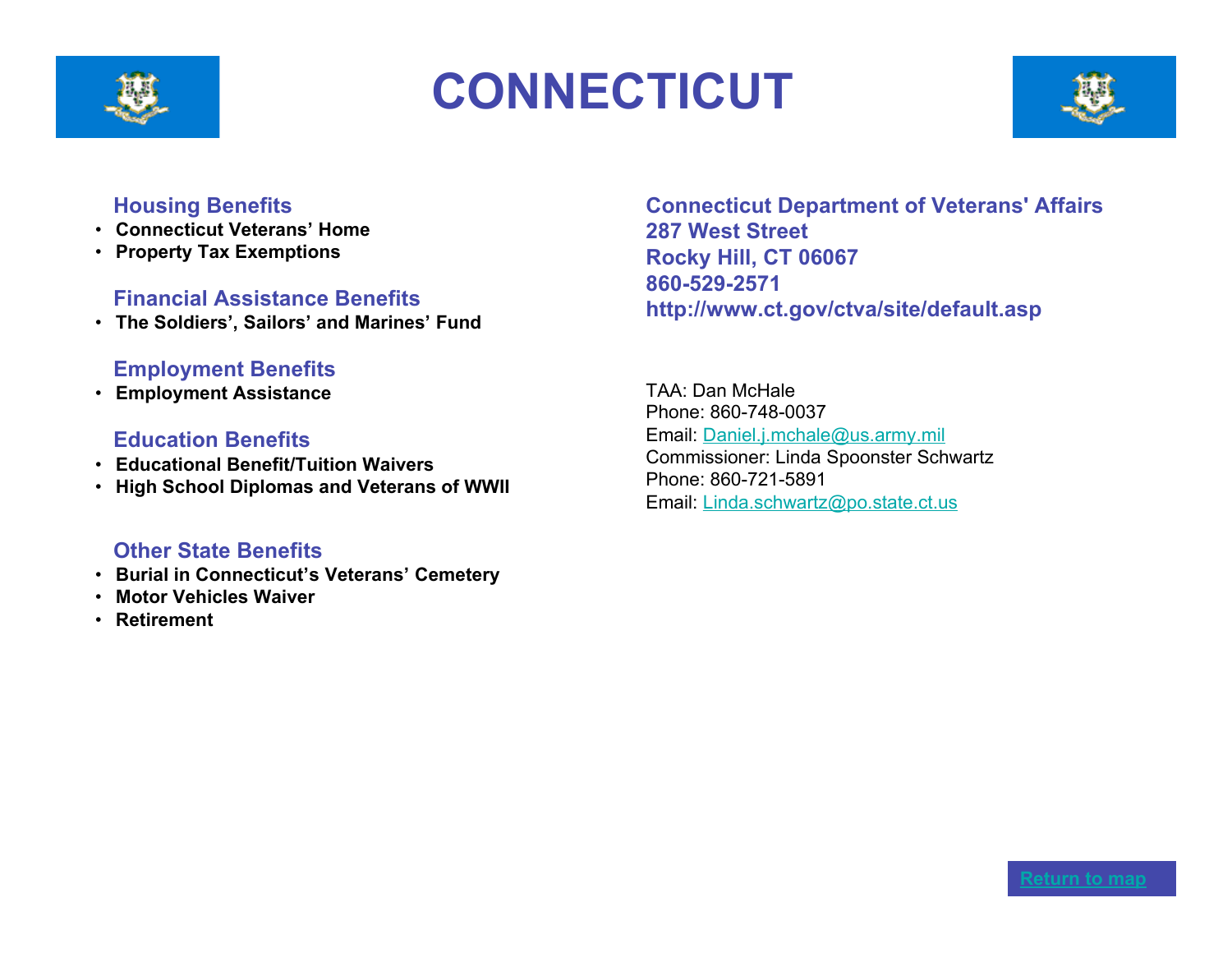

# **DELAWARE**



# **Housing Benefits**

• **State Veterans Home Fund**

# **Financial Assistance Benefits**

- **Pension Benefits for Paraplegic Veterans**
- **Modifications to Taxable Income**

#### **Employment Benefits**

• **State Employment Veterans Preference**

#### **Education Benefits**

- **Educational Benefits For Children Of Deceased Veterans, Etc.**
- **Education Benefits For Active Members Of The Delaware National Guard**
- **High School Diploma For WWII Veterans**

# **Other State Benefits**

- • **Copies of Statement of Service**
- • **Free Death Certificates for Veterans**
- • **No Charge for Notary Services for Veterans**
- • **Veterans Preference Admission to Governor Bacon Health Center**
- • **Delaware Veterans Memorial Cemetery**
- • **Indigent Veteran Burial**
- • **Special License Plates**
- • **Registration and Inspection of Motor Vehicles of Disabled Veterans**
- • **Credited Military Service; Eligibility**
- • **Auctioneer and Book Agent Exemption for Veterans**
- **Hunting, Trapping and Fishing Licenses**

**Delaware Commission of Veterans Affairs Robbins Building 802 Silver Lake Blvd, Suite 100 Dover, DE 19904 302-739-2792 http://veteransaffairs.delaware.gov/default.shtml**

TAA: Ashannon Ayers Phone: 302-326-1780 Executive Director: Antonio Davila Phone: 302-739-2792 Email: Antonia.davila@state.de.us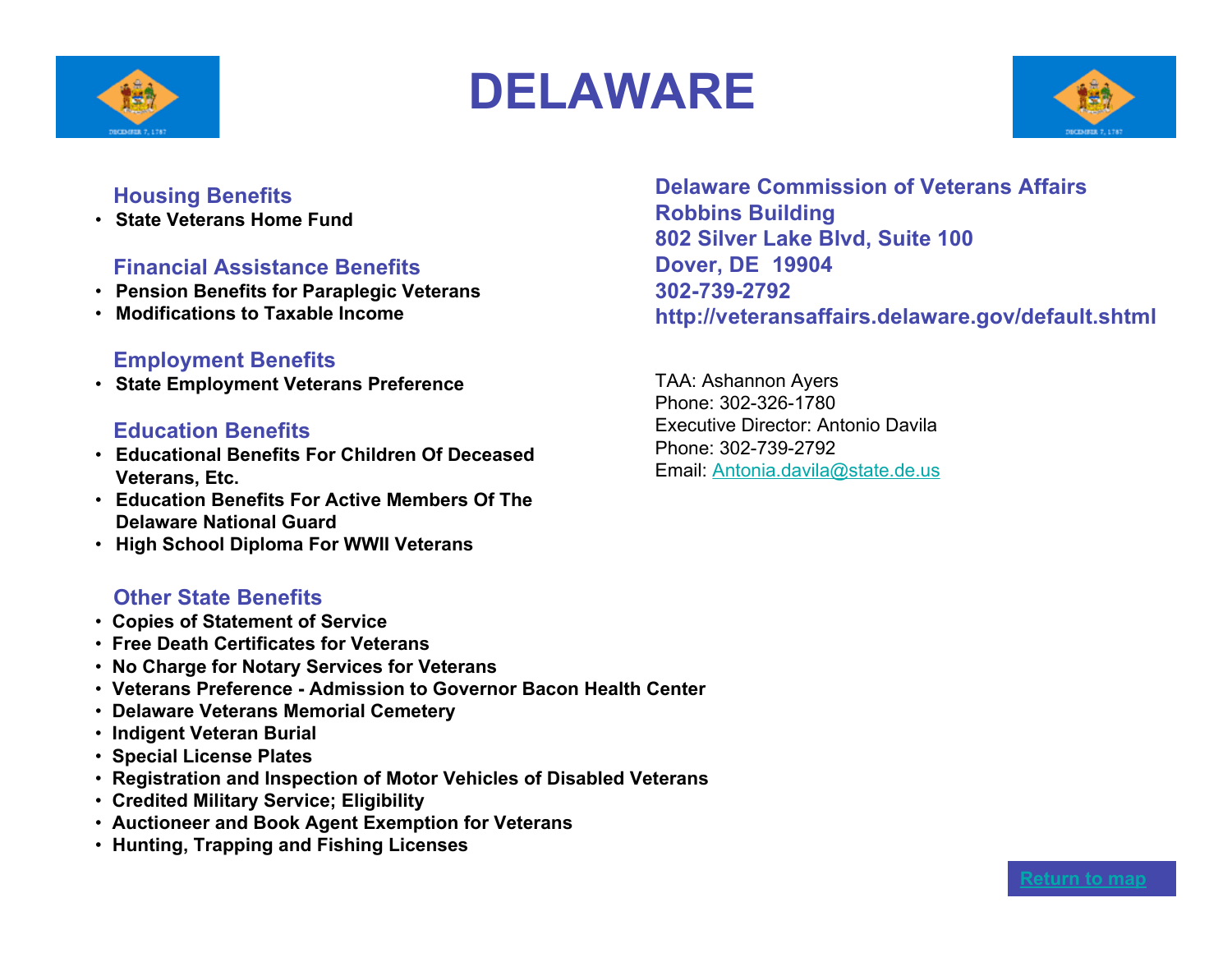

# **FLORIDA**



# **Housing Benefits**

- **Florida State Veterans' Homes Program**
- **Veterans' Nursing Homes of Florida**
- **Homestead Exemption (Permanent &Totally Disabled)**
- **Homestead Exemption (10% to 100% BUT not Permanent in nature)**

# **Employment Benefits**

• **Veterans' Preference in Employment and Retention**

# **Education Benefits**

- **High School Diploma Korean War Veterans**
- **High School Diploma WWII Veterans**
- **Tuition Deferment**
- **Reduced Tuition for National Guard**
- **Education for Children Of Deceased Or Disabled Florida Veterans**

# **Other State Benefits**

- • **Certification of Discharge or Separation**
- • **Disabled Veteran Identification Card**
- • **Hunting and Fishing License**
- • **Motor Vehicle Military License Plates**
- • **Disabled Veteran Motor Vehicle License Plate**
- • **Permits/Fees (parking, tolls, building improvements)**
- • **Homeless Veterans Program**
- • **Benefits Counseling**
- • **Commission as a Notary Public**

**Florida Department of Veterans' Affairs 4040 Esplanade Way Suite 152 Tallahassee, FL 32399-0950 727-518-3202 http://www.floridavets.org/**

TAA: Linda Cononie Phone: 904-823-0319 Email: Linda.cononie@ng.army.mil

Executive Director: LeRoy Collins Jr. Phone: 850-487-1533 Email: collinsl@fdva.state.fl.us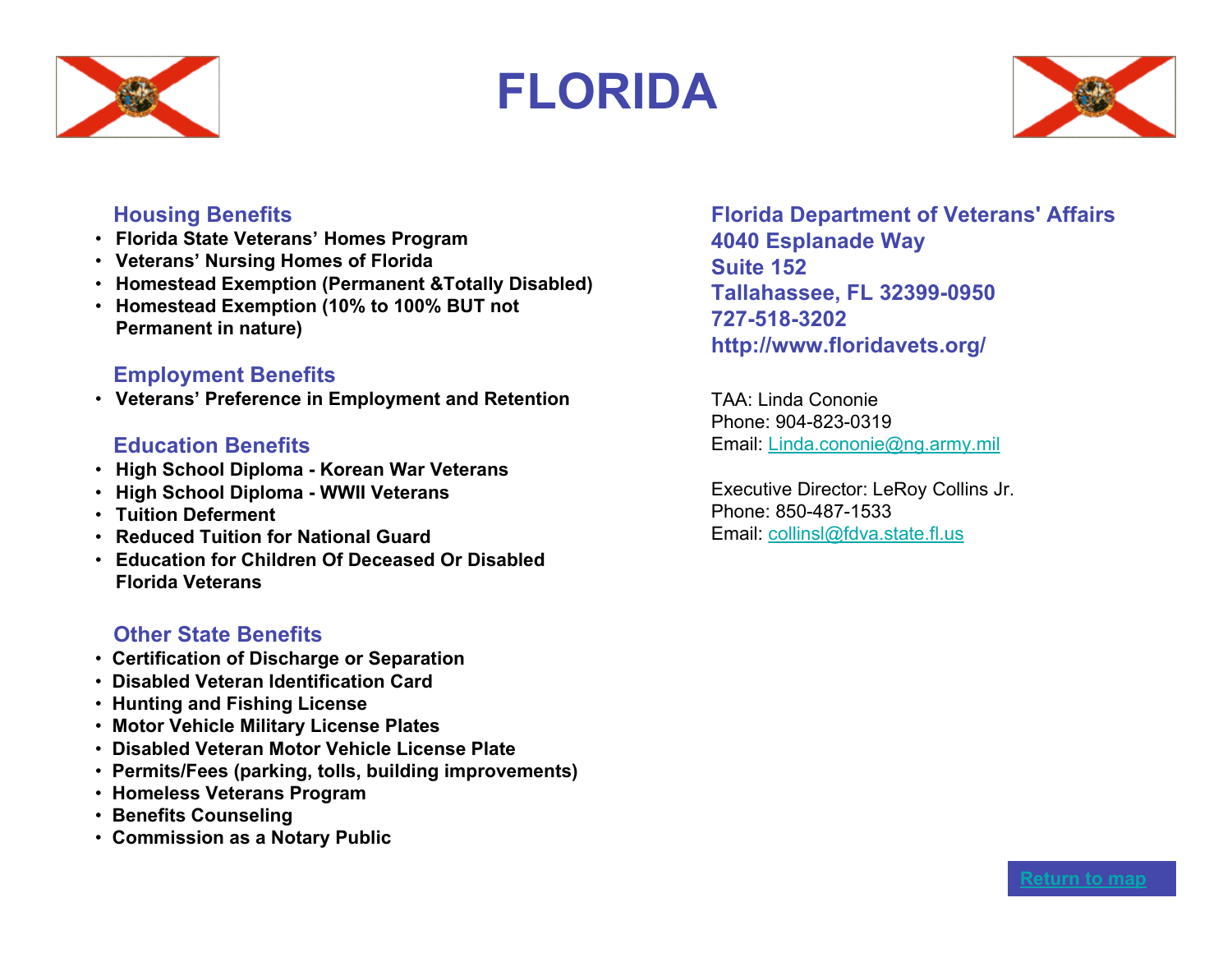

# **GEORGIA**



# **Housing Benefits**

• **War Veterans Homes**

#### **Financial Assistance Benefits**

- • **Exemption from Homestead Tax**
- • **Exemption from Sales Tax on Vehicles**
- • **Ad Valorem Tax on Vehicles**
- • **Exemption from State Income Tax**
- • **Certificate of Exemption**
- • **Abatement of State Income Taxes**
- • **Injury and Death Benefits**

# **Employment Benefits**

- • **Employment Preference**
- • **Employment Assistance**
- • **Medical Benefits**
- • **Group Insurance**
- • **Workers Compensation**

# **Education Benefits**

- • **Georgia Military Scholarship**
- • **Tuition Assistance (Georgia Air National Guard)**
- • **The National Guard Service Cancelable Loan Fund**
- • **Georgia HERO Scholarship**

# **Other State Benefits**

- • **Hunting and Fishing Licenses**
- • **Veterans Drivers' Licenses**
- • **Honorary Driver's License**
- • **Vehicle License Tags**
- • **ID Cards**
- • **Reduced Fees for Disabled Veterans**
- • **Veterans License Plates**
- • **Handicapped Parking**
- • **Motor Fuel Service to Handicap**
- • **Guardianship**
- **Vital Statistics**
- • **Service Records**
- • **Benefits Assistance**
- • **Cemeteries**

**Georgia Department of Veterans Service Floyd Veterans Memorial Building Suite E-970 Atlanta, Georgia 30334-4800**

#### **http://sdvs.georgia.gov/02/sdvs/home/0,2456, 26646926,00.html**

TAA: William Deegan Phone: 678-569-6524 Email: William.deegan@ga.ngb.army.mil

Commissioner: Pete Wheeler Phone: 404-656-2312

Email: ga.vet.svc@mindspring.com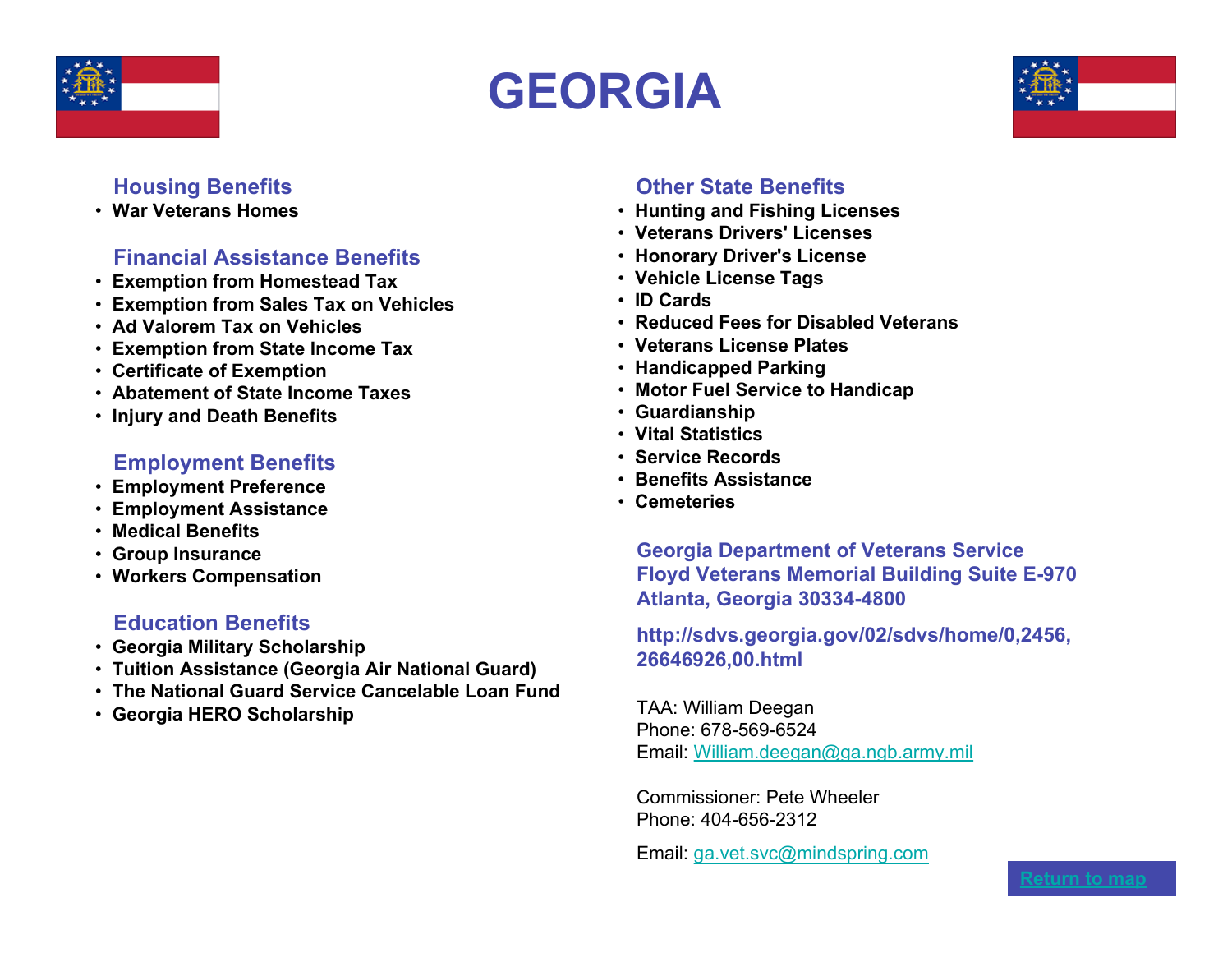

# **HAWAII**



# **Housing Benefits**

• **Special Housing for Disabled Veterans**

# **Financial Assistance Benefits**

• **Tax Exemptions**

# **Employment Benefits**

• **Employment and Re-employment**

# **Other State Benefits**

- • **Burials**
- • **Vital Statistics**
- • **License Plates**

**Office of Veterans Services 459 Patterson Road E-Wing, Room 1-A103 Honolulu HI 96819 Phone: (808) 433-0420 http://www.dod.state.hi.us/ovs/**

TAA: Susan Baumann Phone: 808-672-1250 Email: susan.baumann@ng.army.mil State Director: Edward Cruickshank Phone: 808-433-0420 Email: hicruie@vba.va.gov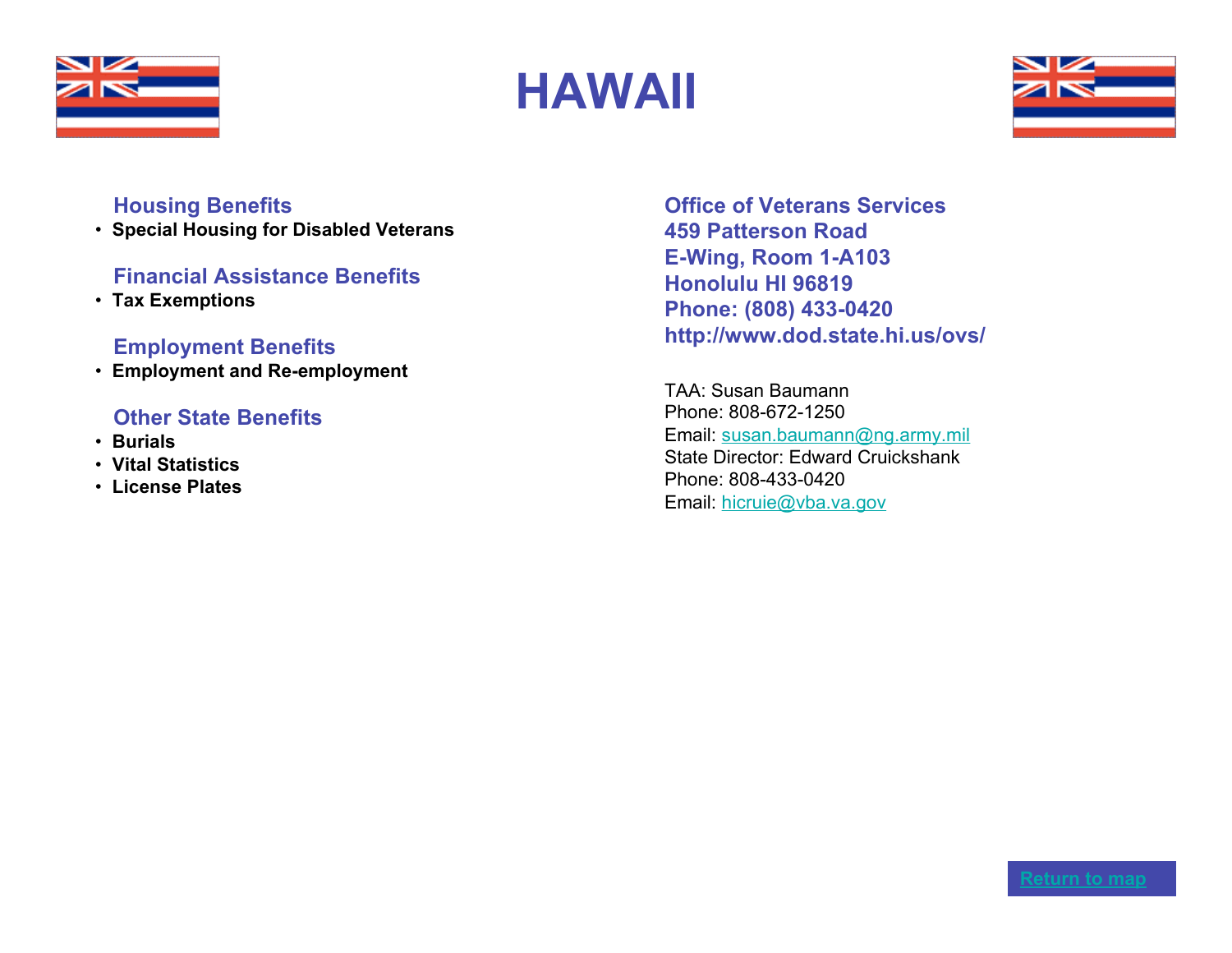





• **Veterans Homes**

#### **Other State Benefits**

- • **Idaho State Veterans Cemetery**
- • **License Plates**

**Idaho State Veterans Services 320 Collins Road Boise, Idaho, 83702 Phone: 208-334-3513 http://www.idvs.state.id.us/**

James O. Vance, Director Department of Veterans Affairs, Regional Office 805 W. Franklin Boise, Idaho 83702 208-334-1645

Tom Ressler Veterans Services Program Supervisor 805 W. Franklin Boise, Idaho 83705

TAA: Mary Kelly Phone: 208-272-4408 Email: mary.kelly3@id.ngb.army.mil Acting Administrator: David Brasuell Phone: 208-334-3513 Email: david.brasuell@veterans.idaho.gov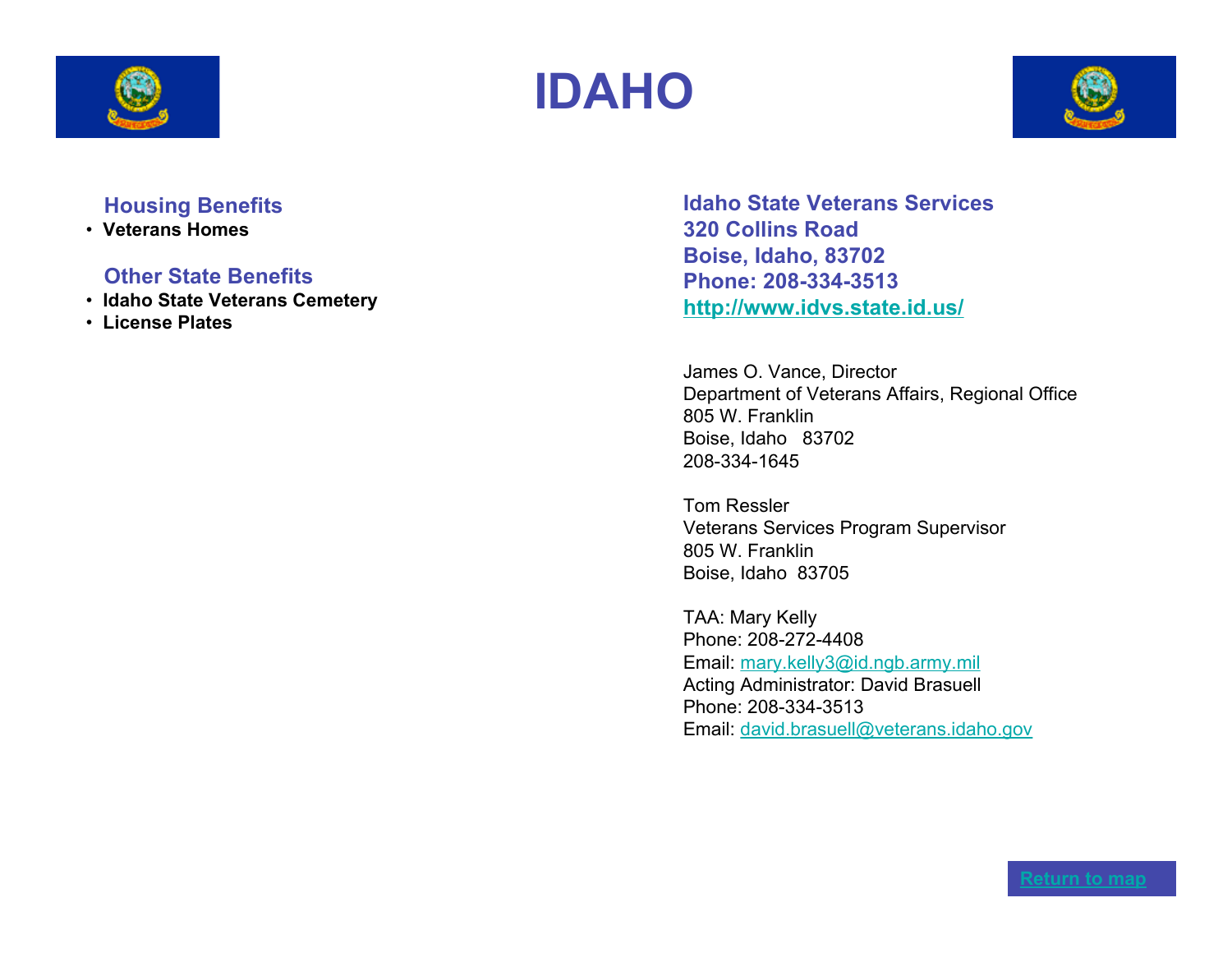

# **ILLINOIS**



# **Housing Benefits**

• **Specially Adapted Housing**

# **Financial Assistance Benefits**

- • **World War II Bonus Payment**
- • **Korean, Vietnam and Persian Gulf Conflict Bonus**
- • **Vietnam Veteran Survivors Compensation**
- • **POW Compensation**
- • **Survivors' Compensation**
- • **Tax Exemption**
- • **Tax Exemption for Mobile Home**

# **Employment Benefits**

- • **State Government/Employment Preference**
- • **Jobs for Vets**

# **Education Benefits**

- • **Educational Opportunities for Children (10-18 Yrs)**
- • **MIA/POW Scholarship**
- • **State Approving Agency**
- • **Veterans' Grant**
- • **Illinois National Guard Scholarship**
- • **Children of Veterans Scholarship**

# **Other State Benefits**

- • **Cartage and Erection Fees**
- • **Graves Registration**
- • **Indigent Veterans**
- • **Camping & Admission Fees**
- • **Hunting and Fishing Privileges State Fair**
- Necessary Documents to File Claims **Accessary Documents to File Claims**

**Illinois Department of Veterans' Affairs 833 South Spring Street P.O. Box 19432 Springfield, IL 62794-9432 Phone: 217/782-6641 http://www.state.il.us/agency/dva/**

TAA: Darlene Bertoni Phone: 217-761-3382 Email: Darlene.bertoni@il.ngb.army.mil State Director: Tammy Duckworth Phone: 217-785-4114 Email: s-ltd@dva.state.il.us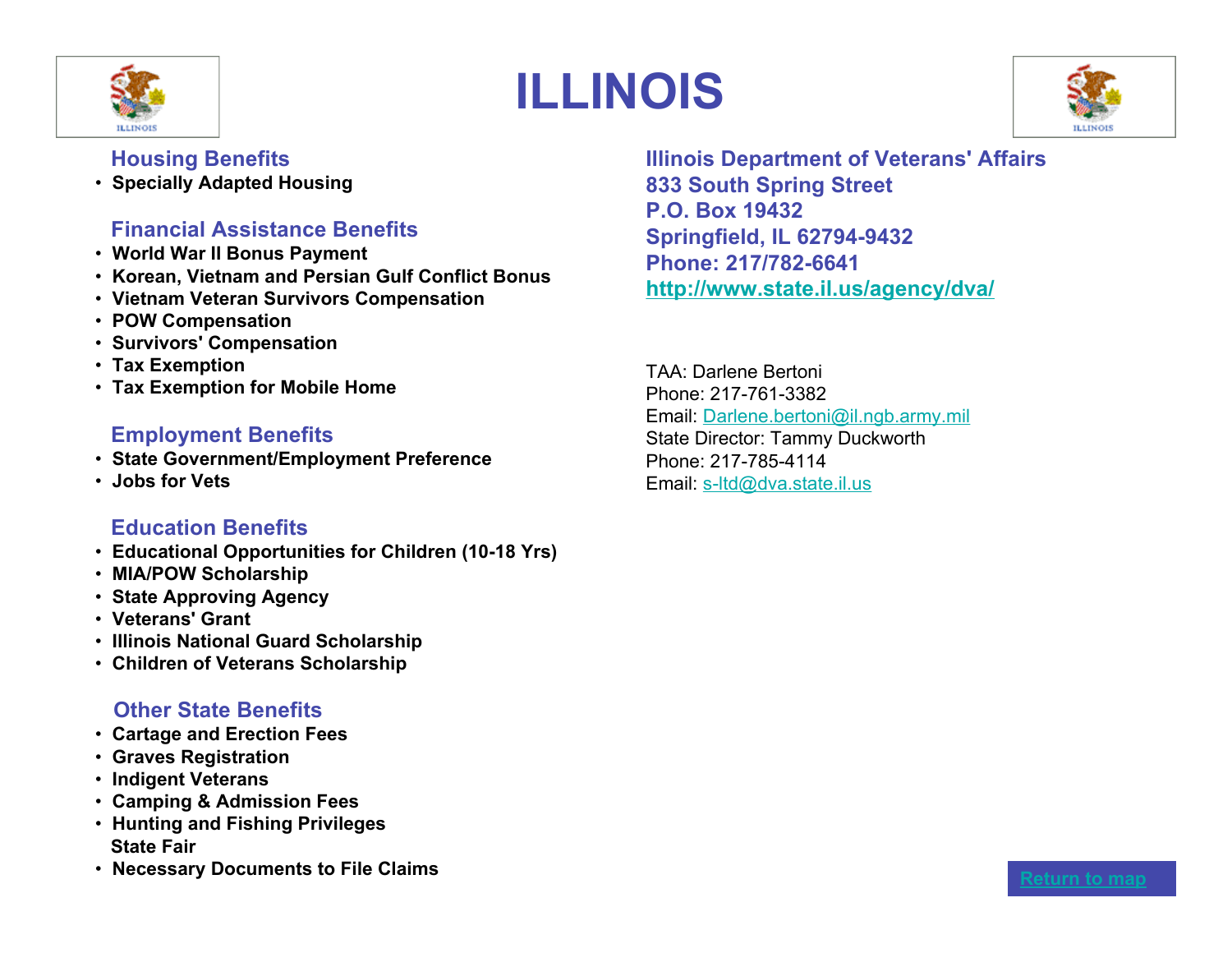

# **INDIANA**



# **Housing Benefits**

- **The Veterans Home**
- **The Indiana Soldiers and Sailors Children's Home**

# **Financial Assistance Benefits**

• **Property Tax Abatements**

# **Employment Benefits**

- **Employment Assistance**
- **High School Diploma Program for WWI and WWII Veterans**
- **Remission of Fees (Free Tuition) for the Child(ren) of a Disabled Veteran**

# **Other State Benefits**

- **County Veterans Service Officers**
- **Golden Hoosier Passport**
- **Indiana Veterans Memorial Cemetery**
- **Motor Vehicle License Plates**
- **Peddlers, Vendors, or Hawkers License**
- **Resident Veteran Hunting and Fishing License**
- **Vital Documents For Veterans Benefits**

**Indiana Department of Veterans Affairs 302 W. Washington Street, Room E120 Indianapolis, IN 46204-2738 phone: 317-232-3910 http://www.in.gov/veteran/**

TAA: Randall Smith Phone: 317-247-3300 4020 Email: randall.e.smith1@us.army.mil State Director: Tom Applegate Phone: 317-232-3910 Email: tapplegate@dva.in.gov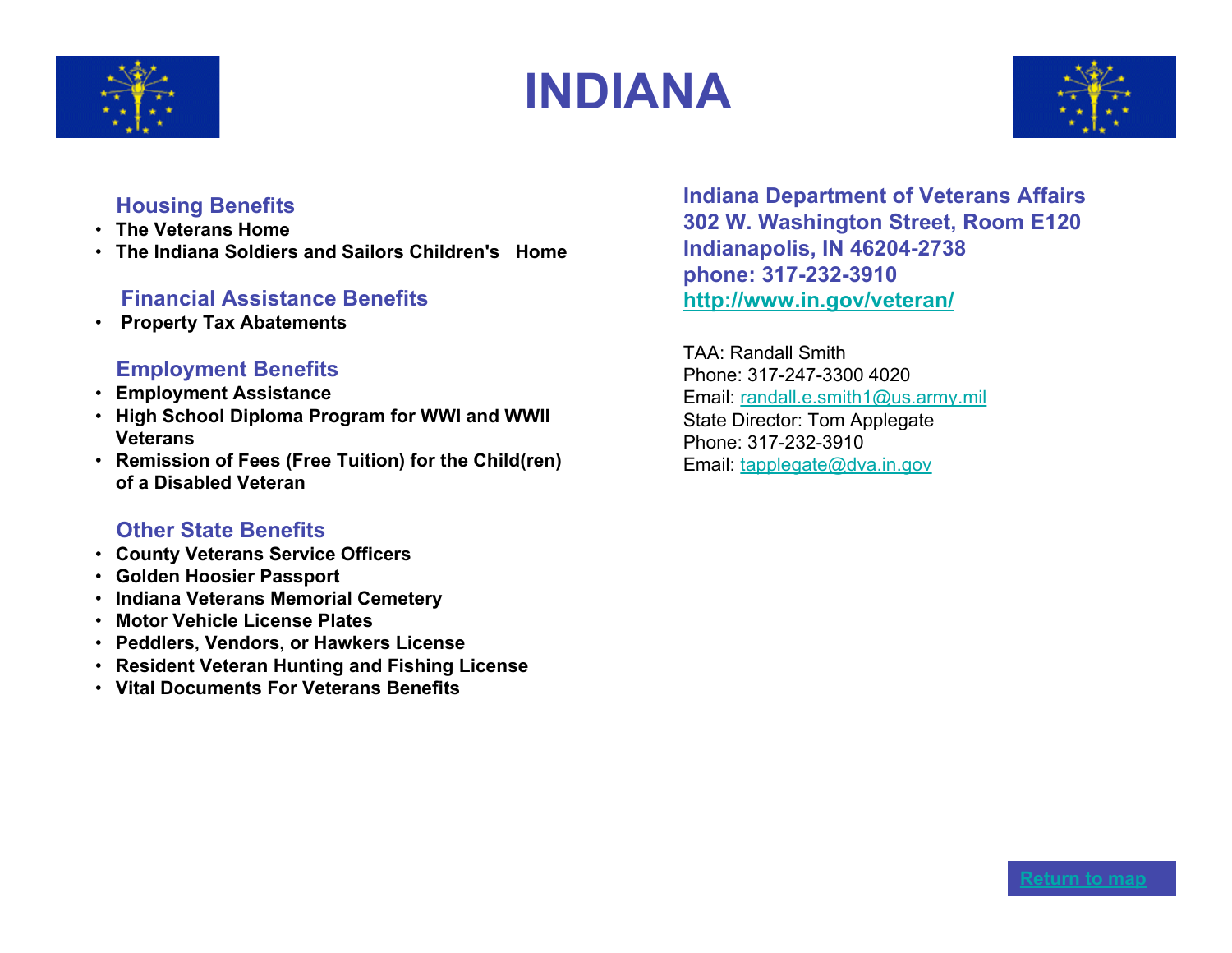





• **Iowa Veterans Home**

#### **Financial Assistance Benefits**

• **Injured Veterans Grant Program**

#### **Education Benefits**

• **War Orphans Educational Aid** • **Operation Recognition High School Diploma**

#### **Other State Benefits**

 **Cold War Recognition Letter Korean War Service Medal Veteran Lifetime Hunting/Fishing License Presidential Memorial Certificate The State of Iowa Veterans Cemetery**

**Iowa Department of Veteran Affairs Camp Dodge, Bldg. A6A 7105 NW 70th Ave. Johnston, IA 50131-1824 Phone:(515) 242-5331 http://www.iowava.org/asp/ContactUs.asp**

TAA: Billy Foley Phone:515-252-4150 Email: billy.foley@ia.ngb.army.mil Executive Director: Patrick Palmersheim Phone: 515-242-5331 Email: Patrick.palmersheim@icva.state.ia.us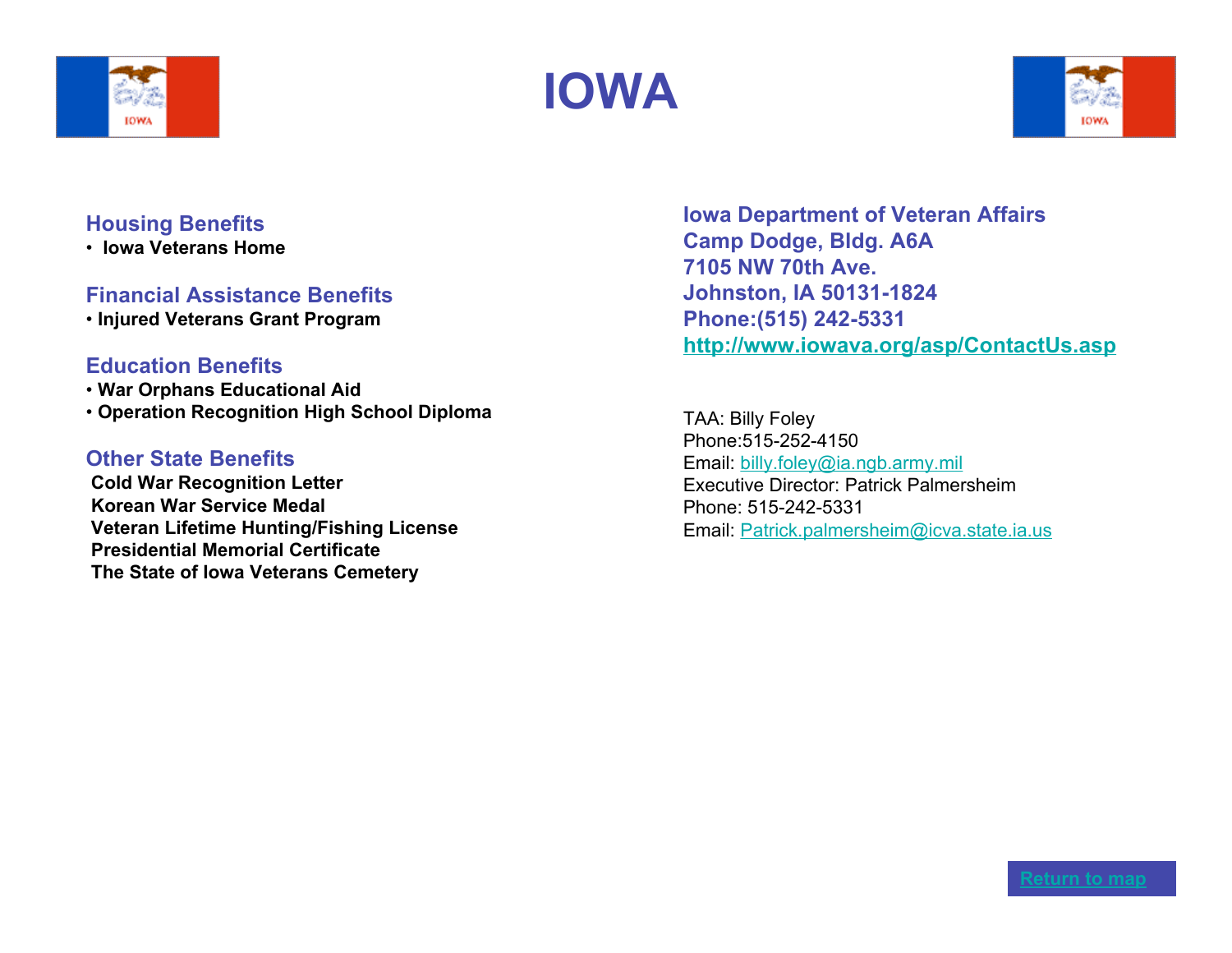





• **Home Loans**

# **Financial Assistance Benefits**

- **Dependents' and Survivors' Benefits**
- **Disability Benefits**
- **Burial Benefits**
- **Prescription Drug Coverage**

#### **Employment Benefits**

• **Vocational Rehabilitation & Employment**

# **Education Benefits**

• **Education and Training**

# **Other State Benefits**

- **Health Care**
- **Filing Claims**
- **Appealing Claims**
- **Medals**
- **DD Form 214 (Certificate of Release or Discharge from Active Duty)**

**Kansas Commission on Veterans' Affairs Jayhawk Tower 700 SW Jackson, Suite 701 Topeka, KS 66603-3743 Phone: (785) 296-3976 http://www.kcva.org/contact.shtml**

TAA: Nathan Gray Phone:785-274-1129 Email: Nathan.gray2@us.army.mil Executive Director: George Webb Phone: 785-296-3976 Email: kcva006@lnk.org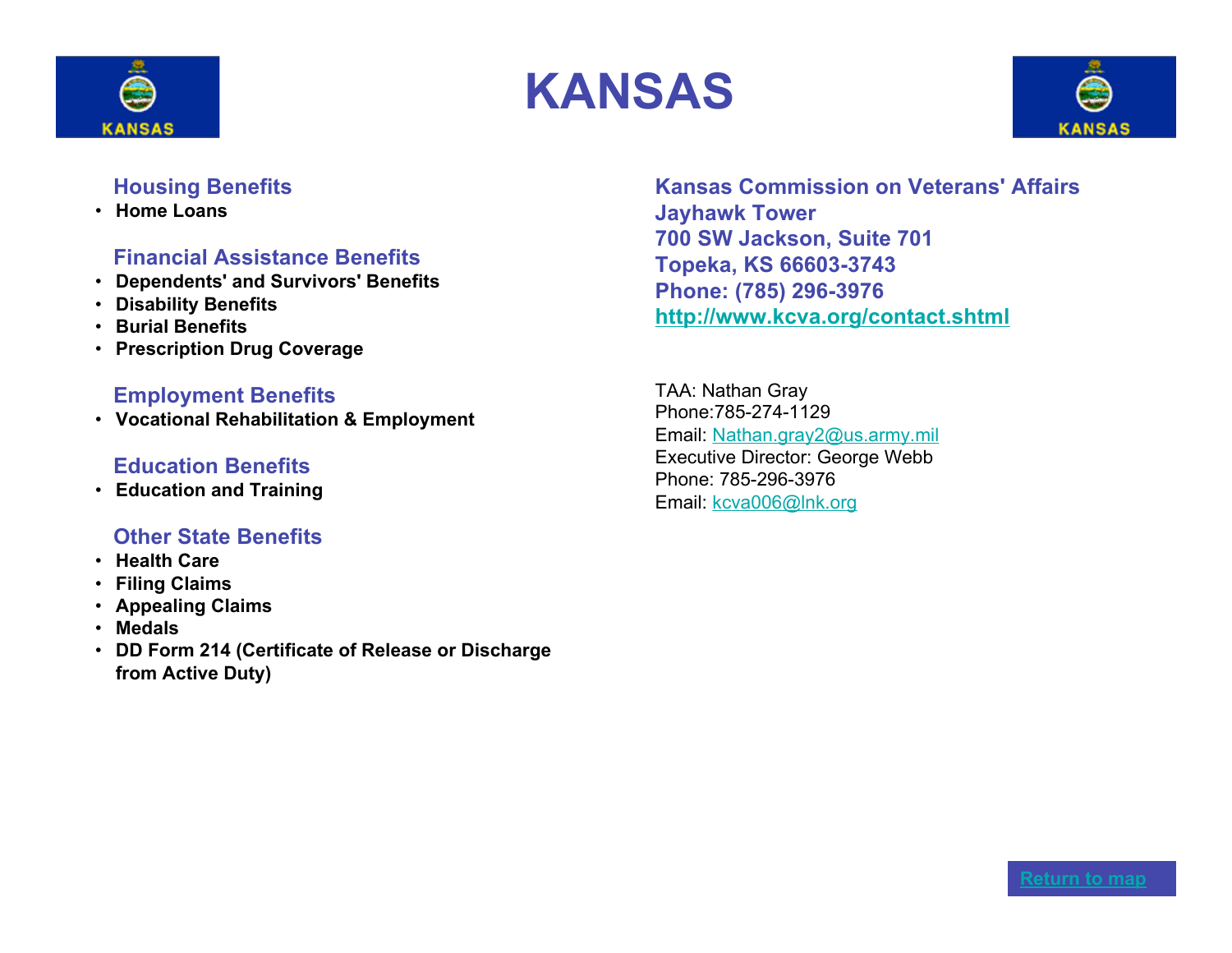

# **KENTUCKY**



#### **Housing Benefits**

• **State Veterans Long Term Care Facilities**

# **Financial Assistance Benefits**

• **New Veterans Loan Program**

# **Employment Benefits**

• **Tuition Waiver Program**

#### **Other State Benefits**

- • **Homeless Program**
- • **Women Veterans Program**
- • **Burial Honors**
- • **State Veterans Cemeteries**

**Kentucky Department of Veteran Affairs Office of the Commissioner 111 Louisville Road Frankfort, KY 40601 Phone: 800-572-6245 http://www.kdva.net/contactinfo.htm**

TAA: Richard Gooch Phone: 502-607-1085 Email: Richard.w.gooch@us.army.mil Commissioner: Leslie Beavers Phone: 502-564-9203

Email: les.beavers@ky.gov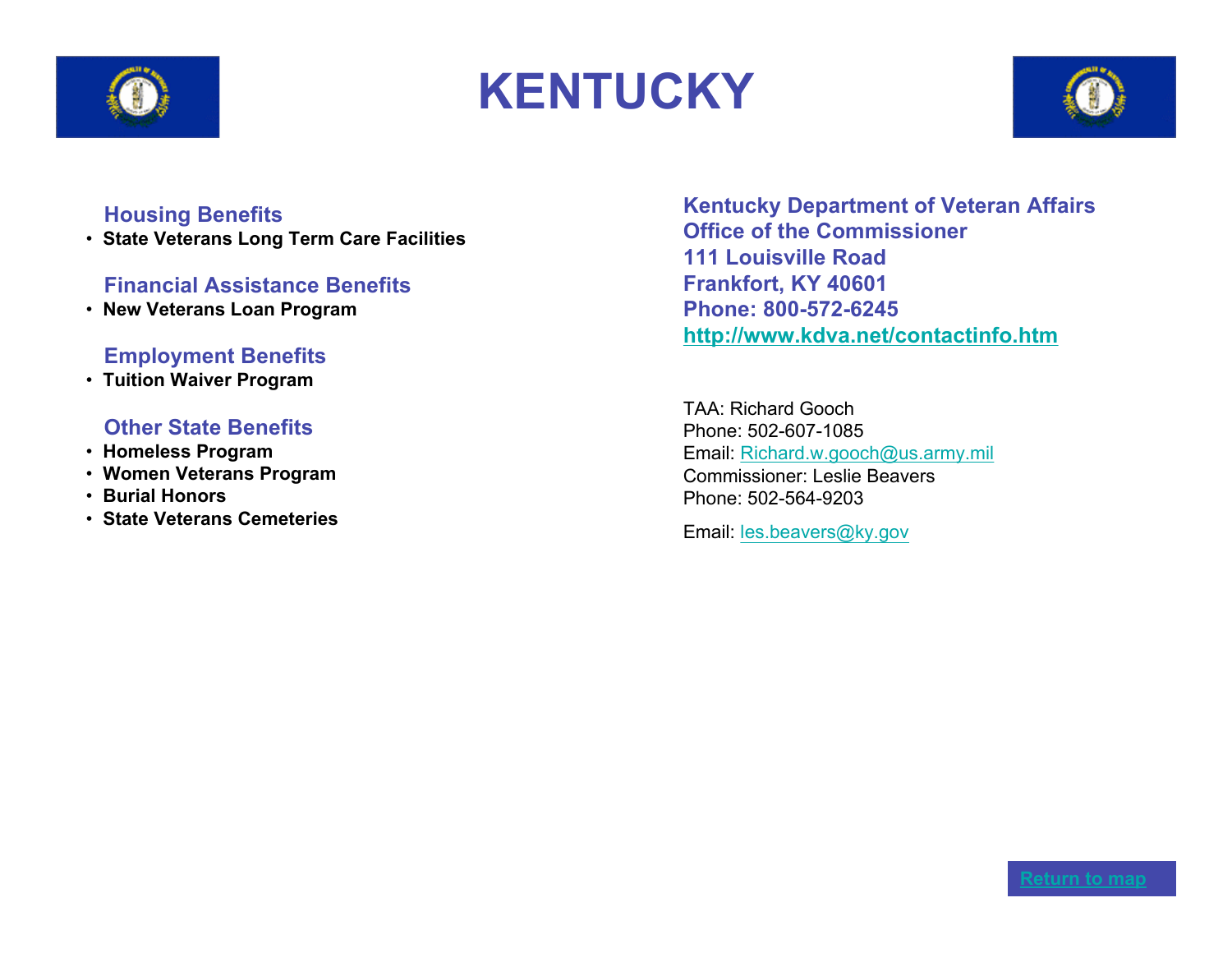

# **LOUISIANA**



#### **Housing Benefits**

• **Louisiana War Veterans Homes**

# **Employment Benefits**

- **Military Service Relief Act**
- **Veterans Civil Service Preference (Employment Preference)**

# **Education Benefits**

- **Dependents Educational Assistance**
- **National Guard Tuition**
- **Veterans Education and Training State Approving Agency**

# **Other State Benefits**

- **Free Hunting/Fishing Licenses**
- **Free Entrance to State Parks**
- **Free "Purple Heart" License Plates**
- **Motor Vehicle Disabled Veterans Special License Plates, Exemptions**
- **Special Prestigious License Plates for Certain Veterans and Retirees**
- **Recording of Discharges**

**Louisiana Department of Veteran Affairs 1885 Wooddale Boulevard P. O. Box 94095, Capitol Station Baton Rouge, Louisiana 70804-9095 Phone: 225-922-0500 http://www.vetaffairs.com/mgmtfinance.html**

TAA: Robert Stiefvater Phone: 318-641-3297 Email: Robert.stiefvater@us.army.mil Secretary: Hunt Downer Phone: 225-922-0500 Email: jstrickland@vetaffairs.com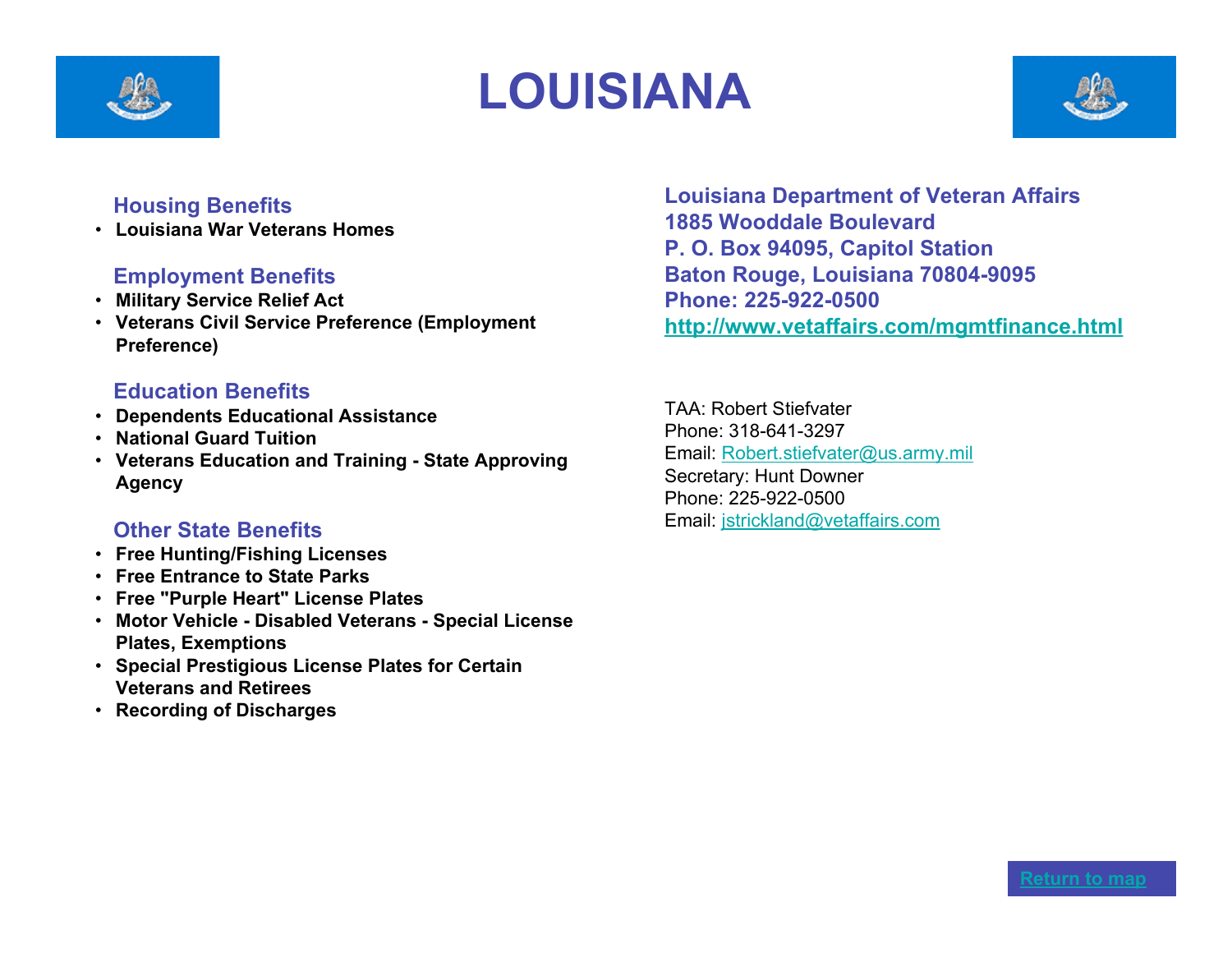





• **Maine Veterans' Homes**

# **Financial Assistance Benefits**

- • **Veterans Small Business Loan Program**
- • **Property Tax Exemption**

# **Employment Benefits**

• **Veterans Dependents Education Benefits Program**

#### **Other State Benefits**

- • **Maine Veterans Memorial Cemetery**
- • **Recreational Licenses**
- • **Veteran License Plates**
- • **Claims Representation**
- • **Benefits Available from the Division of Motor Vehicles**
- • **Hunting and Fishing License**
- • **State Park Passes**

**Maine Bureau of Veterans' Services Camp Keyes Bldg #7 117 State House Station Augusta, ME 04333-0117 Phone: 207-626-4464 http://www.maine.gov/dvem/bvs/Augusta.htm**

TAA: Wendy J. Moody Phone:207-626-4221 Email: Wendy.moody@us.army.mil

State Director: Peter Ogden Phone: 207-626-4464 Email: Peter.W.Ogden@maine.gov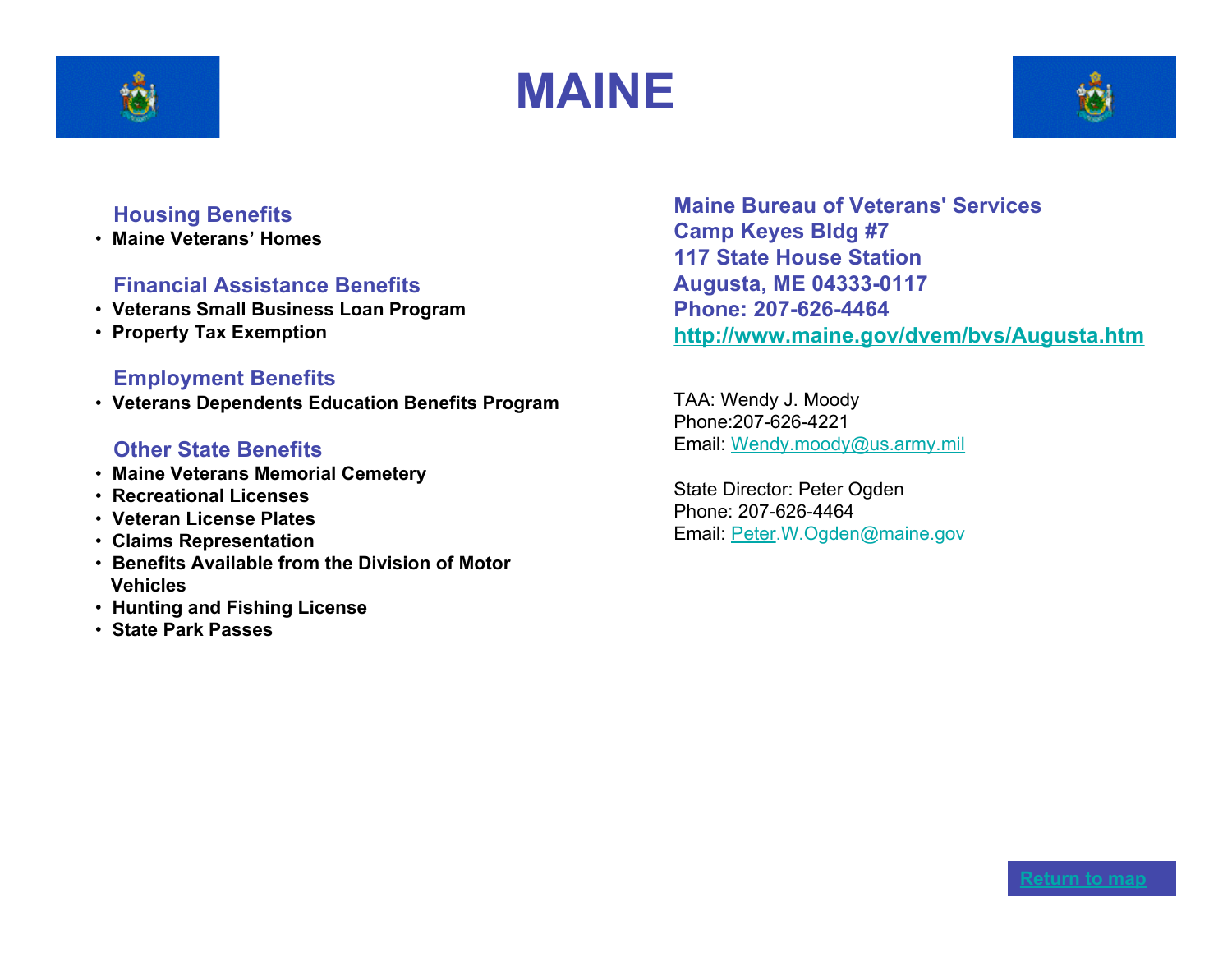

# **MARYLAND**



# **Housing Benefits**

• **Charlotte Hall Veterans Home**

# **Financial Assistance Benefits**

- **Property Tax Exemption**
- **Military Retired Pay Income Tax Exemption**
- **Vessel Excise Tax**
- **Death Benefit**

# **Employment Benefits**

- **Employers Health Insurance While on Temporary Active Duty**
- **Re-Employment**
- **Medical and Healthcare Personnel**
- **Job Placement Assistance**
- **Veterans Preference**
- **Credit Toward State Employees Retirement**
- **Unemployment Insurance**

# **Education Benefits**

- **Edward T. Conroy Memorial Scholarship**
- **High School Diplomas**

# **Other State Benefits**

- **Veterans Benefit Service Program**
- **State Veterans Cemetery & Memorial Program**
- **Maryland Veterans Memorials**
- **Obtaining Copies of Documents**
- **Absentee Voting**
- **Game Hunting & Fishing Licenses**
- **Admission to State Parks**
- **Auto Tags**
- **Veterans Establishing Businesses**
- **Veterans with Disabilities**

**Maryland Department of Veteran Affairs Federal Building, Room 1231 31 Hopkins Plaza Baltimore, MD 21201 Phone: 800-446-4926 http://www.mdva.state.md.us/html/contact.html**

TAA: Kerry Gehring Phone:410-974-7400 x 235 Email: Kerry.gehring@us.army.mil

Secretary: George Owings III Phone: 410-260-3838 Email: gowings@mdva.state.md.us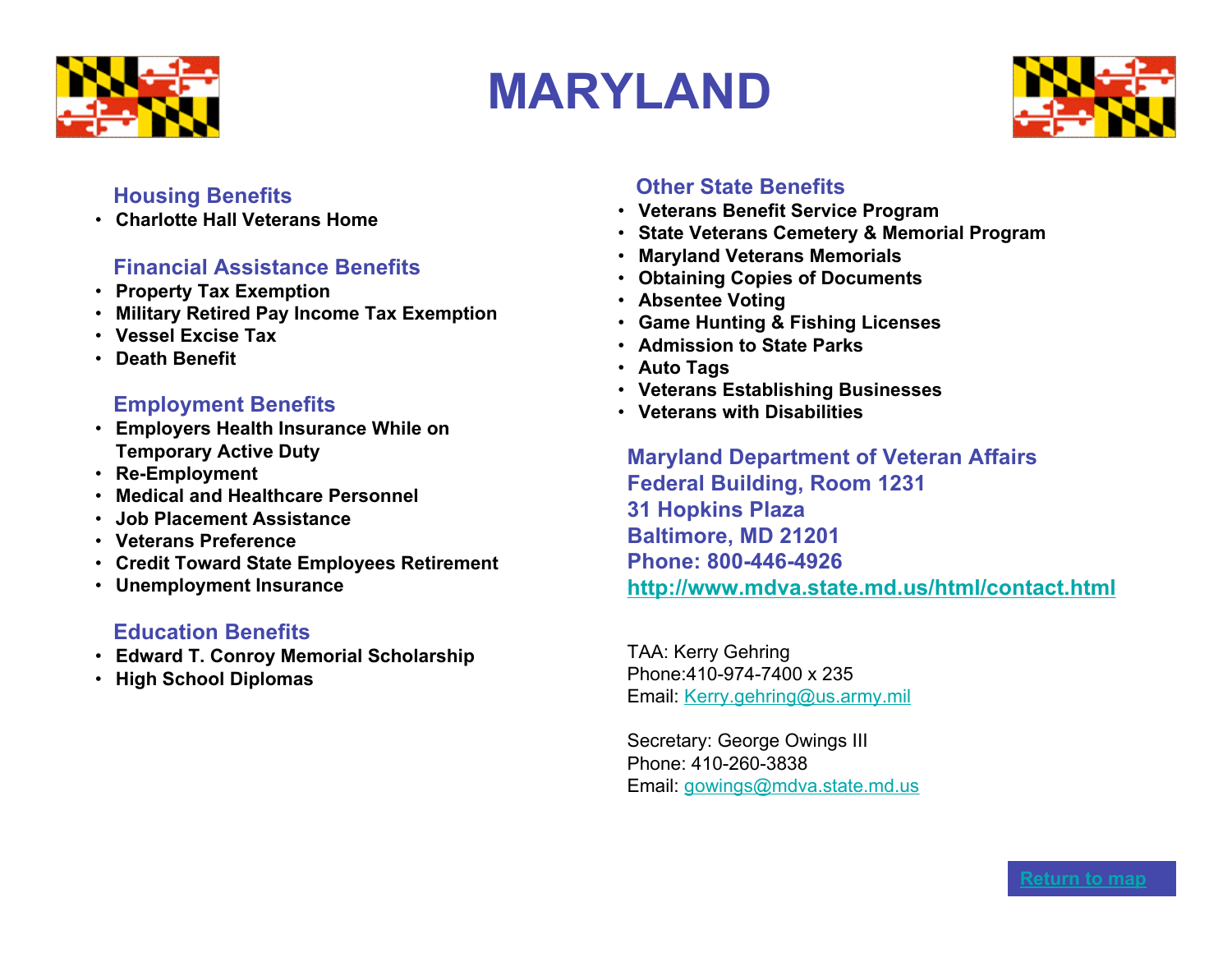

# **MASSACHUSETTS**



# **Housing Benefits**

• **Public Assistance**

# **Financial Assistance Benefits**

- **Tax Exemptions**
- **Annuities**
- **Bonuses**

# **Employment Benefits**

- **Education Financial Assistance**
- **Upward Bound Program**
- **Operation Recognition**
- **Special Commission to Study Higher Education Tuition & Fee Waivers for Veterans**

# **Massachusetts Recently-Returned Combat Veterans**

- **Welcome Home Bonus**
- **Civil Service and Veterans' Preference**
- **Employment Opportunities**
- **Education**
- **Housing**
- **Your Local Veteran's Agent**
- **Yoga for Combat Veterans with PTSD**

# **Other State Benefits**

- **Motor Vehicles Benefits**
- **National Guard and Reserve**
- **State Benefits for Dependents of a Veteran**

**Department of Veterans' Services 600 Washington St., Suite 1100 Boston, MA 02111 Phone: 617-210-5480 http://www.mass.gov/?pageID=veteransho mepage&L=1&L0=Home&sid=Eveterans**

TAA: Michael Ryan Phone: 508-233-7369 Email: Michael.ryan12@us.army.mil Secretary: Thomas Kelley Phone: 617-210-5765 Email: tkelley@vet.state.ma.us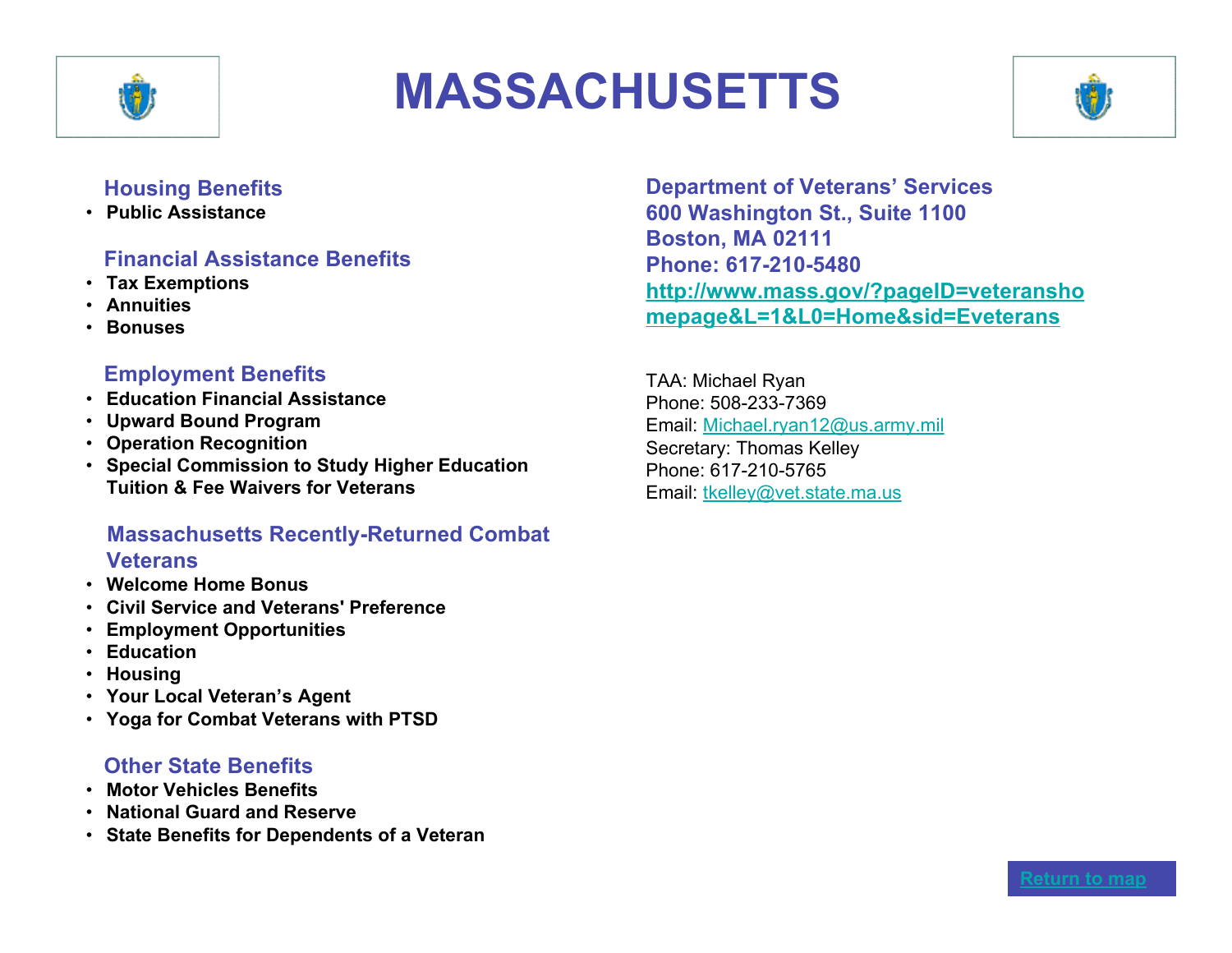

# **MICHIGAN**



# **Housing Benefits**

- • **Grand Rapids Home for Veterans**
- • **D. J. Jacobetti Home for Veterans**
- • **State Veterans Homes Board of Managers**

# **Financial Assistance Benefits**

- • **Tuition Grant Procedure Brief**
- • **Emergency Grants**
- • **Michigan National Guard Family Support Funds**

# **Other State Benefits**

- • **Michigan Veterans Programs 2005**
- • **Property Tax Credit for Disabled Veterans**
- • **Automobile License Plates**

**Michigan Department of Military and Veterans Affairs Joint Public Affairs Office 3411 Martin Luther King Jr. Blvd. Lansing, MI 48906 Phone: 617-210-5480**

#### **http://www.michigan.gov/dmva**

TAA: Raymond Ladd Phone:517-481-8364 Email:Raymond.ladd@us.army.mil

Assistant Adjutant General For Veterans: Carol Ann Fausone Phone: 517-335-6523 Email: fausonec@michigan.gov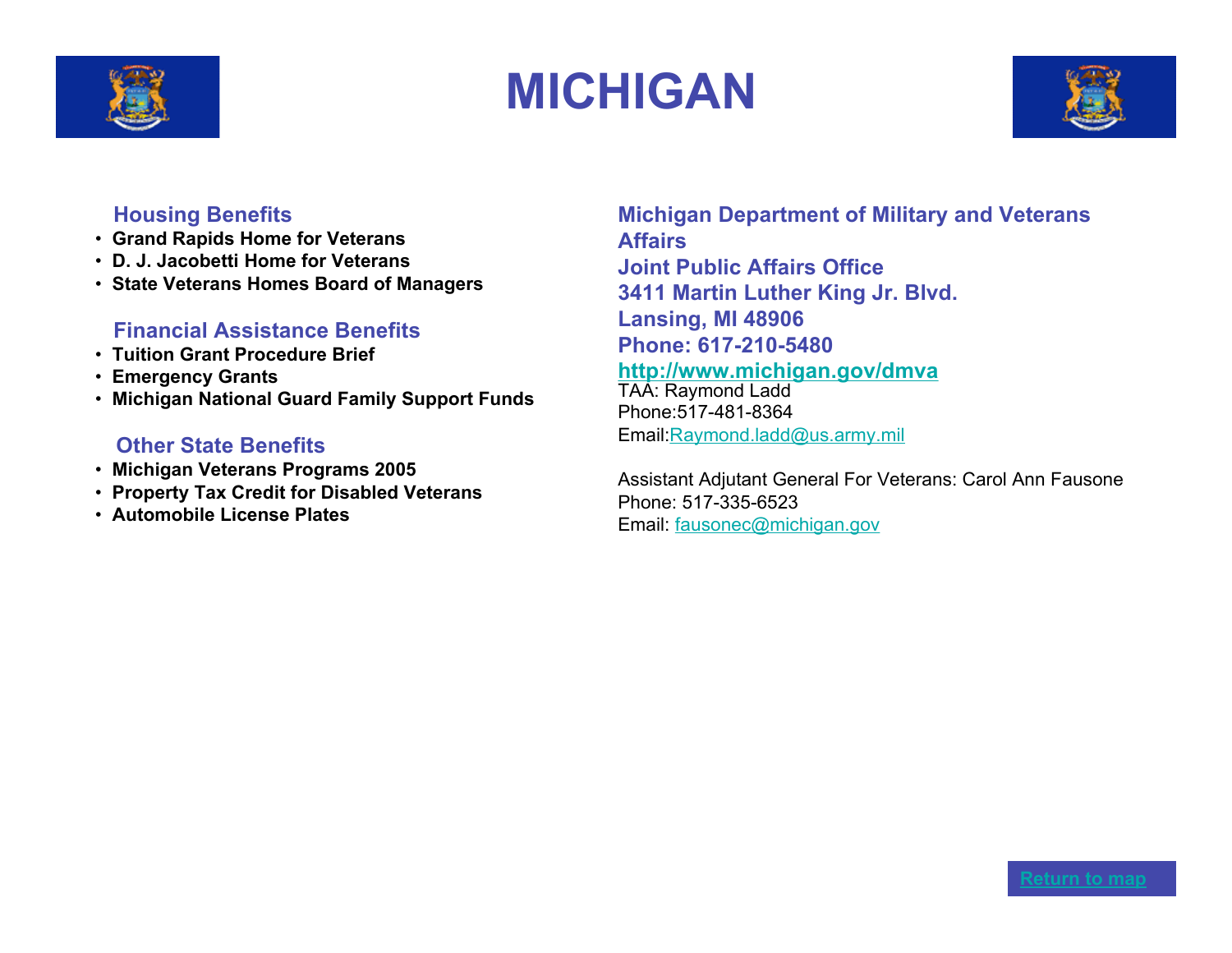

# **MINNESOTA**



#### **Housing Benefits**

- • **Homeless Veterans' Initiative**
- • **Minnesota Veterans' Homes**

# **Employment Benefits**

• **MN Veterans Preference Act**

#### **Education Benefits**

• **Educational Grants**

#### **Other State Benefits**

- • **Services Program**
- • **Veterans Claims**
- • **Guardianship Division**
- • **Minnesota State Veterans Cemetery**
- • **Discharge Certificates**
- • **Bronze Star Grave markers**

**Minnesota Department of Veterans Affairs (MDVA), 20 West 12th Street, St. Paul, MN 55155-2079 Phone: 651-296-2562 http://www.mdva.state.mn.us/**

TAA: Allan Jorgensen Phone:651-282-4667 Email: allan.jorgensen@mn.ngb.army.mil

Commissioner: Clark Dyrud Phone: 651-296-2562 Email:

clark.dyrud@state.mn.us

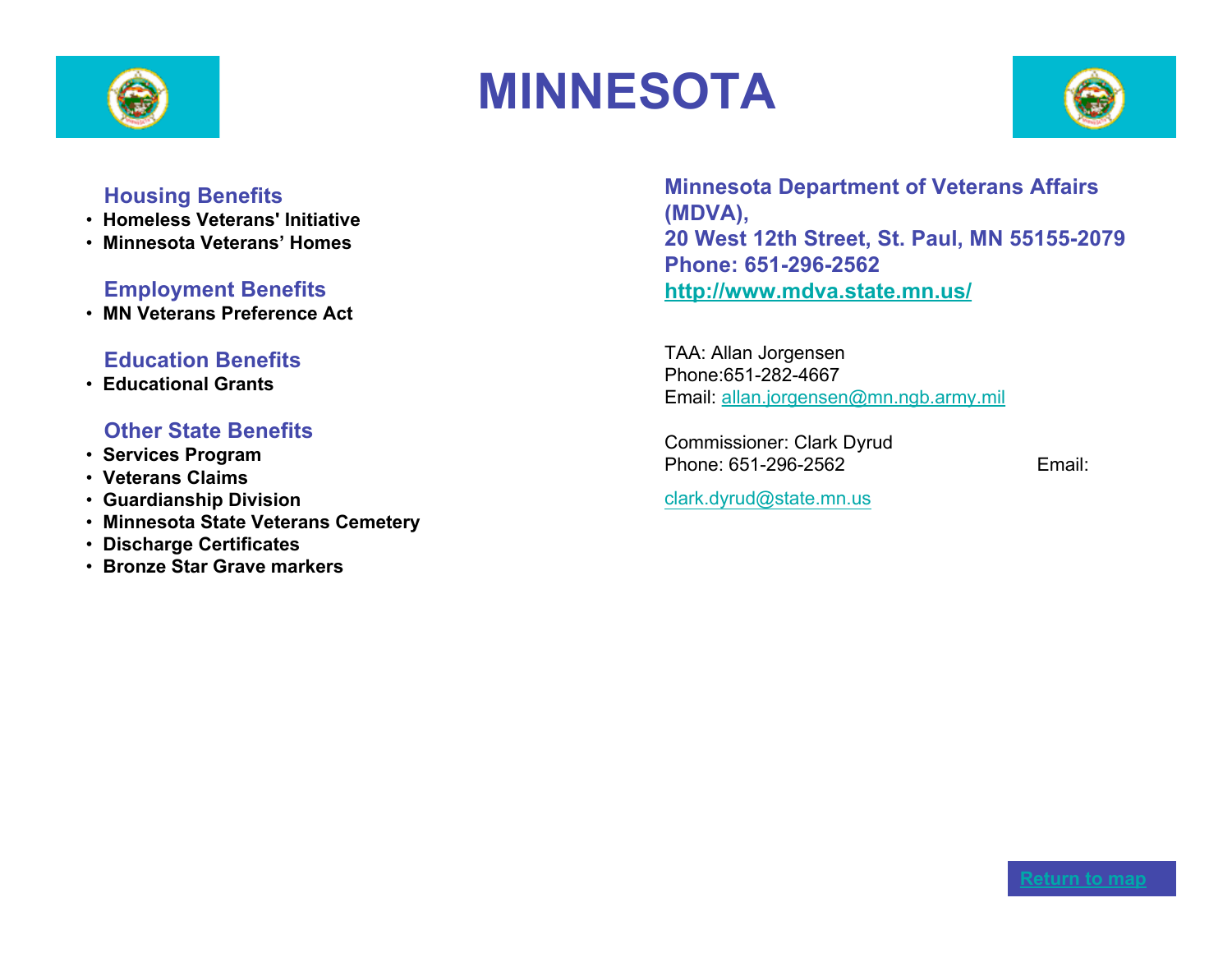

# **MISSISSIPPI**



# **Housing Benefits**

- • **Mississippi Veterans Home Purchase Board**
- • **State Veterans Nursing Homes**

# **Financial Assistance Benefits**

- • **Ad Valorem Tax**
- • **Privilege Tax**

# **Employment Benefits**

- • **Re-Employment**
- • **Employment Preference**
- • **State Retirement**

#### **Education Benefits**

- • **Educational Assistance**
- • **Mississippi Employment Security Commission**

# **Other State Benefits**

- • **Mississippi Veterans Affairs Board**
- • **Administrative Division**
- • **State Veterans Claims Division**
- • **State VA Hospital Service Offices**
- • **State Approving Agency Division**
- • **Mississippi Department of Archives and History**
- • **Mississippi State Personnel Board**
- • **Mississippi Military Department (Army & Air National Guard)**
- • **County Veterans Service Office**
- • **County Veterans Service Officers**
- • **Documents**
- • **Hunting and Fishing Licenses**
- • **Vehicle License Plates**

**Mississippi State Veteran Affairs P.O. Box 5947 Pearl, MS 39288-5947 Phone:(601) 576-4850 http://www.vab.state.ms.us/**

TAA: Edwin Tudor Phone: 601-313-6162 Email: Edwin.tudor@us.army.mil Executive Director: Adrian Grice Phone: 601-576-4850

Email: grice@vab.state.ms.us

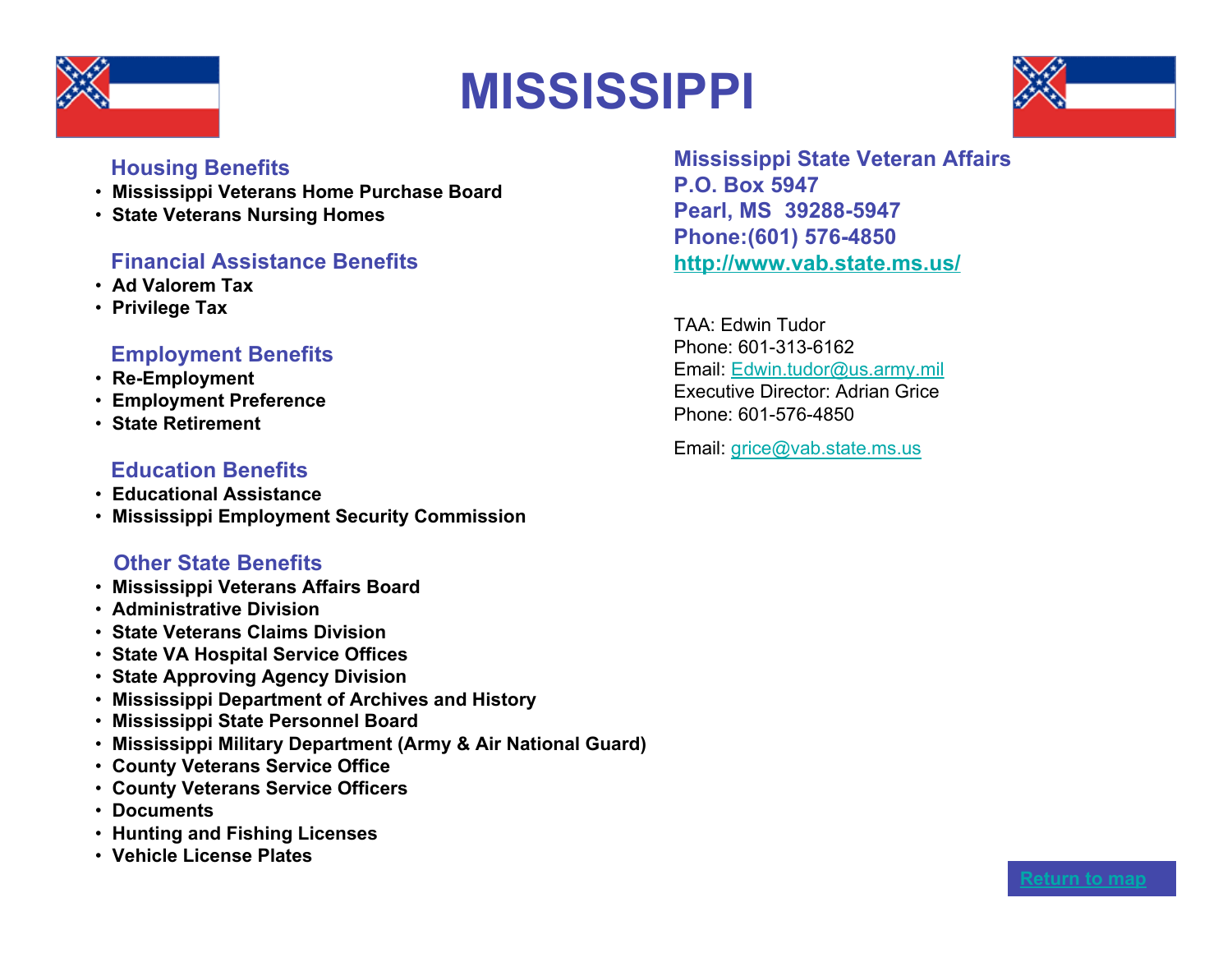

# **MISSOURI**



#### **Housing Benefits**

- **Missouri Veterans Homes**
- **Property Tax Credits**

# **Financial Assistance Benefits**

- **Tax Exemption for AO Settle Payments**
- **Vietnam Veterans Survivor Grant Program**

#### **Employment Benefits**

- **Veterans' Preference with State of Missouri Employment**
- **Priority for Qualified Veterans Employment**

# **Other State Benefits**

- **Veterans Service Officers**
- **State Veterans Cemeteries and Homes**
- **World War II, Korean War and Vietnam Service Medal and Medallions**
- **Free Automobile License Plates**
- **Free Hunting and Fishing License (60% or Service-Connected VA Disability or Former POW**
- **Reduced Cost Hunting and Fishing Permit for service members that deployed in the last 12 months**

**Missouri Veterans Commission 205 Jefferson Street 12th Floor Jefferson Building P.O. Drawer 147 Jefferson City, MO 65102 Phone: (1-866-838-4636) http://www.mvc.dps.mo.gov/**

TAA: Jeremy P. Amick Phone: 573-638-9500 x 7764 Email: Jeremy.amick@us.army.mil Executive Director: Hal Dulle Phone: 573-751-3779

Email: hal.dulle@mvc.dps.mo.us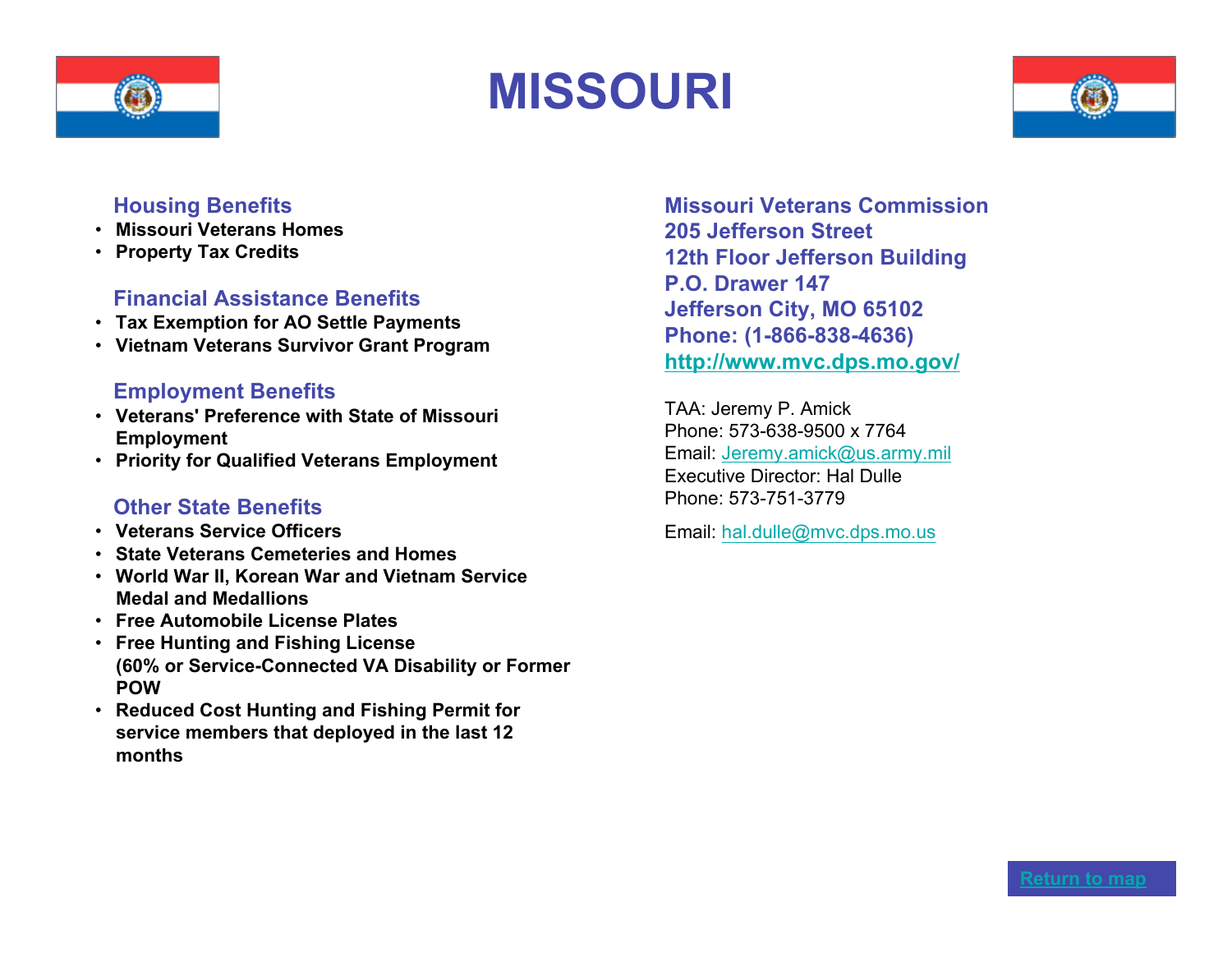

# **MONTANA**



#### **Housing Benefits**

- **Location and Function of Homes -- Persons Admitted**
- **Certain Disabled or Deceased Veterans' Residences Exempt**

#### **Financial Assistance Benefits**

• **Interment Allowance for Veterans**

#### **Employment Benefits**

• **Point Preference in Hiring Veterans**

#### **Education Benefits**

• **Charges for Tuition – Waivers**

#### **Other State Benefits**

- **Aid by State, County, and Municipal Officers**
- **Special Plates for Military Personnel, Veterans, and Spouses**
- **Veterans' Cemetery Fee for Special Veteran License Plates**
- **Vehicle Registration Fee and Veterans' Cemetery Fee Waivers**
- **Veterans' Clubhouse Exemption -- Incompetent Veterans' Trusts**
- **Hunting and Fishing Licenses**
- **State Veterans' Cemeteries**

**Montana Department of Military Affairs P.O. Box 4789 Fort Harrison, MT 59636-4789 Phone: 406-324-3740 http://dma.mt.gov/mvad/**

TAA: David Lake Phone: 406-324-3257 Email: david.lake@us.army.mil Administrator: Joe Foster Phone: 406-324-3740

Email: jofoster@state.mt.us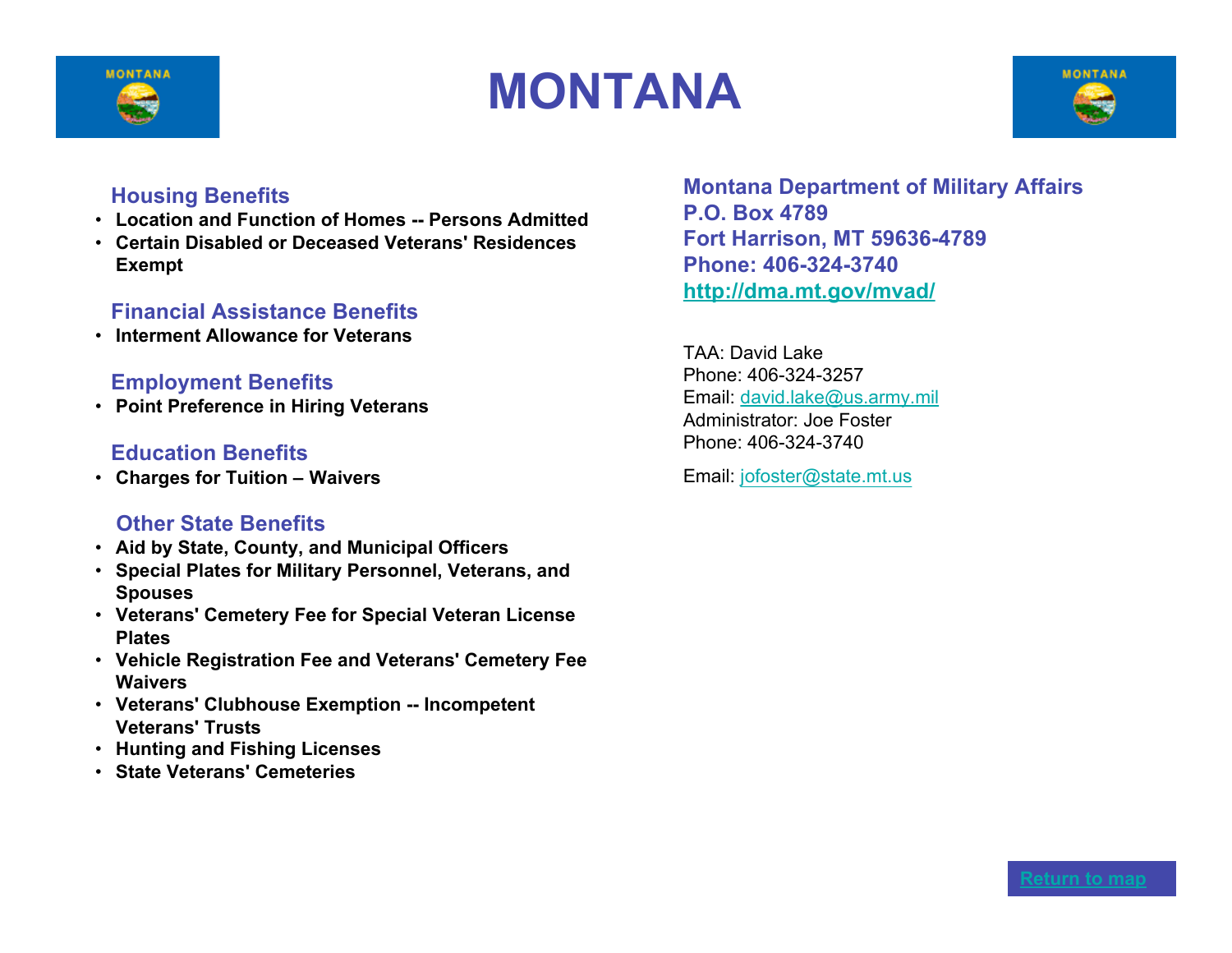

# **NEBRASKA**



#### **Housing Benefits**

• **Property Tax/Homestead Exemption**

#### **Financial Assistance Benefits**

• **Nebraska Veterans' Aid Fund**

#### **Education Benefits**

• **Waiver of Tuition**

#### **Other State Benefits**

- • **Game & Parks Commission**
- • **Discharges**
- • **Grave Registrations**
- • **Nebraska Veteran Service Office**

**Nebraska Department of Veterans Affairs State Service Office 5631 S. 48 St. Lincoln, NE 68516-4103 (402) 420-4021 http://www.vets.state.ne.us/**

TAA: Bonnie Bessler Phone: 402-309-7433 Email: bonnie.bessler@us.army.mil State Director: John Hilgert Phone: 402-471-2458

Email: jhilgert@notes.ne.us

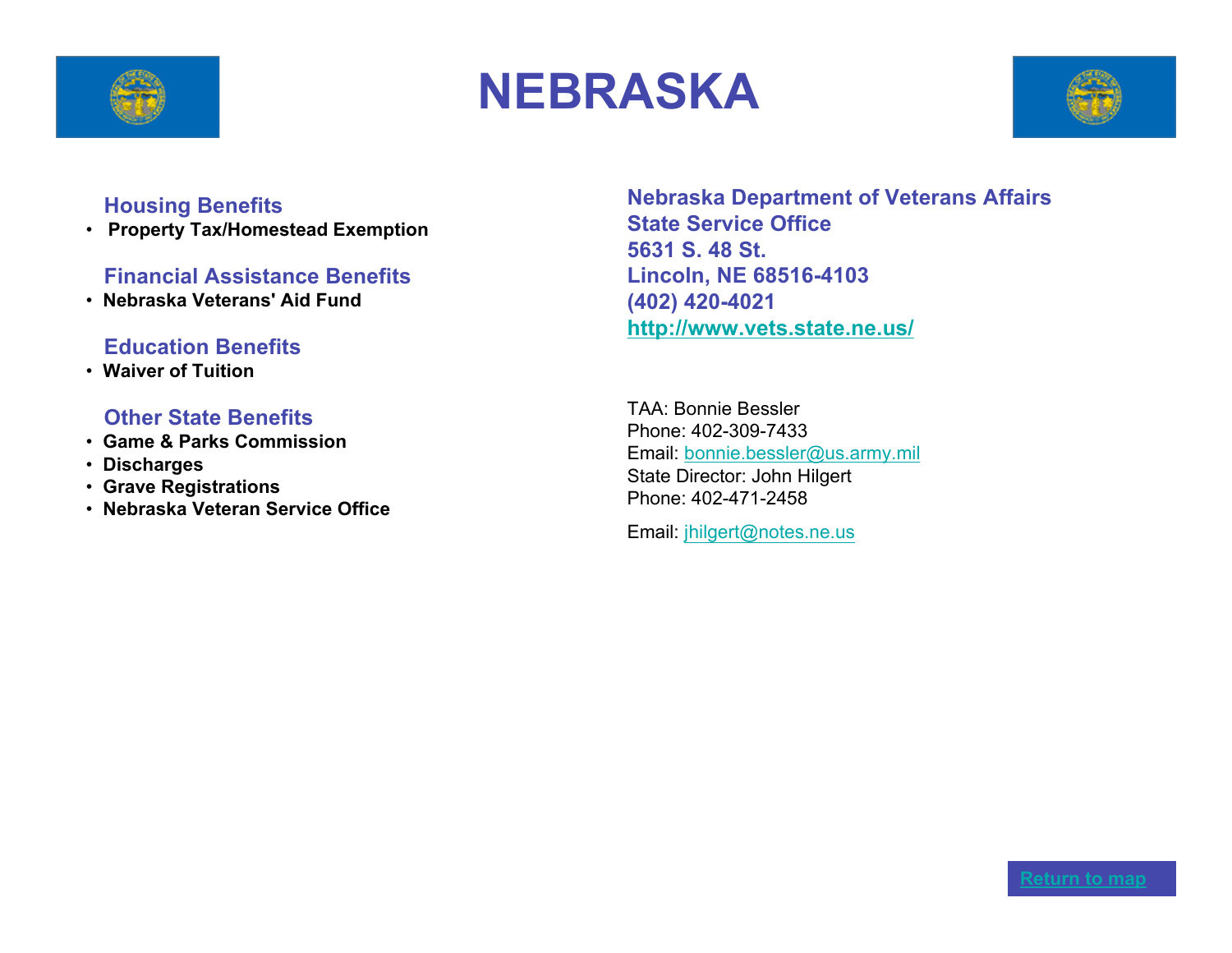





• **Nevada Veterans Home**

# **Financial Assistance Benefits**

- • **Veterans Tax Exemptions**
- • **Disabled Veteran Tax Exemption**

# **Employment Benefits**

• **Civil Service Preference**

#### **Other State Benefits**

- • **Assistance with Claims**
- • **Hunting and Fishing License**
- • **Guardianship Program**
- • **Veteran Cemetery Plots**
- • **Disabled Parking Privileges**
- • **Special Veterans License Plates**
- • **Documents**
- • **Recording Fees**

**Nevada Office of Veteran Services 5460 Reno Corporate Dr. Reno, NV 89511 (775) 688-1653 http://www.veterans.nv.gov/**

TAA: Carmen Rank Phone: 775-887-7247 Email: Carmen.rank@us.army.mil Executive Director: Timothy Tetz Phone: 775-688-1653 Email: tetzt@veterans.nv.gov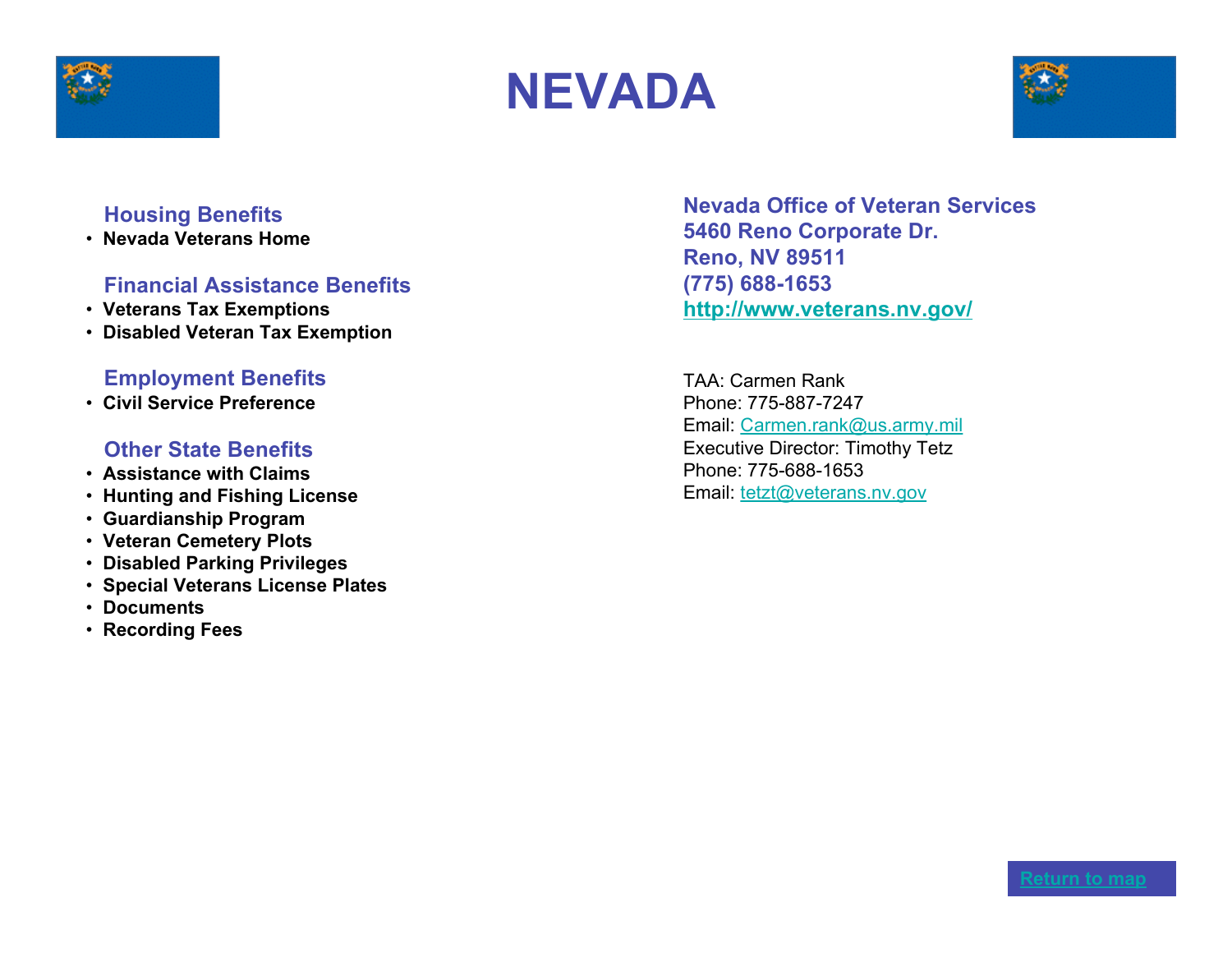

# **NEW HAMPSHIRE**



#### **Housing Benefits**

• **Veteran's Home**

# **Financial Assistance Benefits**

- • **Bonuses**
- • **Tax Exemption**

# **Employment Benefits**

- • **Employment Preference**
- • **Training**

# **Education Benefits**

- • **Free Tuition at Vocational-Technical College**
- • **Free Tuition for Children of Military Members**

# **Other State Benefits**

- • **Burial**
- • **Veterans Cemetery**
- • **Claims**
- • **License Fee Exemption**
- • **Relief**
- • **State Park Admission**
- • **Veterans License Plate**

**New Hampshire State Veterans Council 275 Chestnut Street Room 517 Manchester, NH 03101-2411 (603) 624-9230 http://www.nh.gov/nhveterans/**

TAA: Lisa Lindskog Phone: 603-225-1309 Email: lisa.lindskog@us.army.mil State Director: Mary Morin Phone: 603-624-9230 Email: mary.morin@vba.va.gov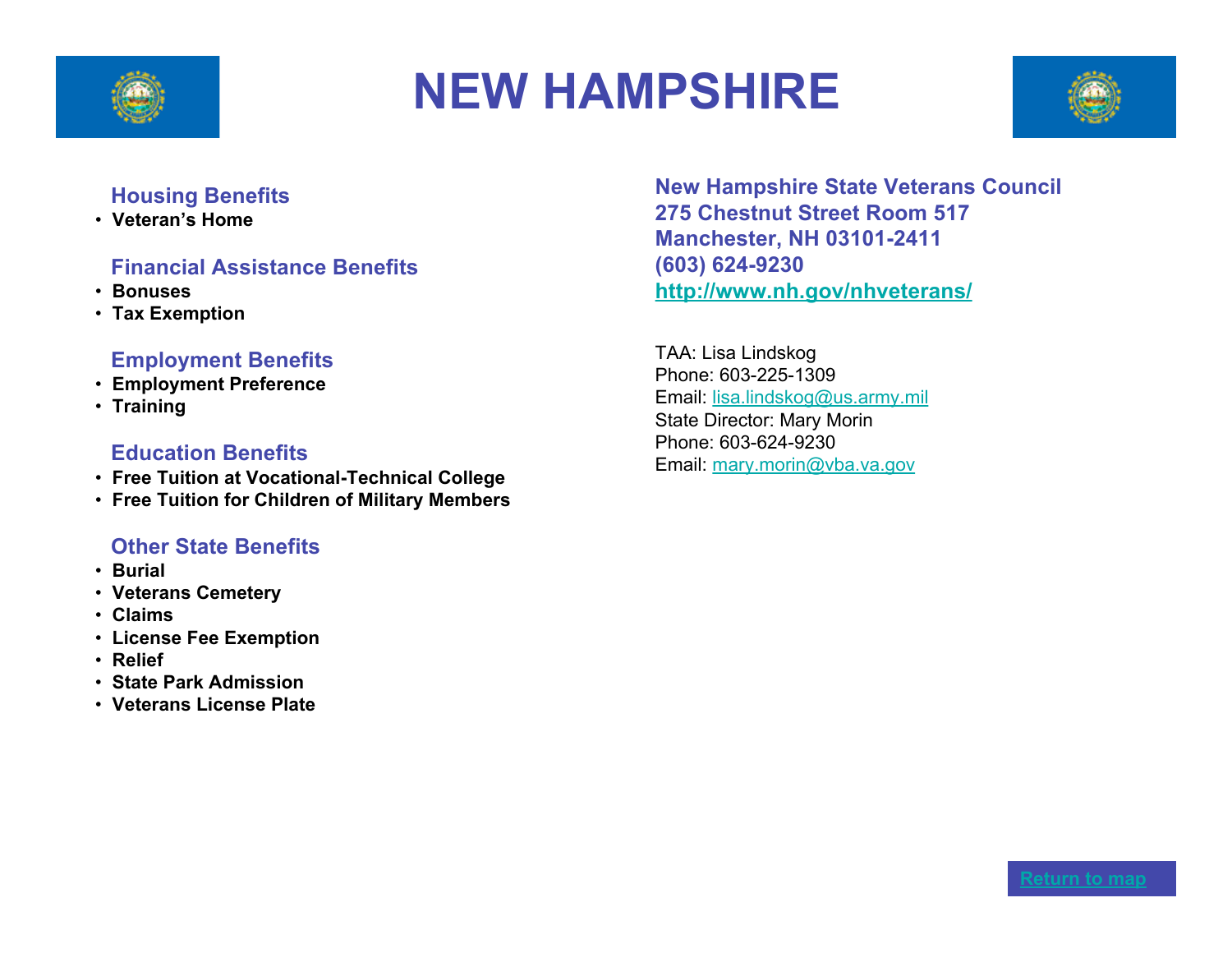

# **NEW JERSEY**



#### **Housing Benefits**

- **NJ Veterans Memorial Homes**
- **Stand Down Operations**
- **Veterans Haven**
- **NJ Housing and Mortgage Finance Agency**

# **Financial Assistance Benefits**

- **New Jersey Property Tax Deduction**
- **New Jersey Property Tax Exemption**

# **Employment Benefits**

- **Veterans Preference and Pension Status**
- **Veterans Preference for Hiring in New Jersey Civil Service**
- **Veterans Status for Civil Service and Pension**
- **Civil Service Benefits for Veterans Preference**
- **Employment or Promotion**

# **Education Benefits**

- **Operation Recognition: High School Diplomas for Veterans**
- **State Approving Agency**
- **POW and MIA Tuition Benefits**
- **War Orphans Tuition Assistance**
- **Vietnam Veterans Tuition Credit Program**
- **New Jersey National Guard Educational Benefits**

# **Other State Benefits**

- **Replacement of Medals**
- **Fishing and Hunting Licenses**
- **No Fee Automobile Registration**
- **State Parks Admission**
- **Brigadier General William C. Doyle Veterans Memorial Cemetery**

**New Jersey Department of Military & Veterans Affairs P.O. Box 340 Trenton, NJ 08625-0340**

**http://www.state.nj.us/military/**

TAA: Joseph Nyzio Phone: 609-530-6857 Email: joseph.nyzio@us.army.mil Deputy Commissioner for Veterans Affairs: Stephen Abel Phone: 609-530-7045 Email: Stephen.abel@nidmava.state.nj.us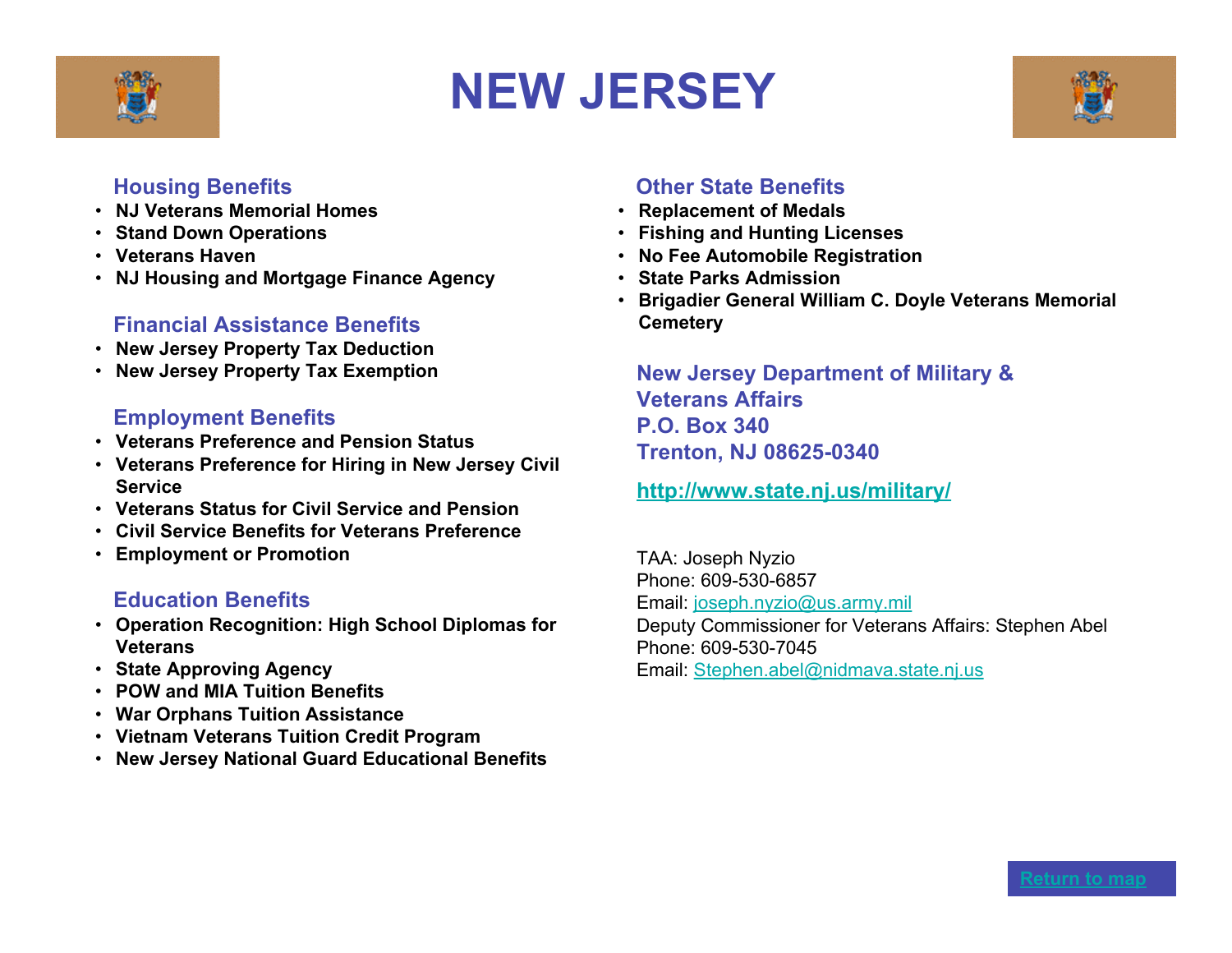

# **NEW MEXICO**



#### **Housing Benefits**

• **Homeless and At Risk Veteran Services**

#### **Financial Assistance Benefits**

- **Veterans' Tax Exemption**
- **Disabled Veteran Tax Exemption**

#### **Education Benefits**

- **Vietnam Veteran Scholarship**
- **World War II and Korean Veterans High School Diploma**
- **Veterans Education and Training Services**

#### **Other State Benefits**

- **Children of Deceased Veterans**
- **Commitment of Incompetent Veteran**
- **Disabled Veterans Hunting and Fishing License**
- **Veterans' License Plates**
- **The Patriot Plate**
- **Veteran's Military Honors**
- **Veterans Transportation Service**
- **Native American Outreach Services**

**New Mexico Department of Veteran Svcs Bataan Memorial Building 407 Galisteo, Room 142 Santa Fe, New Mexico 87501 (505) 827-6300 http://www.dvs.state.nm.us/**

TAA: Harry Sanchez Phone: 505-271-7191 Email: harry.sanchez1@nm.ngb.army.mil

Secretary: John Garcia Phone: 505-827-7365 Email: johnm.garcia@state.nm.us

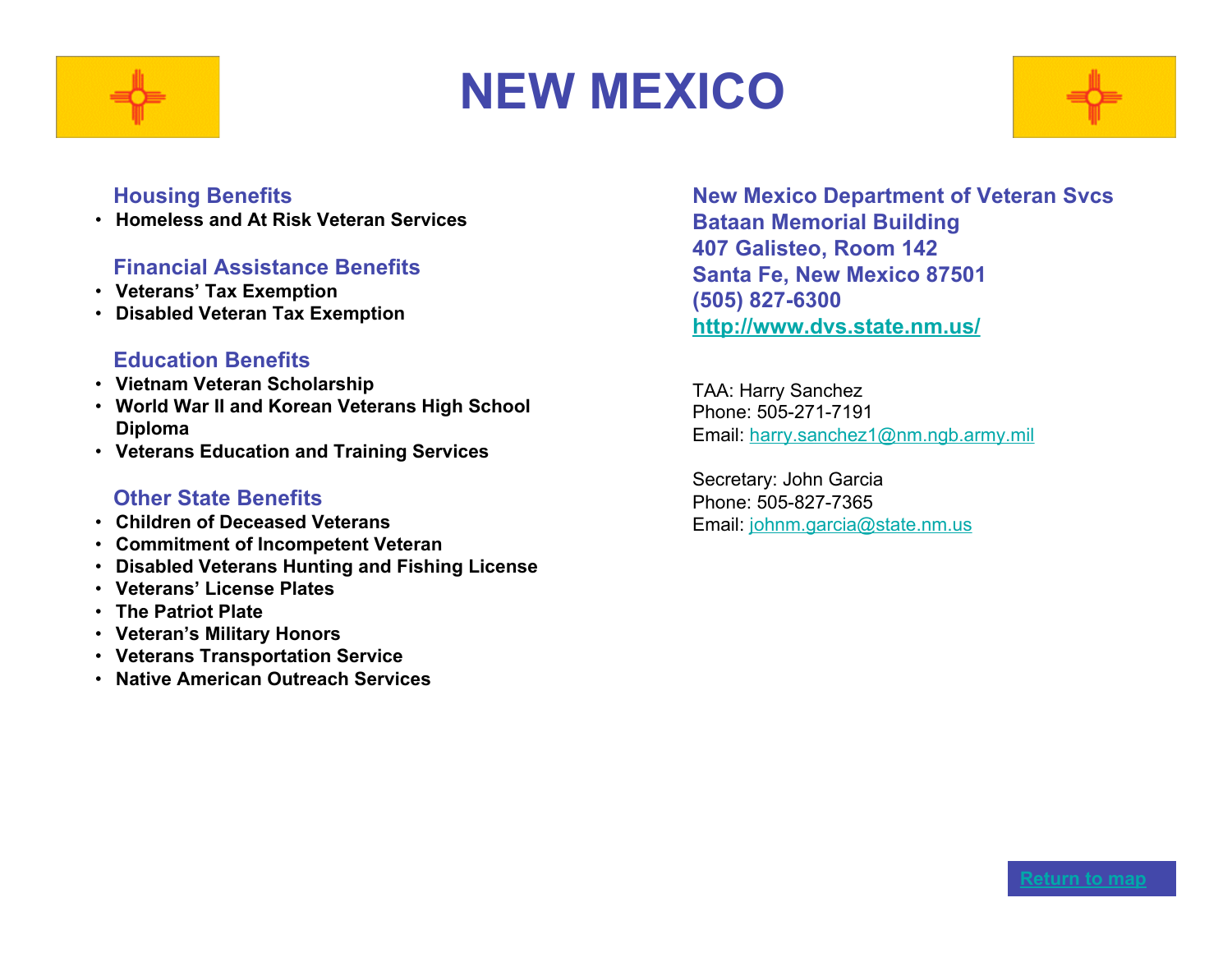

# **NEW YORK**



#### **Housing Benefits**

- • **State Veterans Home**
- • **Specially Adapted Homes**

# **Financial Assistance Benefits**

- • **Property Tax Exemption**
- • **Civil Service Credit Preference**
- • **Burial and Headstone**
- • **Auto Registration**
- • **New York State Blind Annuity**

#### **Employment Benefits**

- • **Disabled Veterans Civil Service Preference**
- • **Employment and Training**
- • **Re-Employment**

# **Education Benefits**

- • **Veterans Tuition Award**
- • **Awards for Children of Veterans**
- • **Military Service Recognition Scholarship**
- • **Vocational Rehabilitation**

#### **Other State Benefits**

- • **Licenses and Permits**
- • **Voter Registration**

**NYS Division of Veterans' Affairs #5 Empire State Plaza, Suite 2836 Albany, NY 12223-1551**

**http://www.veterans.state.ny.us/index.html**

TAA: Eugene Murphy Phone: 518-786-4678 Email: Eugene.a.murphy@us.army.mil State Director: George Basher Phone: 518-474-6114 Email: gbasher@veterans.state.ny.us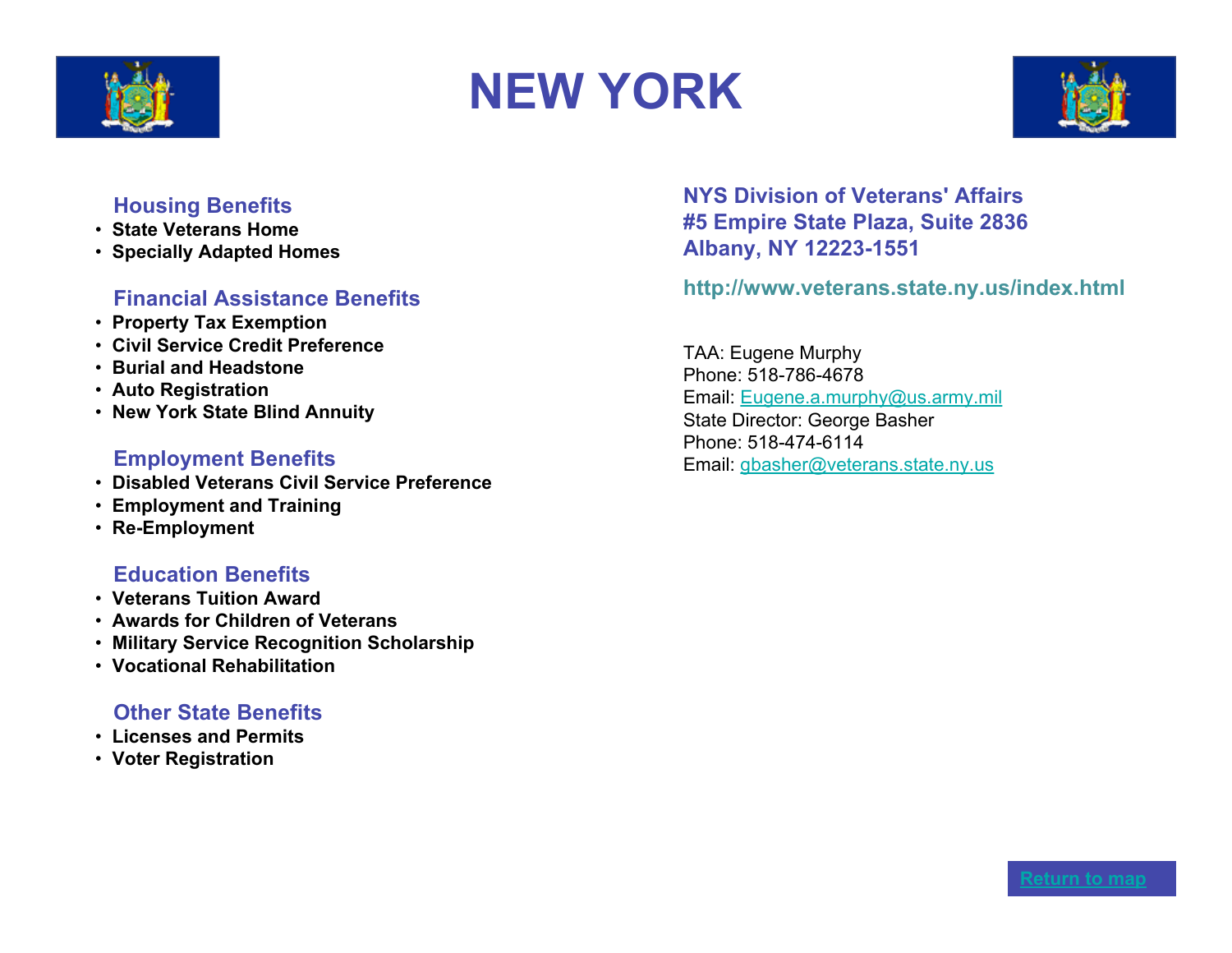

# **NORTH CAROLINA**



#### **Housing Benefits**

• **North Carolina State Veterans Nursing Homes**

#### **Financial Assistance Benefits**

- **Income Tax Relief**
- **Property Tax Relief**

#### **Employment Benefits**

• **Employment Preference**

#### **Education Benefits**

• **Scholarships**

#### **Other State Benefits**

- **Guardians**
- **Hunting and Fishing Licenses**
- **Auto License Plates**
- **Drivers License**
- **Handicap Parking Privileges**
- **Absentee Registration and Voting**
- **Disabled Voters, Primary or General Elections**
- **Records**
- **Retirement Credit, Military Service, State and Participating Local Government Employees**

**North Carolina Division of Veteran Affairs 1315 Mail Service Raleigh, NC 27699-1315 http://www.doa.state.nc.us/vets/va.htm**

TAA: Andrew Butterworth Phone: 919-664-6573 Email: Andrew.butterworth@us.army.mil Assistant Secretary: Charles Smith Phone: 919-733-3851 Email: Charlie.smith@ncmail.net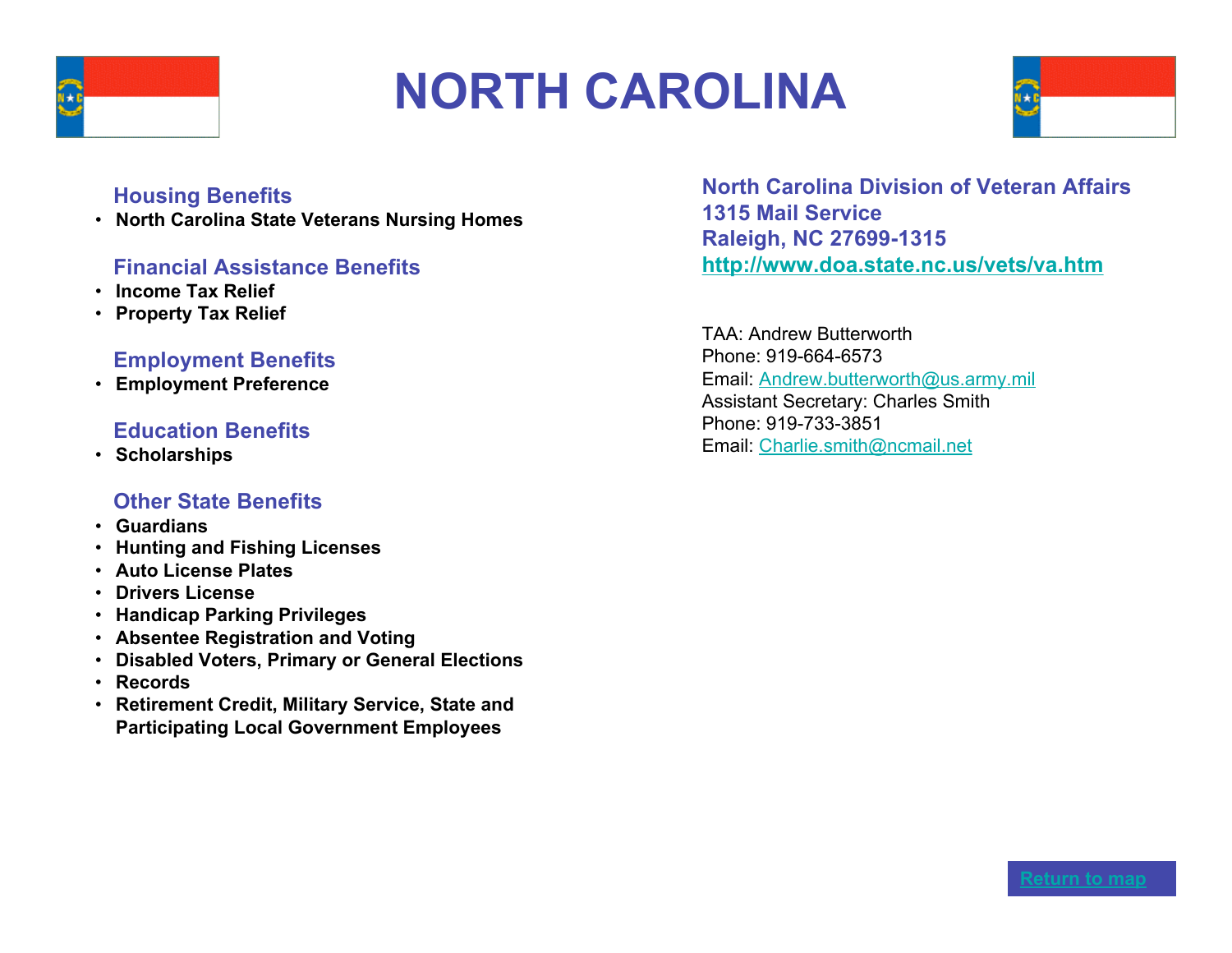

# **NORTH DAKOTA**



#### **Veteran's Bonus**

• **Monetary Compensation for Mobilized Domestic and Foreign Service**

# **Housing Benefits**

• **Veterans Home**

# **Financial Assistance Benefits**

- **Hardship Grant**
- **Loan Program**

# **Education Benefits**

• **Tuition Waiver**

# **Property Tax Exemptions**

• **Certain disabled veterans**

# **Other State Benefits**

- **License Plates**
- **Transportation**
- **State Parks Admission**

**North Dakota Department of Veterans Affairs 1411 32nd Street South P.O. Box 9003 Fargo, ND 58106-9003 1-866-634-8387 701-239-7165**

#### **http://www.nd.gov/veterans/**

Commissioner: Bob Hanson Toll Free: 1-866-634-8387 701-239-7165 Email: behanson@nd.gov

Transition Assistance Advisor: Marilyn Rohrer Phone: 701-333-3303 Email: marilyn.rohrer@us.army.mil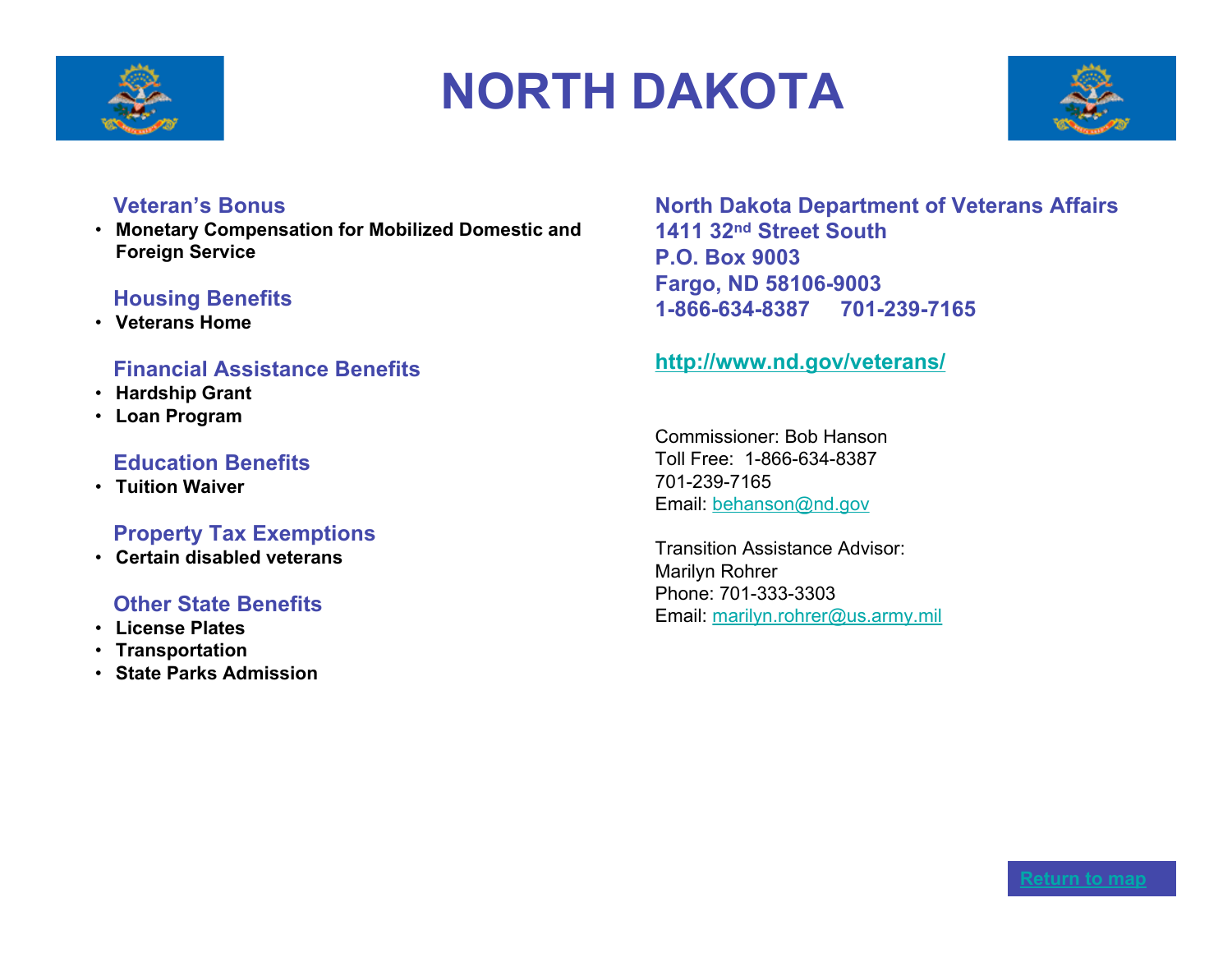

# **OHIO**



#### **Housing Benefits**

• **Ohio Veterans Home**

# **Financial Assistance Benefits**

- **Compensation and VA Claims**
- **Emergency Financial Assistance**

#### **Education Benefits**

- **Ohio War Orphans Scholarship**
- **H.S. Diploma's for Korean War, WWII, or Vietnam Veterans**

# **Other State Benefits**

- **Burial Benefits**
- **Medals/Awards and Decorations**
- **Military Records**
- **Military/Veteran License Plates**
- **Transportation to Medical Appointments**
- **Updating Your Discharge**

**Ohio Veteran Affairs 77 South High Street Columbus, OH 43215 614-644-0898 http://veteransaffairs.ohio.gov/**

TAA: Terry Dean Phone: 614-336-7349 Email: terry.w.dean@us.army.mil State Director: Timothy Epsich Phone: 614-644-0892 Email: tespich@gov.state.oh.us

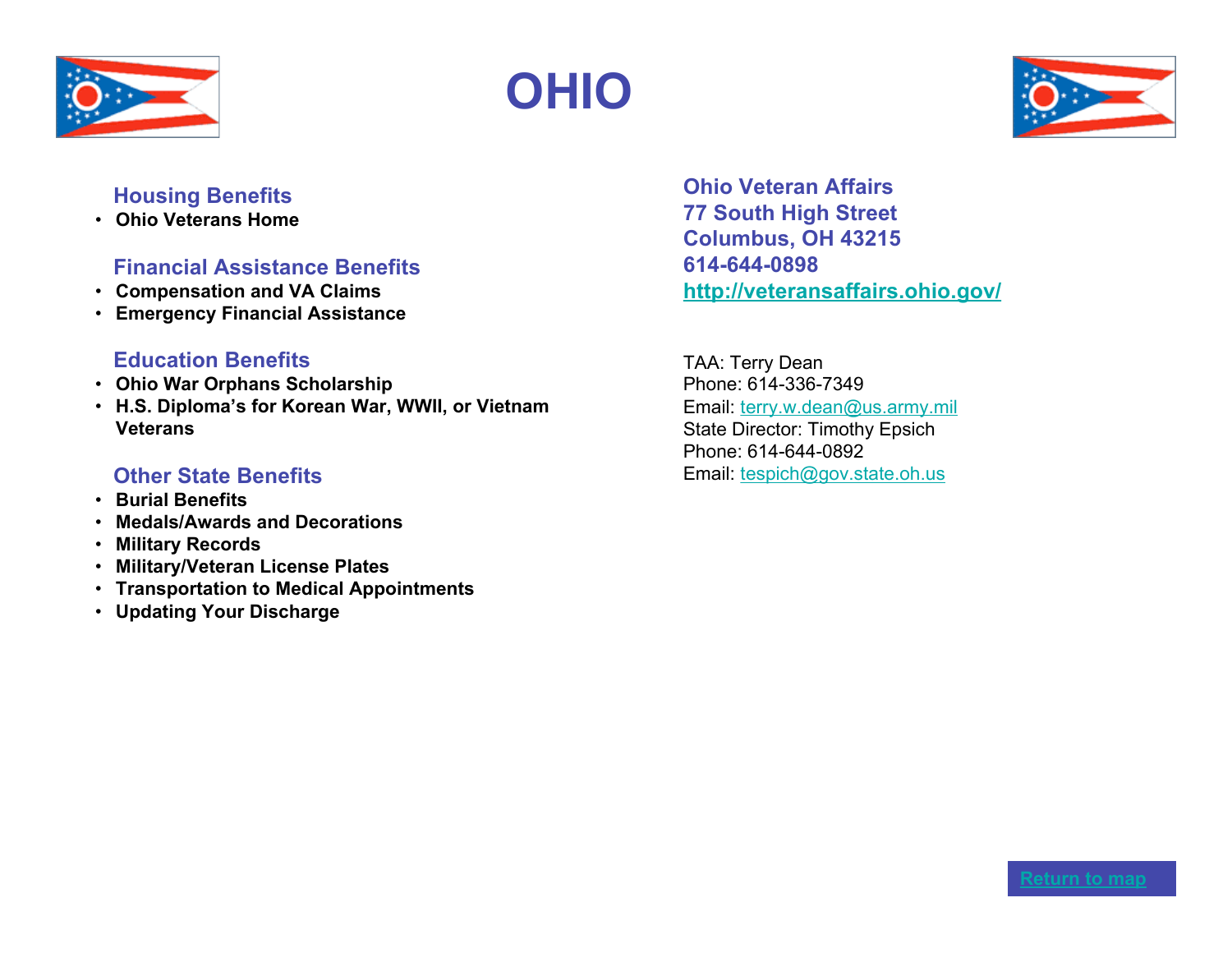

# **OKLAHOMA**



#### **Housing Benefits**

• **State Veterans Center – Nursing Care Facilities**

# **Financial Assistance Benefits**

• **Tax Exemption**

# **Employment Benefits**

• **Veterans Preference**

#### **Other State Benefits**

- • **Free Hunting and Fishing Permit**
- • **Emergency/Disaster Financial Assistance Program**
- • **Reduced Fee Auto Tags**
- • **Claims and Benefits Division**

**Oklahoma Department of Veterans Affairs 2311 N. Central Oklahoma City, OK 73105 405-521-3684 http://www.ok.gov/ODVA/Contact\_Central\_Office/ index.html**

TAA: Lamar Wilson Phone: 405-228-5083 Email: lamar.h.wilson@us.army.mil State Director: Phillip Driskill Phone: 405-521-3684 Email: pdriskill@odva.state.ok.us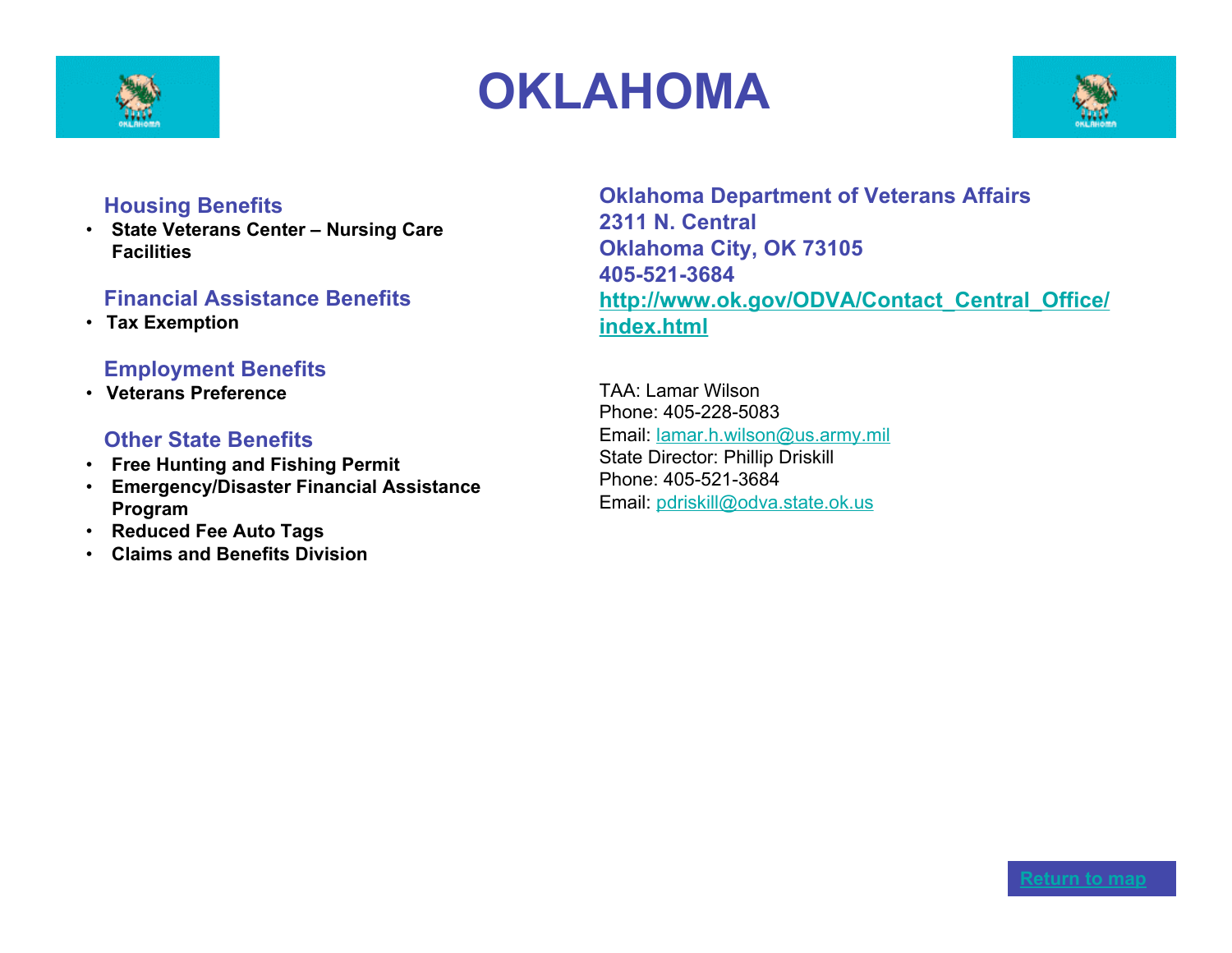

# **OREGON**



#### **Housing Benefits**

- **Oregon Veterans' Home Loans**
- **Oregon Veterans' Home**
- **Oregon Property Tax Exemption**

#### **Financial Assistance Benefits**

- **Oregon Conservatorship Program**
- **Oregon Veterans' Emergency Financial Assistance Program (OVEFAP)**

# **Employment Benefits**

- **Oregon Veterans' Employment Preference**
- **Oregon Veterans' Re-Employment Rights**

# **Education Benefits**

- **Oregon Educational Aid**
- **High School Diploma**

# **Other State Benefits**

- **Oregon Hunting and Fishing Licenses**
- **Oregon State Park Use Permits**
- **Oregon Veterans License Plates**
- **Oregon Public Records**

**Oregon Department of Veteran Affairs 700 Summer St. NE Salem, Oregon 97301-1285 800-828-8801 http://www.oregon.gov/ODVA/**

TAA: Lucas Wilson Phone: 503-584-2391 Email: lucas.wilson2@us.army.mil State Director: Jim Willis Phone: 503-373-2388 Email: willisj@odva.state.or.us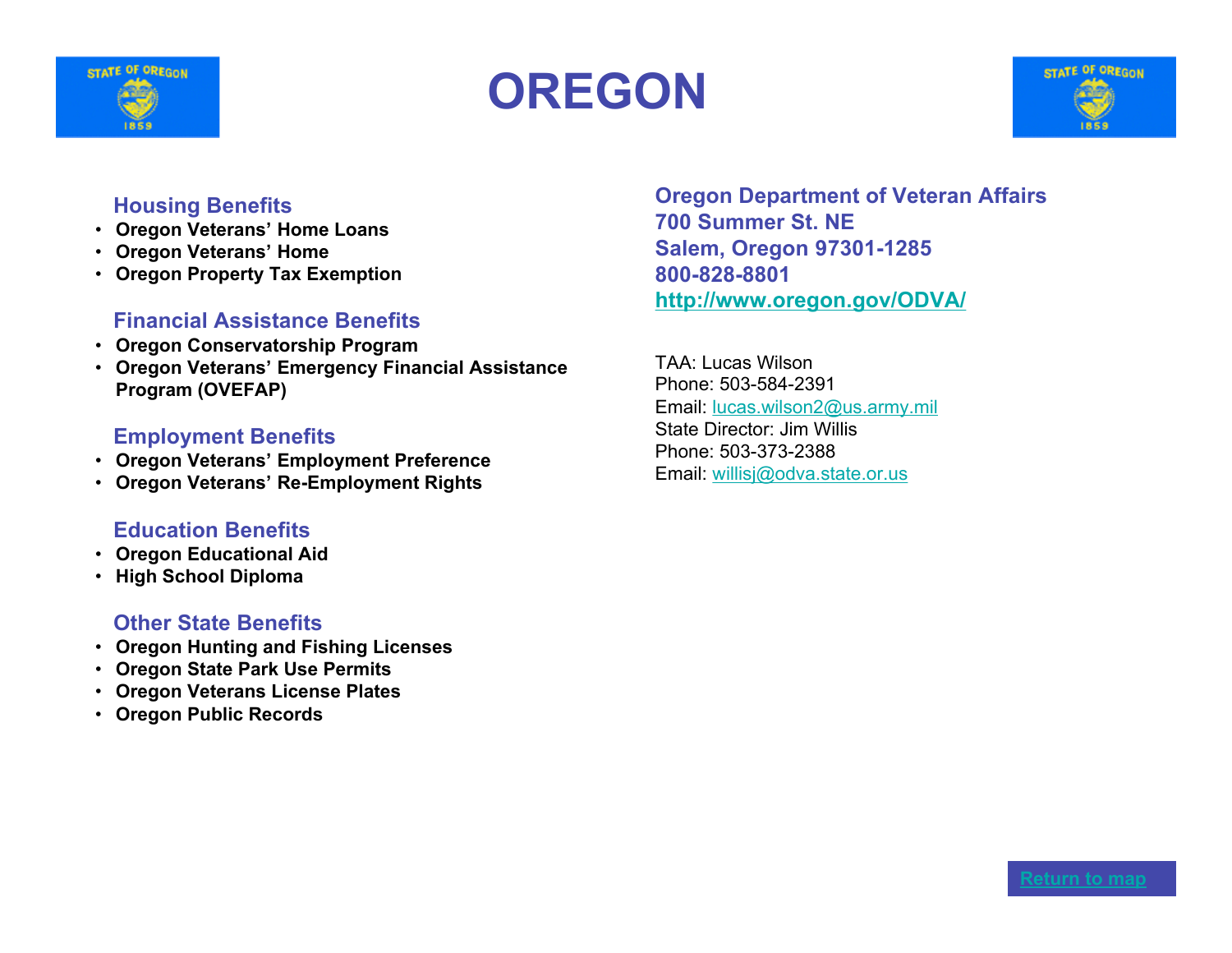

# **PENNSYLVANIA**



#### **Housing Benefits**

• **State Veterans Homes**

# **Financial Assistance Benefits**

- • **Persian Gulf Conflict Veterans' Bonus Program**
- • **Veterans Emergency Assistance**
- • **Real Estate Tax Exemption**
- • **Blind Persons Pension**
- • **Paralyzed Veterans Pension**
- • **Military Combat Pay Income Tax Exemption**

#### **Education Benefits**

- • **Educational Gratuity**
- • **Scotland School for Veterans' Children**

**Pennsylvania Bureau For Veterans Affairs Bldg S-0-47, FTIG Annville, PA 17003 Phone: 1-800-547-2838 http://sites.state.pa.us/PA\_Exec/Military\_ Affairs/DMVA/163.htm**

TAA: Bruce Smith Phone: 717-861-6992 Email: bruce.smith1@us.army.mil Deputy Adjutant General: Cicil Hengeveld Phone: 717-861-8901 Email: chengeveld@state.pa.us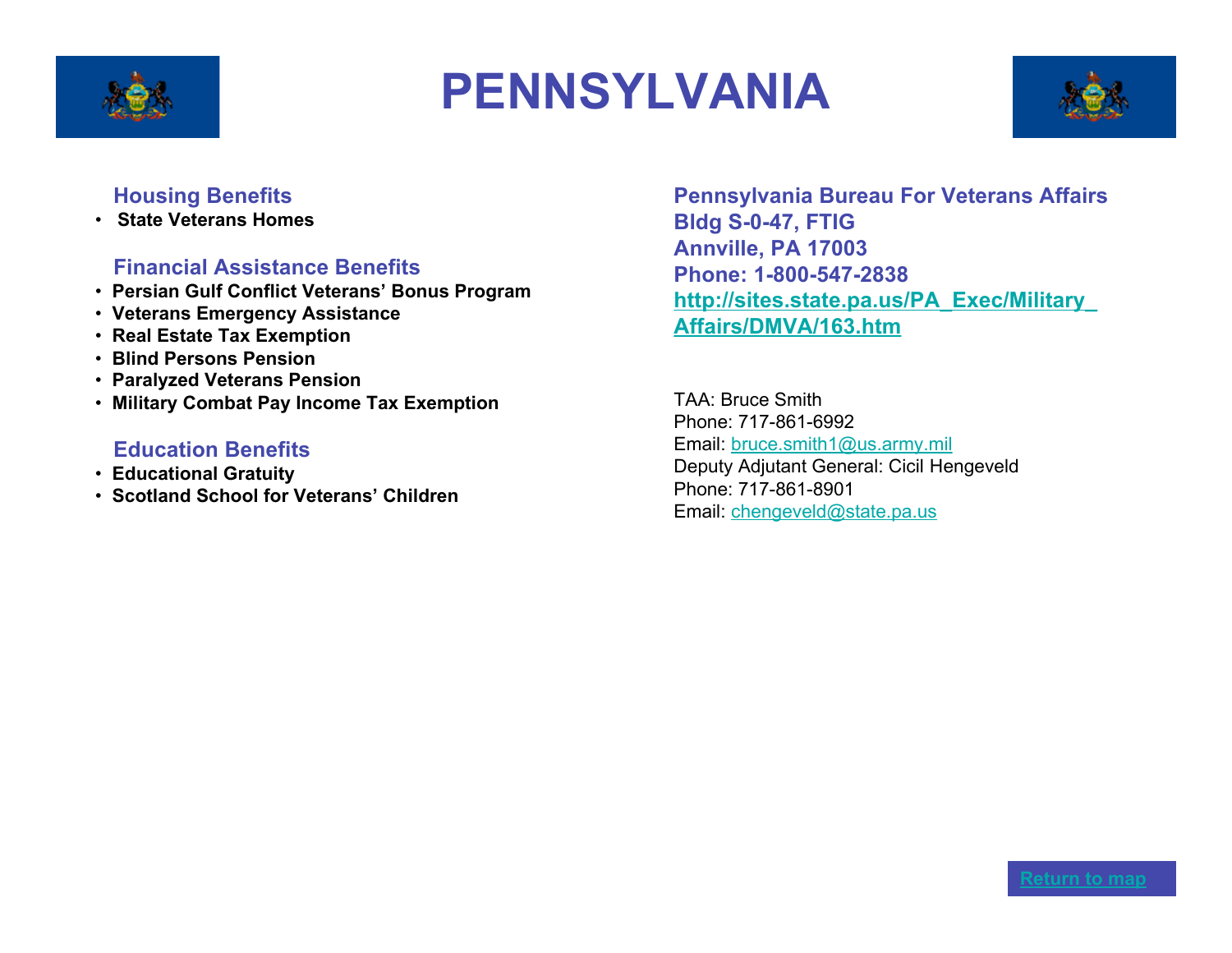

# **RHODE ISLAND**



#### **Housing Benefits**

- • **Rhode Island Veteran's Home**
- • **Rhode Island Veteran's Cemetery**

#### **Other State Benefits**

• **Rhode Island Veterans Benefits Counseling**

**The Rhode Island Veterans Affairs Office 480 Metacom Avenue Bristol, RI 02809 (401) 253-8000 ext. 695**

# **http://www.dhs.state.ri.us/dhs/dvaoffic.ht m**

TAA: Steven Usler Phone: 401-275-4198 Email: Steven.usler@us.army.mil Associate Director: Daniel Evangelista Phone: 401-462-0350 Email: devangelista@dhs.ri.gov

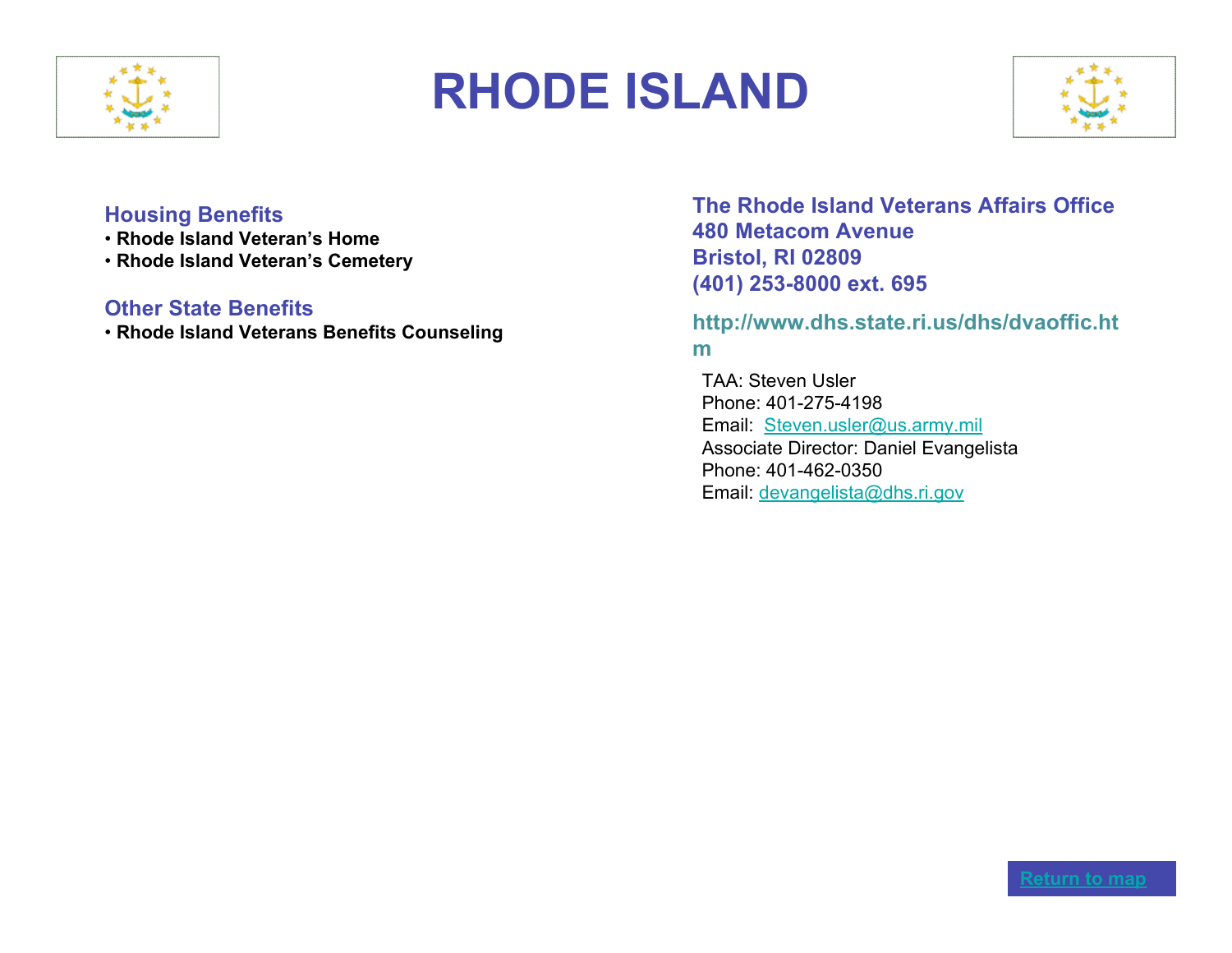

# **SOUTH CAROLINA**



# **Housing Benefits**

- **Specially Adapted Housing**
- **State Veterans Nursing Homes**

#### **Financial Assistance Benefits**

- **Admissions Tax Exemptions**
- **Income Tax Exemption on Military Retirement Pay**
- **Property Taxes – Homestead Exemption**
- **Property Tax Exemption**
- **Tax Exemption for Compensation, Pension, Disability Retirement Pay and VA Payments**
- **Parking Fee Exemption**
- **Active Duty Pay Relevant to SC Department of Revenue and Taxation**

#### **Employment Benefits**

- **Veterans Preference**
- **Veterans Re-Employment Rights**

#### **Education Benefits**

• **Education Assistance (Fee tuition for certain veteran's children)**

#### **Other State Benefits**

- **Credit of State Retirement for Military Service**
- **Free Hunting and Fishing Licenses**
- **State Parks Totally Disabled Persons**
- **Special License Plates**
- **Presentation of the State Flag to Families of Deceased Members of the South Carolina National Guard**
- **Recording of Discharges**
- **Marriage, Birth, Death, and Divorce Verifications**

**South Carolina State Office of Veterans Affairs 1205 Pendleton Street, Suite 369 Columbia, South Carolina 29201 Phone (803) 734-0200**

**http://www.govoepp.state.sc.us/va/contact.html**

TAA: Randall Moon Phone: 803-806-1555 Email: randall.moon@sc.ngb.army.mil State Director: Philip Butler Phone: 803-734-0200

Email: pbutler@oepp.sc.gov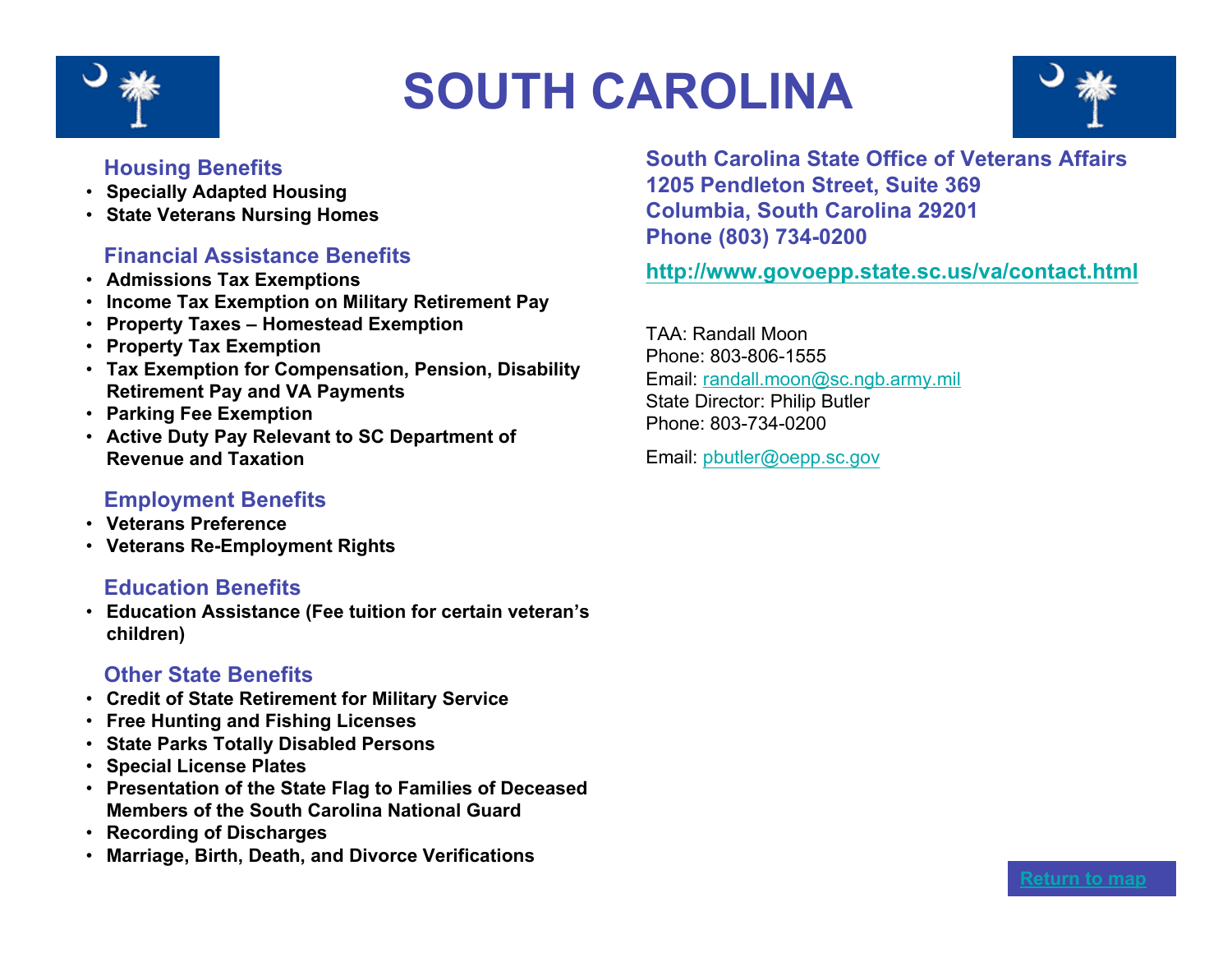

# **SOUTH DAKOTA**



# **Housing Benefits**

• **State Veterans Homes**

# **Financial Assistance Benefits**

- **Emergency Loan Fund for Veterans and Their Dependents**
- **Property Tax Exemption for Veterans and Their Widow or Widower**
- **Property Tax Refund for Aged and Disabled Persons**
- **Sales Tax Refund for Certain Elderly and Disabled Persons**
- **South Dakota Veterans Bonuses**

# **Education Benefits**

- **Free Tuition for Veterans**
- **Free Tuition for Children of Veterans Who Die During Service**
- **Free Tuition for Dependents of POW's and MIA's**
- **Reduced Tuition for South Dakota National Guard Members**

#### **Other State Benefits**

- **Free Certified Copies of Veterans Records**
- **Burial Allowance for Veterans, Wives, or Widows**
- **Headstone Setting Fee**
- **Special License Plates**
- **Hunting and Fishing Cards for Disabled Veterans**
- **Free Admission and Reduced Camping Fees for Veterans**
- **Special Provisions for Handicapped Hunters**

**South Dakota Department of Military and Veteran Affairs 425 East Capitol Avenue Pierre, SD 57501-5070 Phone: (605) 773-3269 http://www.state.sd.us/military/military.html**

TAA: Todd Otterberg Phone: 605-737-6669 Email: todd.otterberg@us.army.mil State Director: Dennis Foell Phone: 605-773-3518 Email: dennis.foell@state.sd.us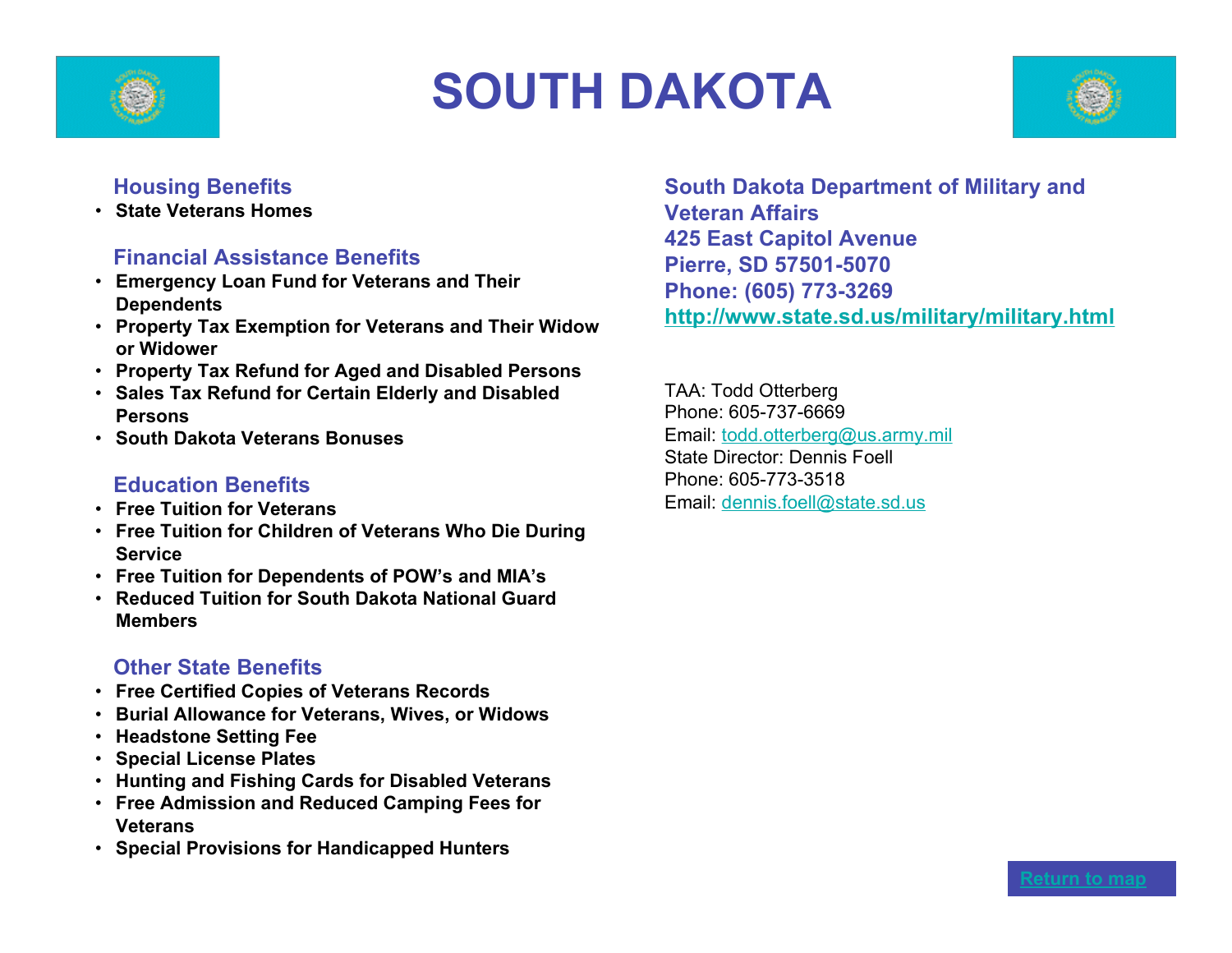

# **TENNESSEE**



#### **Housing Benefits**

- • **State Veterans Homes**
- • **Property Tax Relief**

# **Employment Benefits**

- • **Veterans Preference**
- • **Credit for Military Service in State Employment**
- • **Re-Employment Rights of Public Employees**

# **Other State Benefits**

- • **State Veterans Cemeteries**
- • **Free License Plates**
- • **Free Hunting and Fishing Licenses**
- • **Parking Privileges**
- • **Motor Vehicle Privilege Tax Exemption**
- • **Special/Memorial License Plates**
- • **No-Fee Registration of Discharges**

**Tennessee Department of Veterans Affairs 215 Eighth Avenue North Nashville, TN 37243 615-741-6663**

**http://www.state.tn.us/veteran/**

TAA: Mike Charles Goodrich Phone: 615-313-3096 Email: charles.goodrich@tn.ngb.army.mil Commissioner: John Keys Phone: 615-741-2930 Email: john.keys@state.tn.us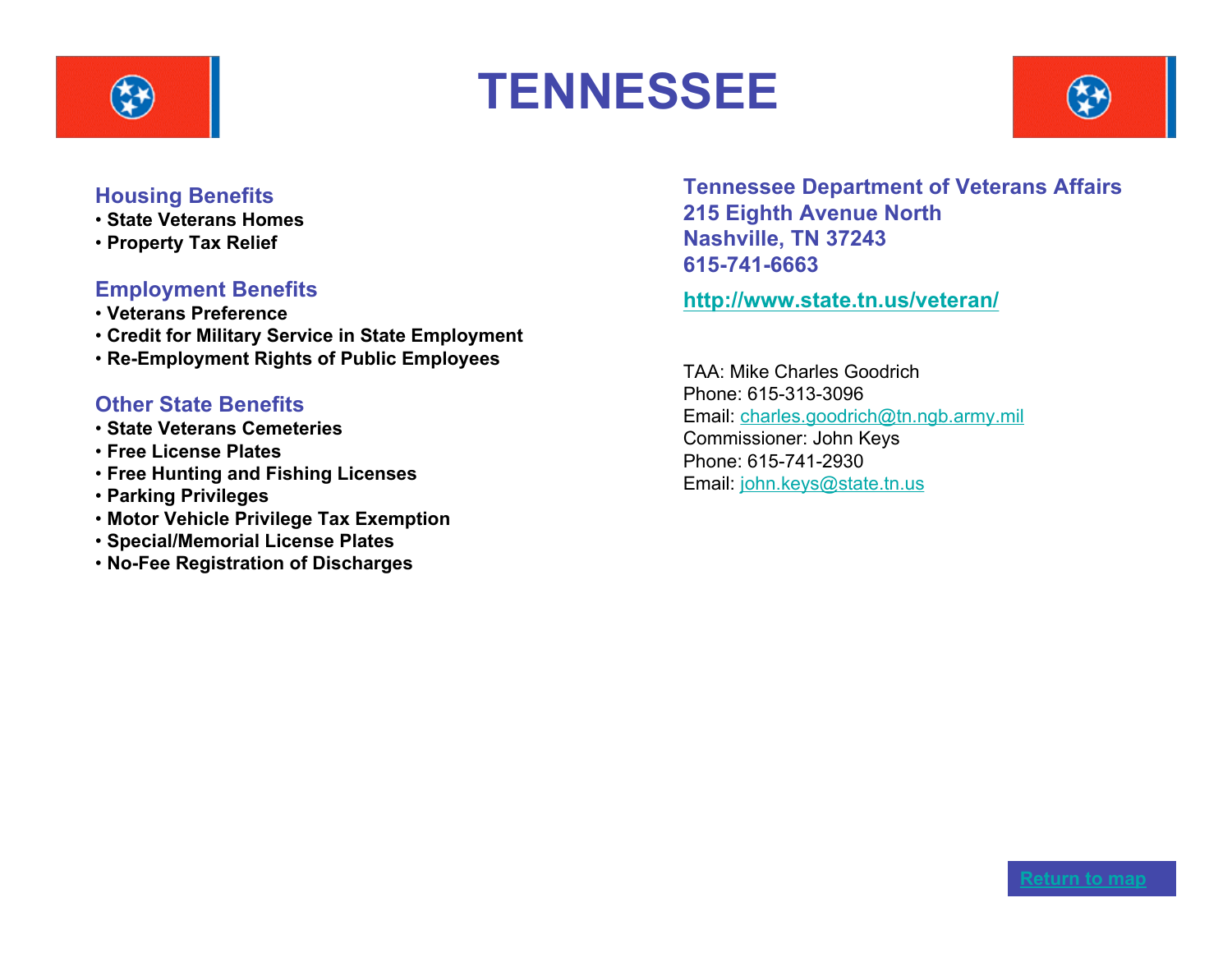





- • **Texas Veterans Land Board Programs**
- • **Texas Veterans Homes**

#### **Financial Assistance Benefits**

- • **Tax Exemption for Veterans**
- • **The Hazlewood Act**

#### **Employment Benefits**

• **Veterans Preference**

#### **Other State Benefits**

- • **Texas State Cemetery Program**
- • **No-Cost Medical Records**
- • **Free Drivers License for Disabled Veterans**
- • **Fishing and Hunting Licenses for Disabled Veterans**
- • **Free Recording of Discharges**
- • **Special License Plates**

**Texas Veterans Commission PO Box 12277 Austin, TX 78711-2277 1-800-252-VETS (8387) http://www.tvc.state.tx.us/**

TAA: Elizabeth Sutter Phone: 512-633-1850 Email: Elizabeth.sutter@us.army.mil TAA: Eva Carwile Phone: 512-963-2390 Email: eva.carwile@tx.ngb.army.mil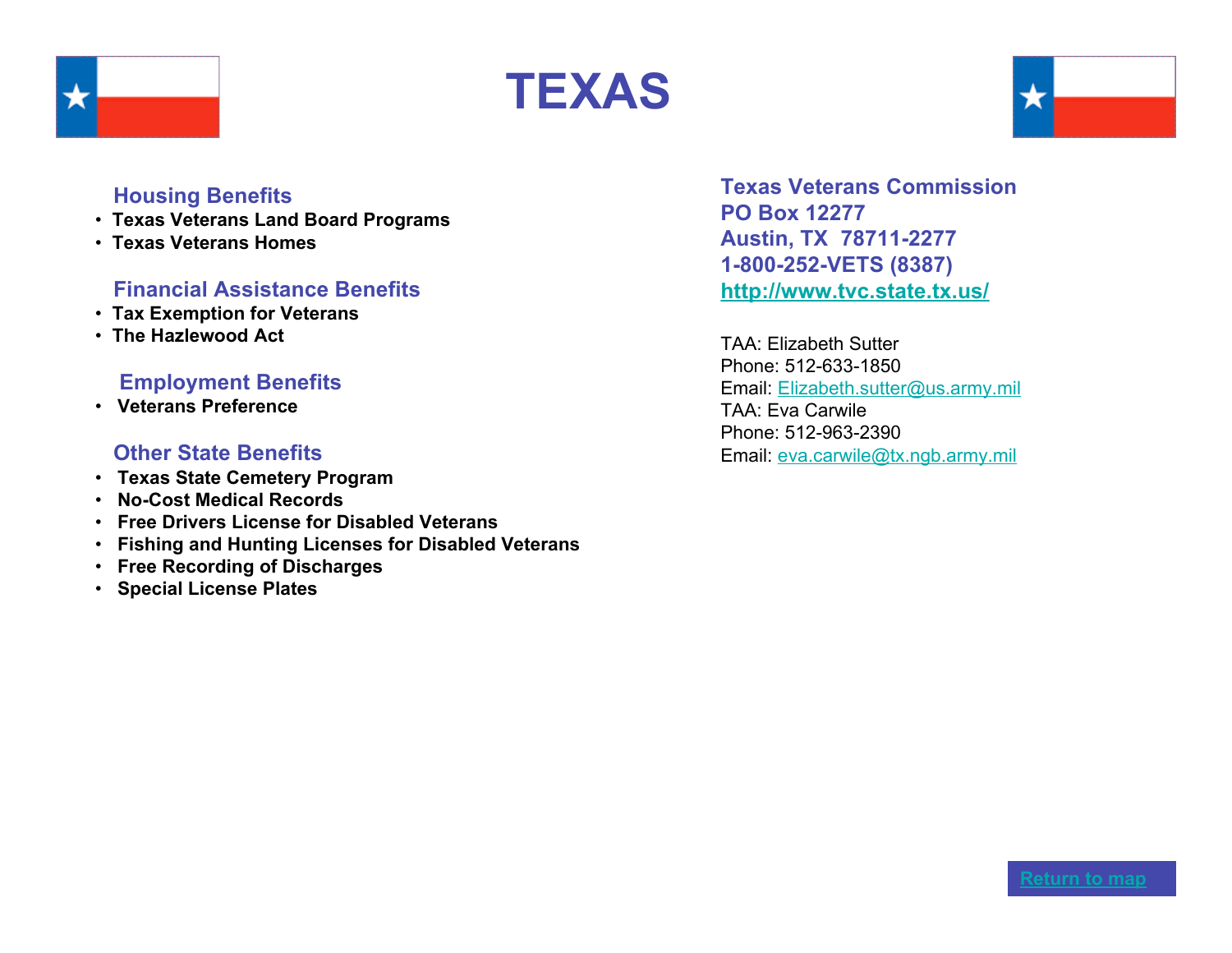

# **UTAH**

#### **Housing Benefits**

- • **Property Tax Abatement**
- • **Valor House**

# **Employment Benefits**

- • **Veterans Job Representatives**
- • **Veterans Job Preference**
- • **Veterans Hiring Priority**

# **Education Benefits**

- • **Veterans Upward Bound**
- • **Tuition Waiver for Purple Heart Recipients**

# **Other State Benefits**

- • **Driver's License Privileges**
- • **Veterans License Plates**
- • **Disabled License Plates/Windshield Placards**
- • **Disability Parking Privileges**
- • **Utah State Division of Veterans Affairs**
- • **Utah State Veterans Nursing Home**
- • **Utah State Veterans Cemetery & Memorial Park**
- • **Military Discharge Records**
- • **Free Use of Armories**
- • **Fishing License Privileges**
- **Special Fun Tags**
- • **Bus / Trax Reduced Fare Cards**
- • **Golden Access Passport**
- • **Community-Based Outpatient Clinics**
- • **VA Regional Office – Salt Lake City**
- • **VA Hospital – Salt Lake City**
- • **Vet Centers**
- • **Homeless Veterans Fellowship**
- Outreach Services **Return to map**

**Utah Division of Veteran Affairs 550 Foothill Blvd. #202 Salt Lake City, UT 84108 (801) 326-2372**

**http://veterans.utah.gov/**

TAA: Bart Davis Phone: 801-523-4937 Email: bart.o.davis@us.army.mil State Director: Terry Schow Phone: 801-326-2372 Email: tschow@utah.gov

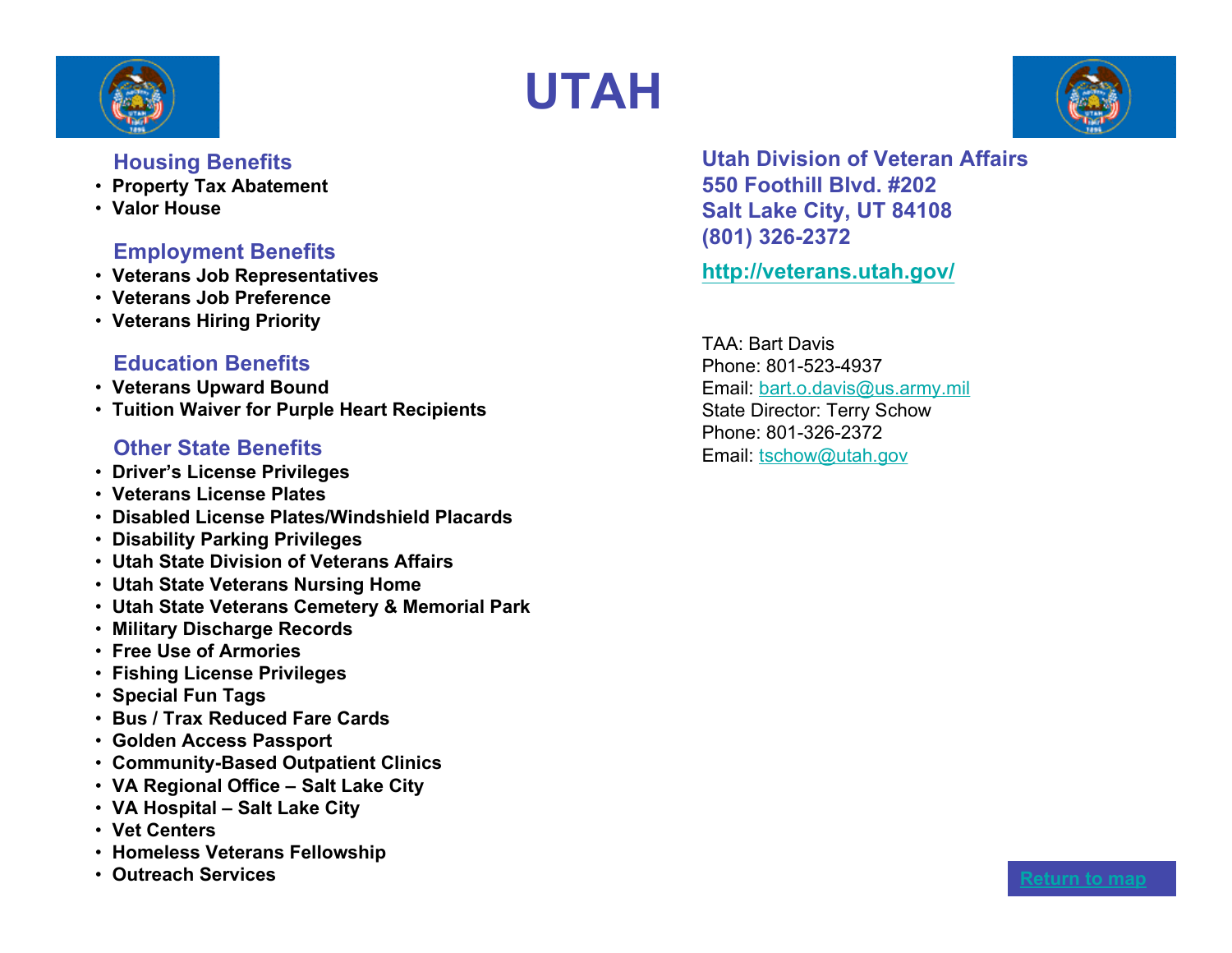

# **VERMONT**



#### **Housing Benefits**

• **Vermont Veteran's Home**

#### **Financial Assistance Benefits**

- • **Financial Assistance Programs**
- • **Vermont War Bonus**

#### **Employment Benefits**

• **Vermont Employment and Training Assistance**

#### **Education Benefits**

• **High School Diplomas for WWII and Korean War Era Veterans**

#### **Other State Benefits**

- • **Veteran Advocacy**
- • **Discharge Records**
- • **Vermont Veterans Memorial Cemetery**
- • **Vermont Veterans License Plates**
- • **Hunting and Fishing Licenses; Green Mountain Pass**
- • **Vermont Medals**

**Vermont Office of Veteran Affairs 118 State St. Montpelier, Vermont, 05620 (802) 828-3379 http://www.va.state.vt.us/**

TAA: Ronnie La Bounty Phone: 802-338-3473 Email: Ronnie.m.labounty@us.army.mil Veterans Services Coordinator: Clayton Clark Phone: 802-828-3379

Email: clayton.clark@state.vt.us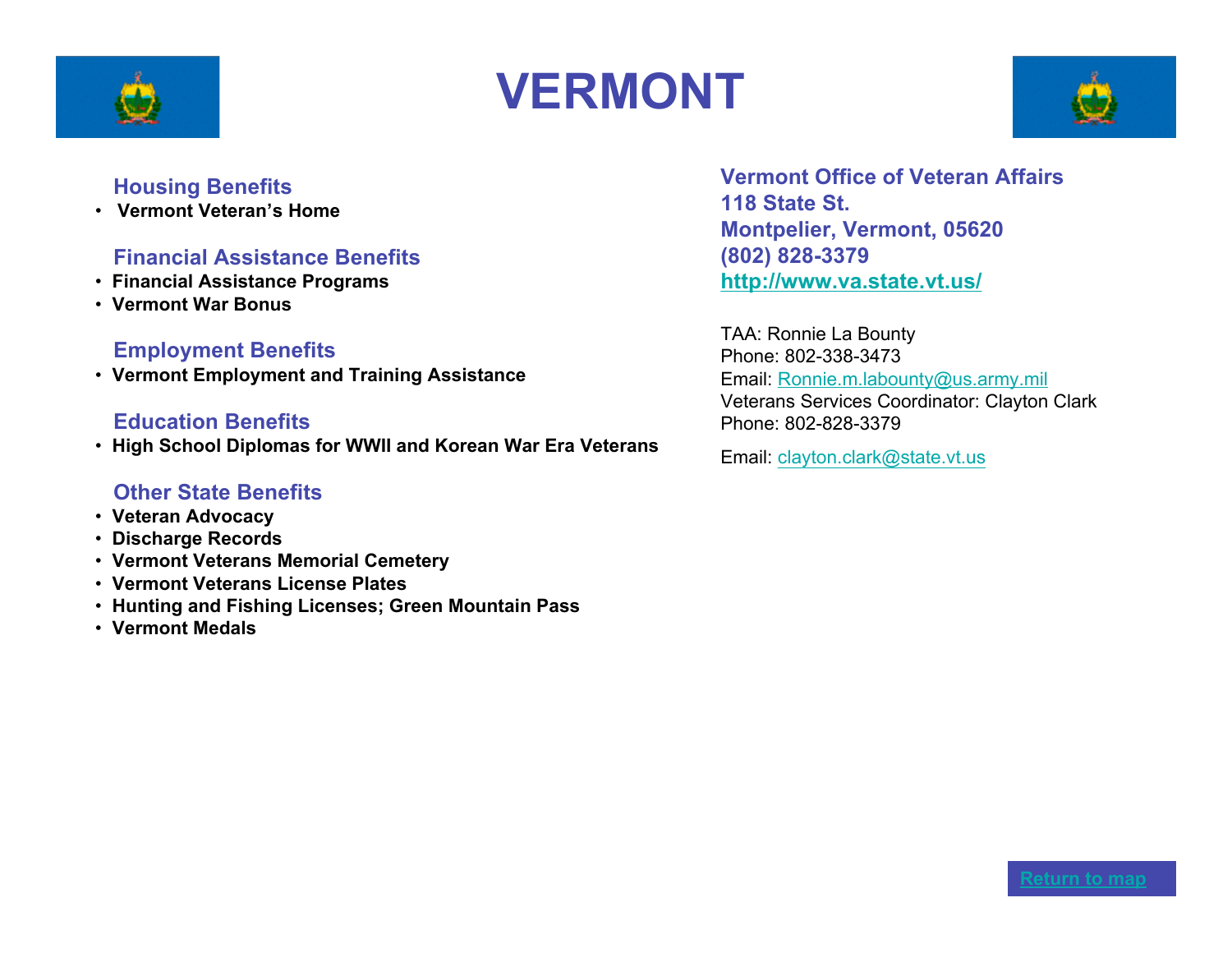

# **VIRGINIA**



# **Housing Benefits**

• **Virginia Veterans Care Center**

# **Employment Benefits**

- **Virginia Employment Commission (VEC)**
- **Department of Human Resource Management – Veteran Outreach Services**

# **Education Benefits**

- **Virginia Military Survivors and Dependents Education Program**
- **Honorary Diplomas for World War II Veterans**

# **Other State Benefits**

- **License Plates**
- **Lifetime Hunting and Fishing Licenses**

**Virginia Department of Veterans Services Office of the Commissioner 900 E. Main St. Richmond VA 23219 (804) 786-0286**

**http://www.dvs.virginia.gov/**

TAA: Dorian Bell Phone: 434-298-5315 Email: dorian.m.bell@ng.army.mil Commissioner: Vincent Burgess Phone: 804-786-0286 Email: vince.burgess@dvs.virginia.gov

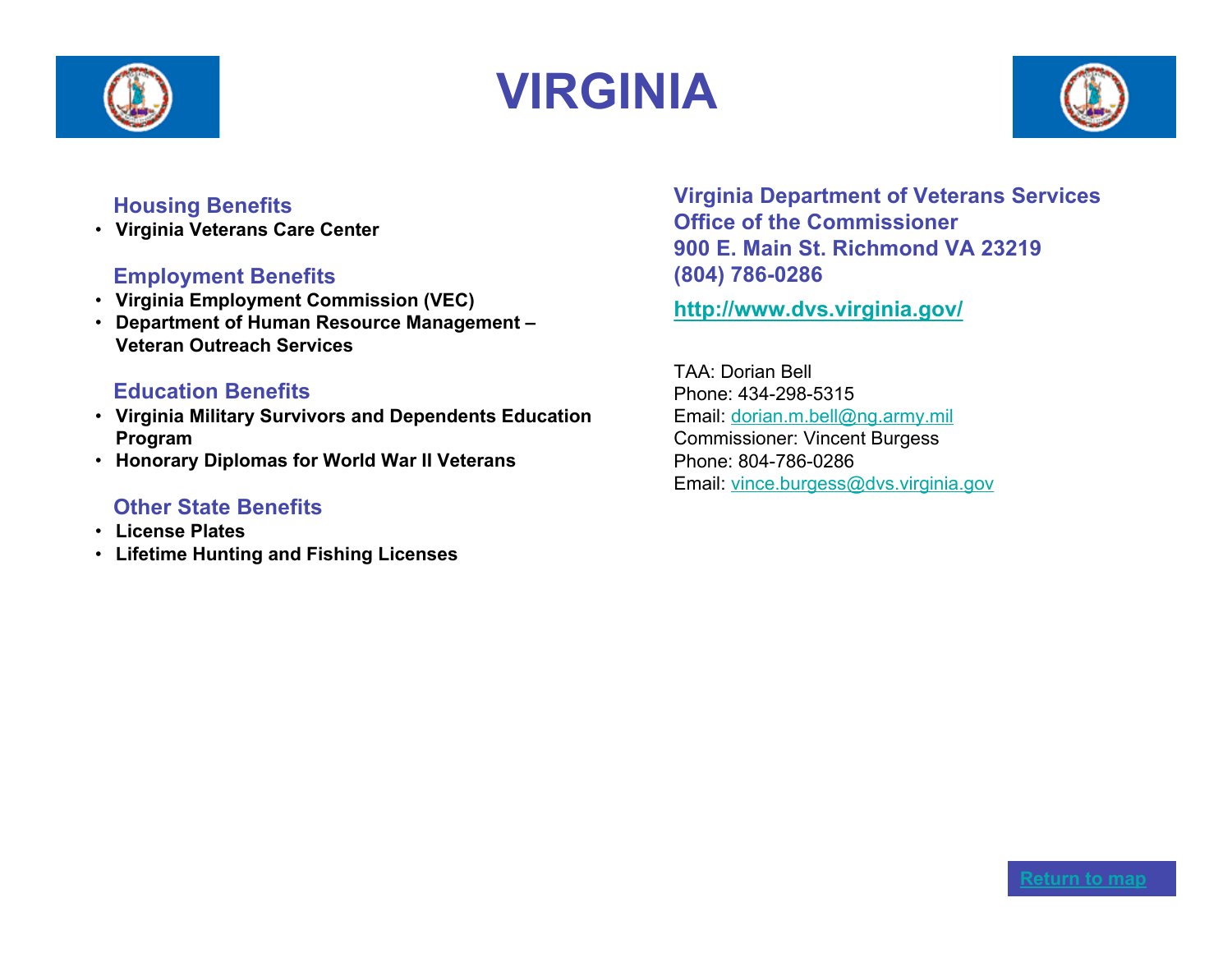

# **WASHINGTON**



#### **Housing Benefits**

- • **Homeless Veterans Program**
- • **Homeless Veterans Reintegration Project**
- • **Transitional Housing Project for Homeless Veterans (opening September, 2007)**
- • **State Veterans Homes**

#### **Financial Assistance Benefits**

- **Veterans Estate Management Program (Fiduciary)**
- **Property Tax Relief for Eligible Veterans and Widows/Widowers**
- **Defender's Fund**
- **Individual Competitive Grant**
- **County Veterans Assistance Funds**

# **Employment Benefits**

- **Employment Preference**
- **Re-Employment and Layoff Rights**
- **Military Retirement Credit**
- **Local Veterans Employment Representatives**

# **Education Benefits**

• **Reduced Tuition**

# **Other State Benefits**

- • **Recording Discharges**
- • **Special Veterans License Plates**
- • **Reduced Fishing and Hunting Licenses**
- • **Reduced Public Transportation**
- • **Statewide Post Traumatic Stress Disorder (PTSD) Program**
- • **Outreach to Underserved Veterans**
- • **Special Health Care Services**
- • **Veterans Service Organizations**
- • **Veterans Conservation Corps**

**WDVA - Vet Services Center 1102 Quince St. SE - 1st floor P.O. Box 41155 Olympia WA 98504-1155 360-725-2200 1-800-562-2308 (within WA State only) http://www.dva.wa.gov/**

TAA: Annie DeAndrea Phone: 253-512-8722 Email: annie.deandrea@us.army.mil

State Director: John Lee Phone: 360-725-2152

Email: john@dva.wa.gov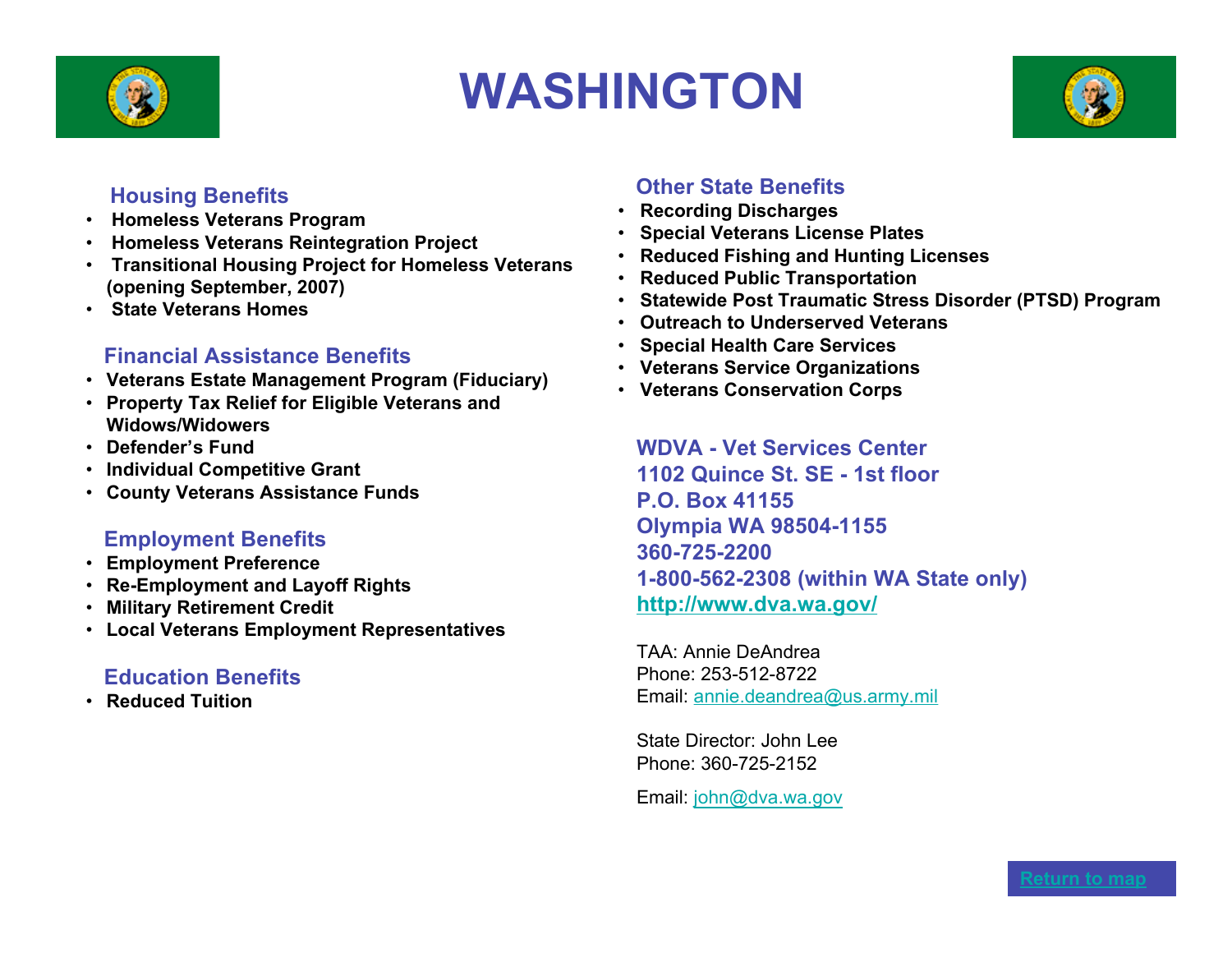

# **WEST VIRGINIA**



#### **Housing Benefits**

- • **Homestead Exemption for Certain Eligible Veterans**
- • **State Veterans Home**

#### **Financial Assistance Benefits**

• **Veterans Bonus**

#### **Employment Benefits**

• **Veterans Preference**

#### **Education Benefits**

- • **State War Orphans Education**
- • **Veterans Re-Education Act Fund**

# **Other State Benefits**

- • **Agent Orange Program**
- • **Free License Automobile**
- • **Free Hunting and Fishing Privileges**

**West Virginia Division of Veteran Affairs 1321 Plaza East- Suite 101 Charleston, West Virginia 25301 1-888-838-2332**

**http://www.wvs.state.wv.us/va/**

TAA: Lisa Silver Phone: 304-561-6824 Email: lisa.silver1@wv.ngb.army.mil State Director: Larry Linch Phone: 304-558-3661 Email: wvdva@state.wv.us

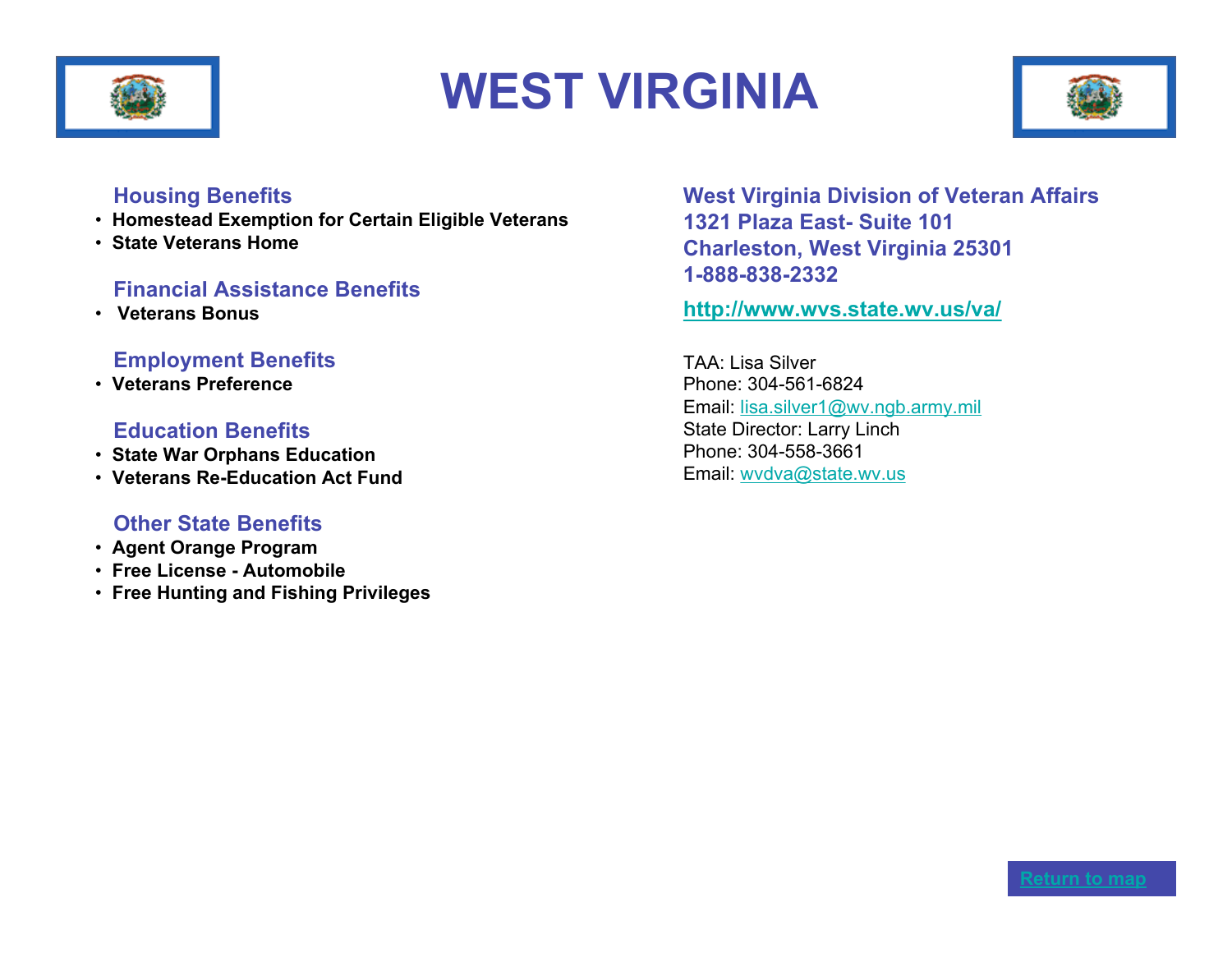

# **WISCONSIN**

# **Housing Benefits**

- • **WDVA Home Loan**
- • **WDVA Home Improvement Loan**

# **Financial Assistance Benefits**

- • **Assistance to Needy Veterans and Family Members**
- • **WDVA Personal Loan**
- • **Wisconsin Veterans and Surviving Spouses Property Tax Credit**

# **Employment Benefits**

- **Transitional Assistance for Veterans Leaving Active Duty**
- **Local Veterans Employment Representatives**
- **Veterans as Apprentices**
- **Hire Veterans First**
- **Veterans Preference**
- **Employment Assistance Opportunities**

# **Education Benefits**

- **Wisconsin G. I. Bill for Dependents**
- **Wisconsin G.I. Bill for Veterans**
- **Veterans Education (VetEd) Reimbursement Grant**
- **Entrepreneurial Training**
- **Tuition Residency for Wisconsin Veterans**
- **Academic Credit for Military Experience (ACME)**
- **G.I. Bill Information – State Approving Agency (SAA)**
- **Job Retraining Grants**
- **Troops to Teachers (TTT)**

# **Other State Benefits**

- • **Hunting and Fishing Licenses for Wisconsin Veterans**
- • **Military Funeral Honors Program**
- • **Wisconsin Veterans Memorial Cemeteries**
- • **Transportation to VA Medical Appointments**
- • **Veterans and Military License Plates**
- • **Driver Licensing and Vehicle Registration**

**Wisconsin Department of Veterans Affairs 30 W. Mifflin Street Madison, WI 53703 1-800-WIS-VETS (947-8387) http://dva.state.wi.us/**

TAA: Jeffery Unger Phone: 304-561-6824 Email: Jeffery.unger1@us.army.mil Secretary: John Scocos Phone: 304-558-3661 Email: john.scocos@dva.state.wi.us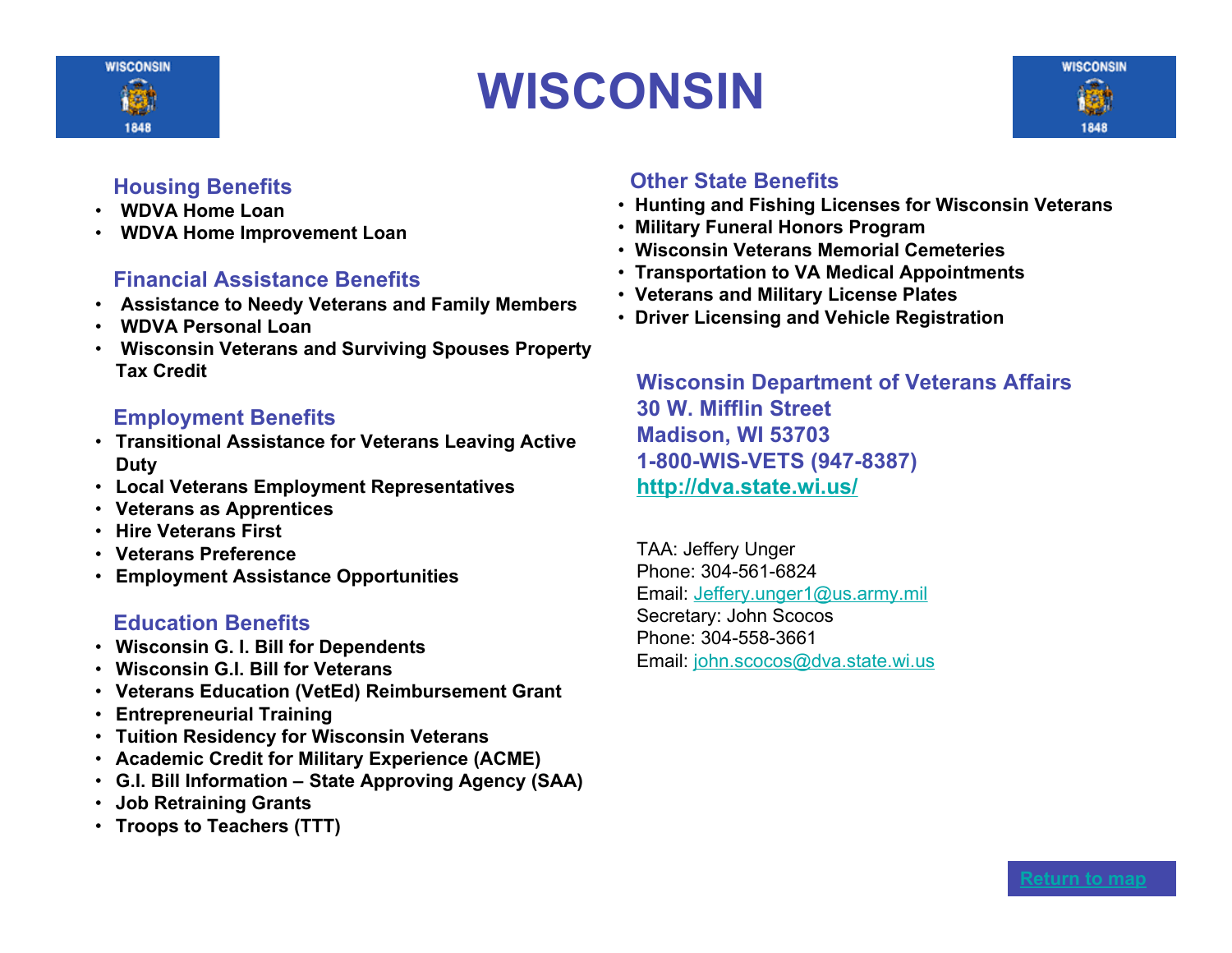

# **WYOMING**



# **Housing Benefits**

• **Veterans' Home of Wyoming**

# **Financial Assistance Benefits**

- **Wyoming Veterans Tax Exemption**
- **Family Support Grant**

# **Employment Benefits**

- **Wyoming Department of Workforce Services**
- **Veterans Preference**
- **Unemployment Insurance**
- **Wyoming Employment Resources Division One-Stop Employment Centers**
- **Wyoming Division of Vocational Rehabilitation (DVR)**

# **Education Benefits**

- **Educational Benefits for War Orphans and Vietnam Veterans**
- **Wyoming National Guard 100% State Educational Assistance Plan**
- **Operation Recognition (High School Diploma)**

# **Other State Benefits**

- • **Oregon Trail State Veteran's Cemetery**
- • **Payment for Burial Details (Honor Guard)**
- • **Burial of Indigent Veterans**
- • **Veterans' Guardianships**
- • **Free (Confidential) Recording of Honorable Discharges**
- • **Special Veterans License Plates**
- • **Veterans License Plate Service Emblems**
- • **Free Veterans Game and Fishing Licenses**
- • **Free Fishing Licenses for Disabled Veterans**
- • **Free State Parks Pass for Disabled Veterans**
- **County Veteran Services Officers**
- • **Veteran Commission Newsletter**
- • **Wyoming Veterans' Memorial Museum**
- • **Wyoming Veterans' Commission**

**Wyoming Veterans Commission 5905 CY Ave Casper, WY 82604 (307) 265-7372 Office**

**http://www.wy.ngb.army.mil/veterans.asp**

TAA: Raymond Barela Phone: 307-772-5163 Email: Raymond.barela@wy.ngb.army.mil

State Director: Donald Ewing Phone: 307-265-7372 Email: wvac@trib.com